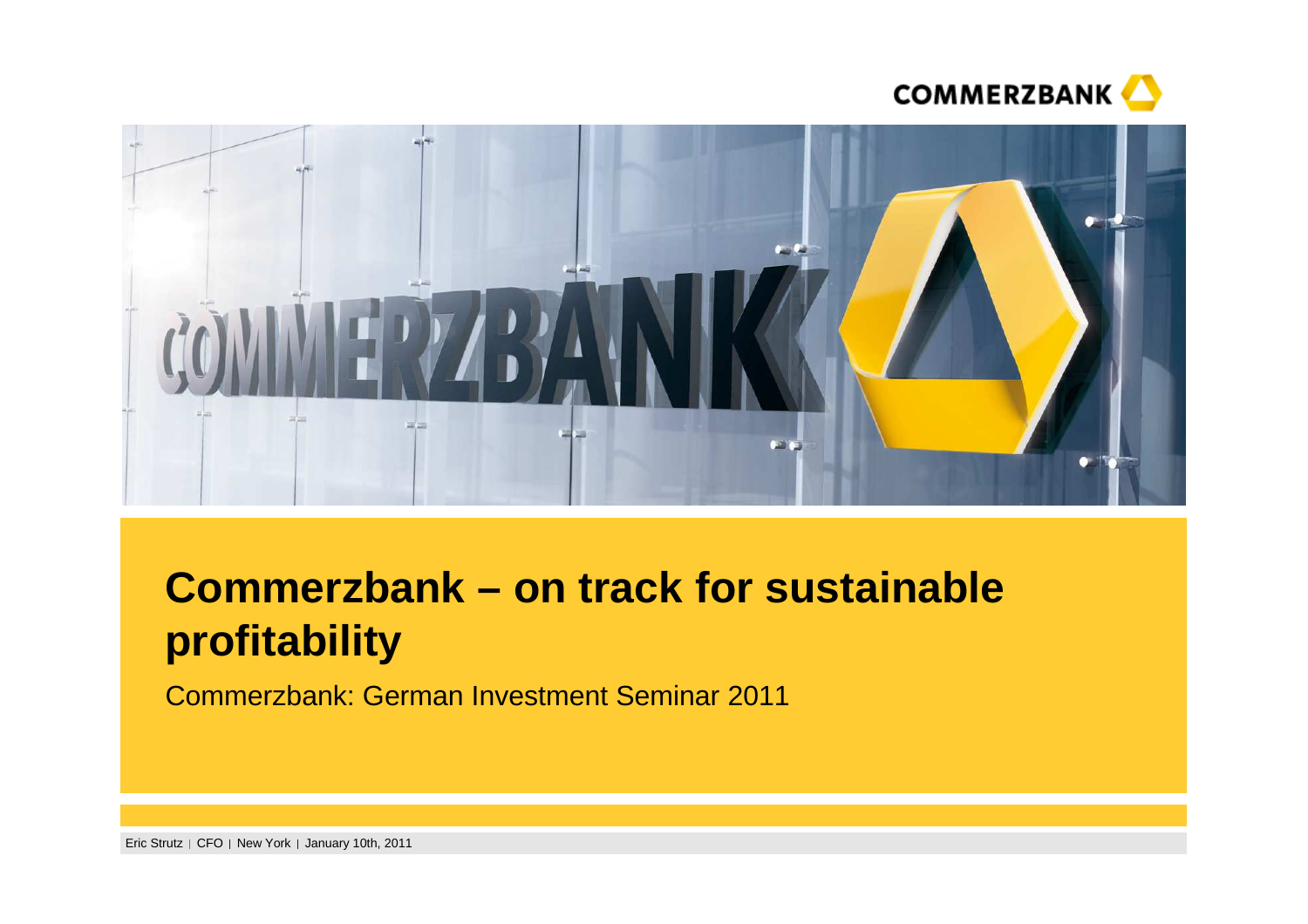

## **Key highlights**

#### **No. 1 for Germany's Mittelstand and second largest German retail bank**

- > Market leader for mid-sized German companies
- > Second largest retail bank with 11 million German private clients and 1,200 German branches (post integration), top position in Wealth Management and online brokerage



#### **Direct exposure to strongly performing German economy**

> Germany is Eurozone's economic engine, benefitting from strong demand for investment goods and its strong positioning in Asian markets

## **Turnaround achieved – delivering on synergy targets**

> Dresdner Bank integration well underway, with synergy levels ahead of plan and a target run rate of €2.4bn p.a.



## **Ongoing progress in proactive risk reduction on ABF and PRU targets**

- > Risk profile substantially improved: portfolio reduction to €71bn and €111bn as of Q3 2010 (vs. €86bnand €156bn in 2008) in Commercial Real Estate and Public Finance
- > Portfolio Restructuring Unit in run-off with further write-back potential



## **Further improved capital position, Basel III effects manageable**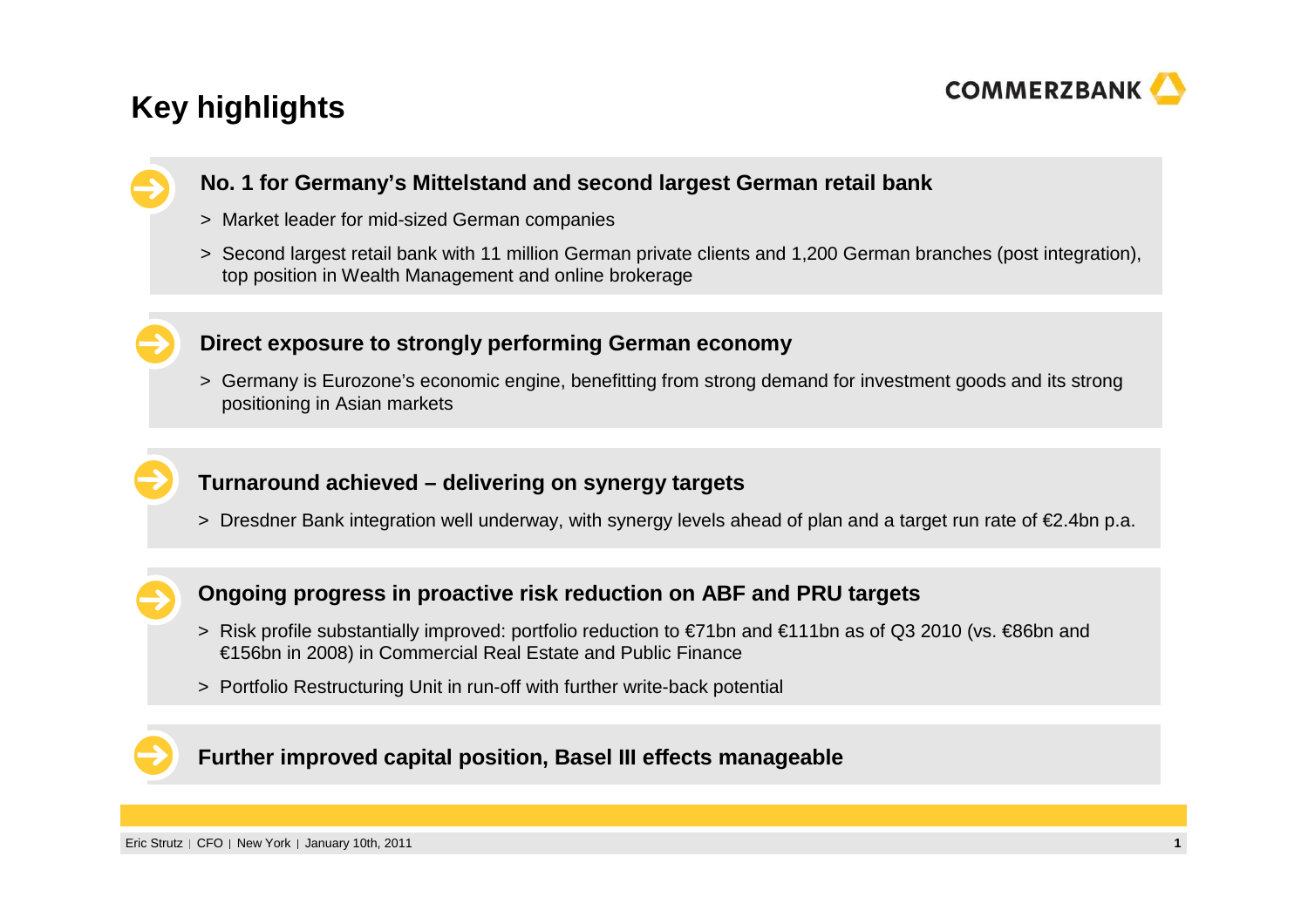

## **Commerzbank with a solid operating profit of €116m in Q3 2010**

| In $\notin$ m              | Q3 2010 | Q2 2010 <sup>1)</sup> | $Q32009^{1}$ | $9M$ 2010 <sup>1)</sup> | $9M$ 2009 <sup>*1)</sup> |
|----------------------------|---------|-----------------------|--------------|-------------------------|--------------------------|
| Revenues before LLP        | 2,922   | 3,110                 | 3,439        | 9,656                   | 8,802                    |
| Provisions for loan losses | $-621$  | $-639$                | $-1,053$     | $-1,904$                | $-2,890$                 |
| Operating expenses         | 2,185   | 2,228                 | 2,264        | 6,622                   | 6,608                    |
| Operating profit / loss    | 116     | 243                   | 122          | 1,130                   | $-696$                   |
| Net profit / loss**        | 113     | 352                   | $-1,055$     | 1,173                   | $-2,680$                 |

Net interest income and commission income impacted by difficult market environment

- Strong client flow and favourable market conditions for structured products drove trading profit
- LLP benefited from write-backs in MSB, ongoing high provisioning level in ABF
- Cost base: synergy results partially offset by integration charges
- > Net profit supported by tax credit in foreign locations

<sup>\*</sup> without first 12 days result of Dresdner Bank \*\* Net profit/loss attributable to Commerzbank shareholders1) Restatement for prior year and previous quarters 2010 due to change in reporting structure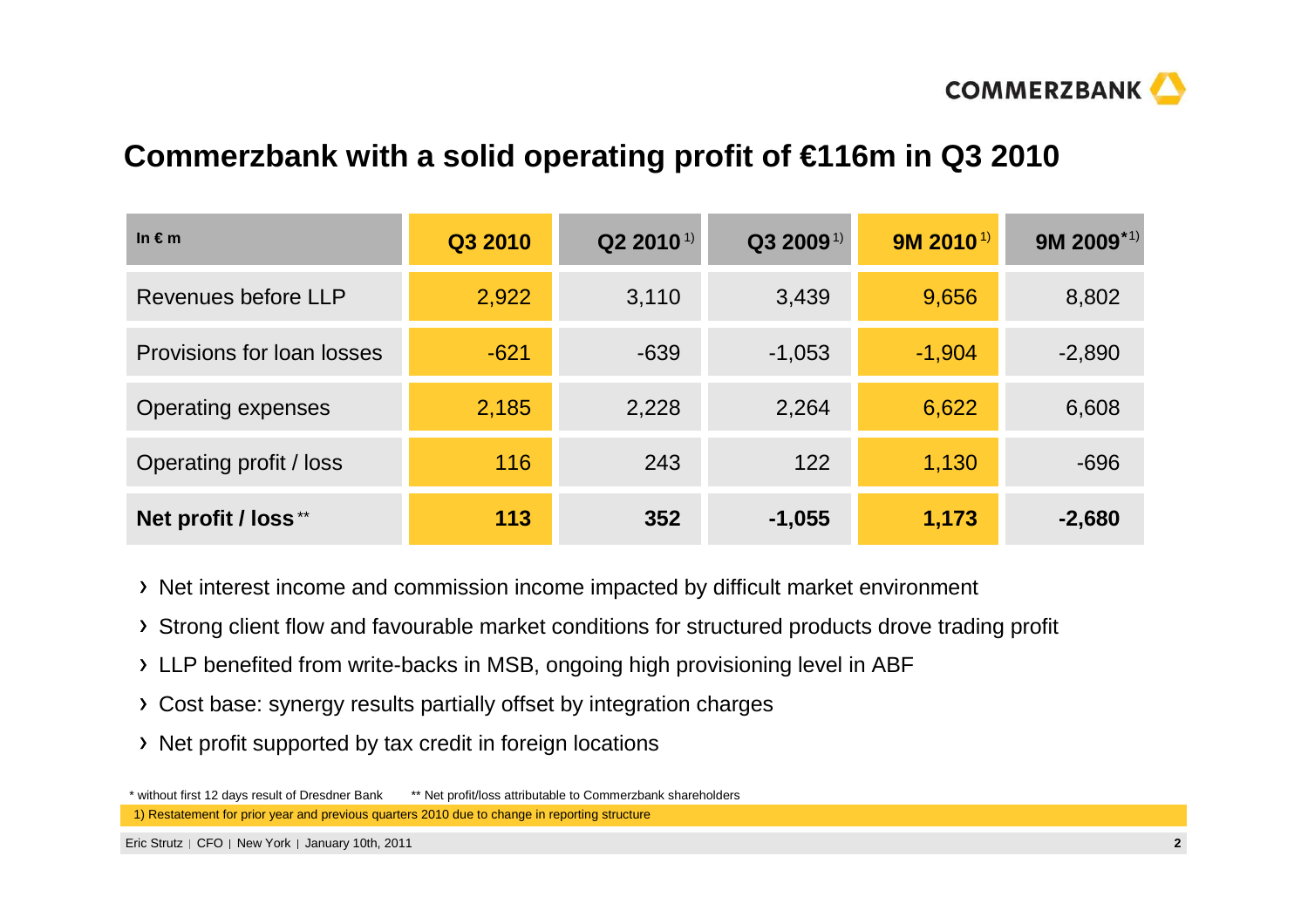

## **Lower LLPs in the Core Bank, ongoing high risk charges in ABF**

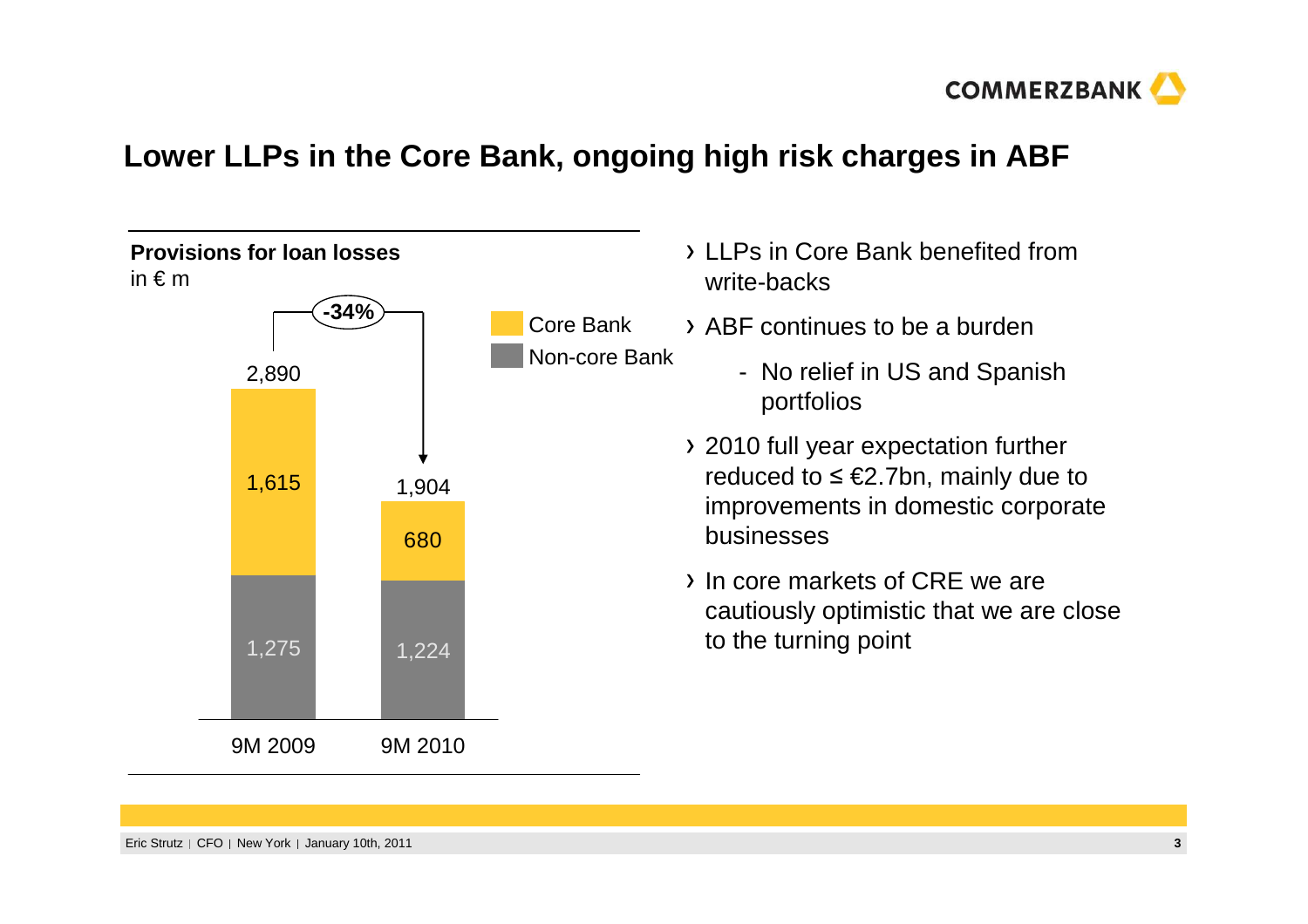

## **Integration progress on scheduleKey milestone in Q3: successful software harmonization**

## **Cost synergies Personnel reductionIntegration charges**

- End of September 2010 >45% of total synergy target of €2.4bn (2013 et seq.) achieved
- $\rightarrow$  Forecast 2010 at  $\in$ 1.1bn
- Integration charges above plan in 2010 due to higher IT investments
- > Total integration charges confirmed at €2.5bn

- 80% of overall reduction contracted (>6.900 FTE)
- Reduction of staff faster than planned

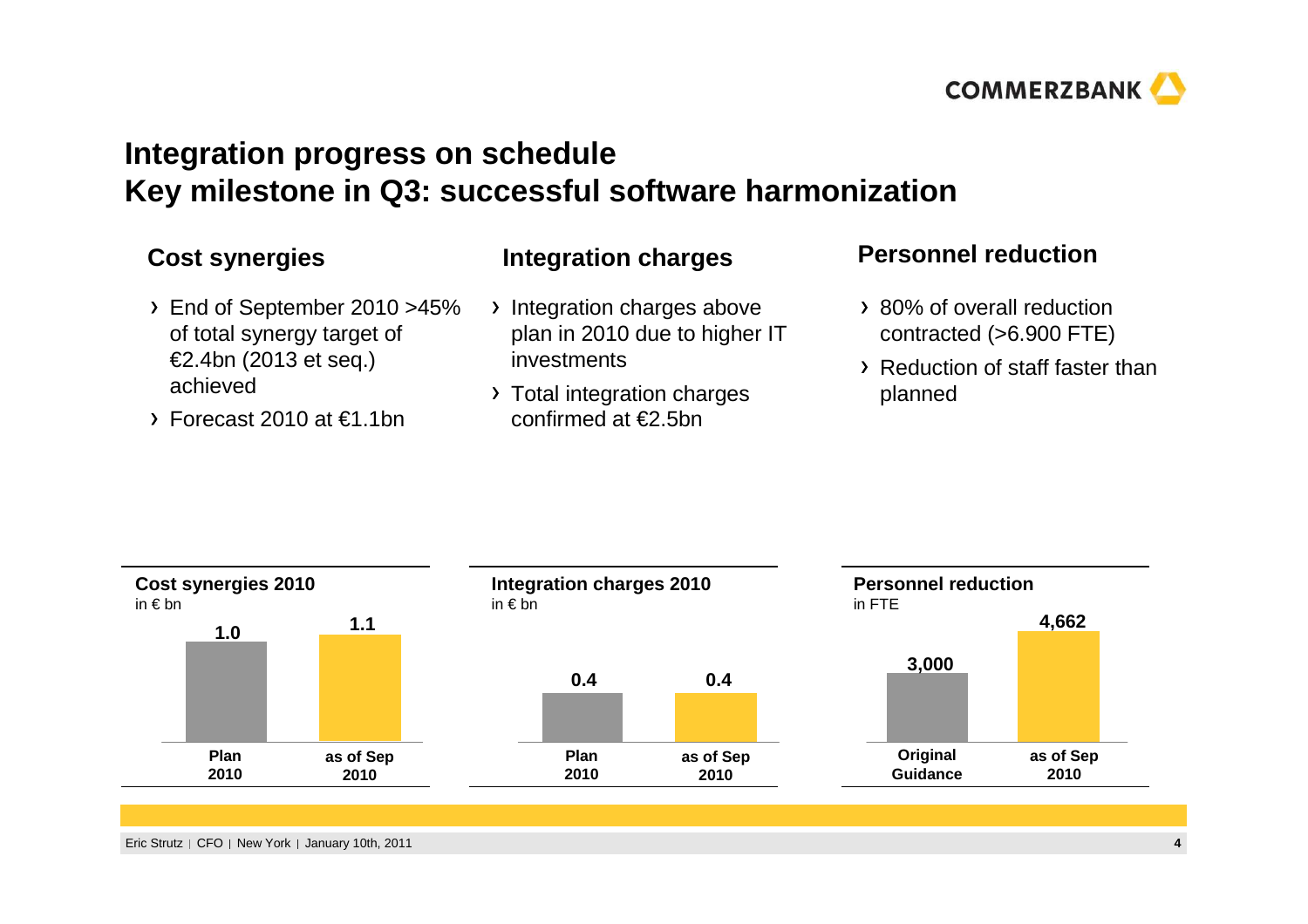

## **Cost base influenced by investments into integration,adjusted operating expenses down 4.4%**

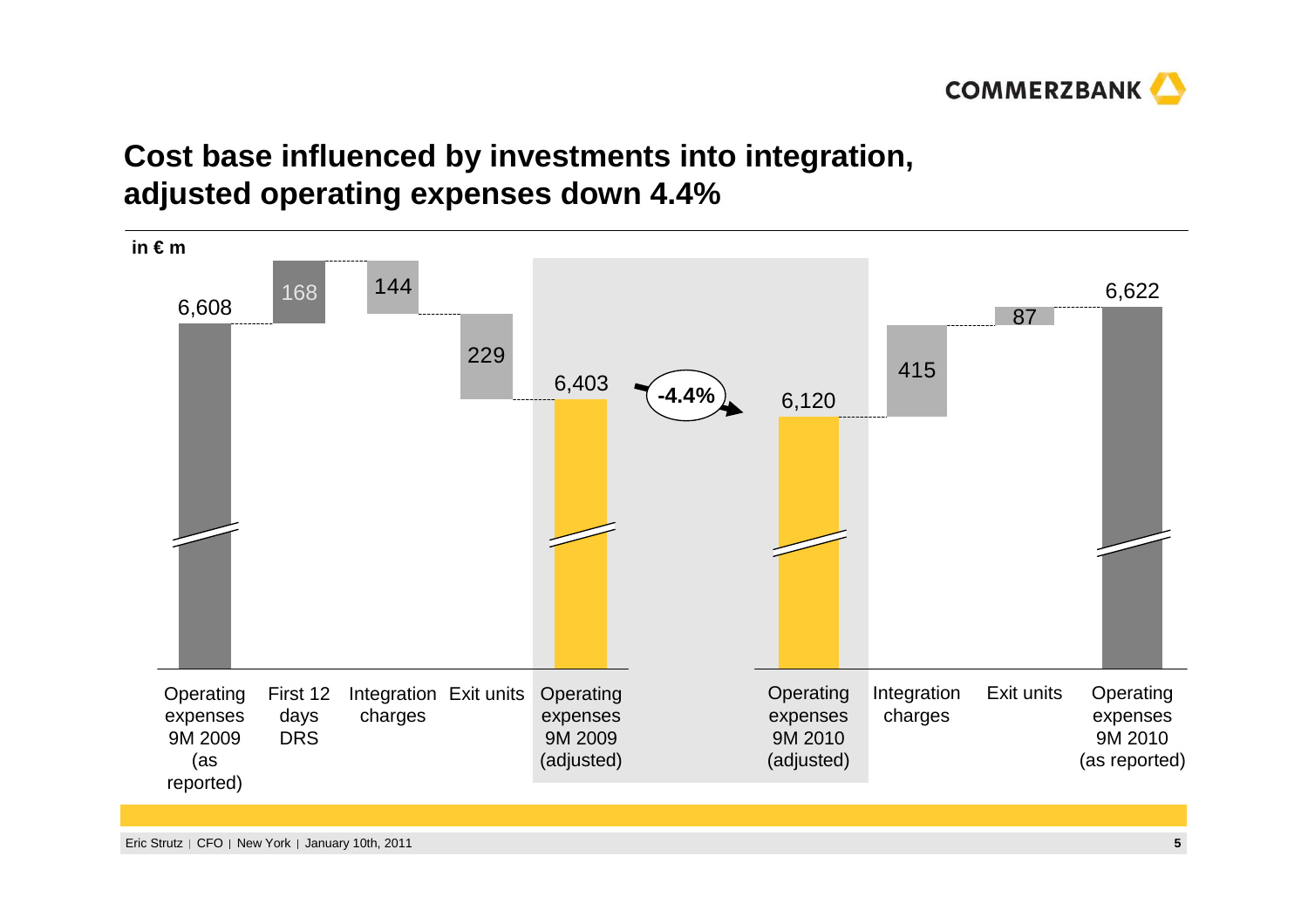

## **Net profit supported by tax credit in foreign locations**



- Operating profit of €116m in Q3 2010
- Tax credit of €19m in foreign locations
- Post-tax profit of €135m
- 9m 2010 EPS of €0.99
- Revised financial outlook for Eurohypowill result in significant further writedown under German GAAP (however IFRS result will be unaffected)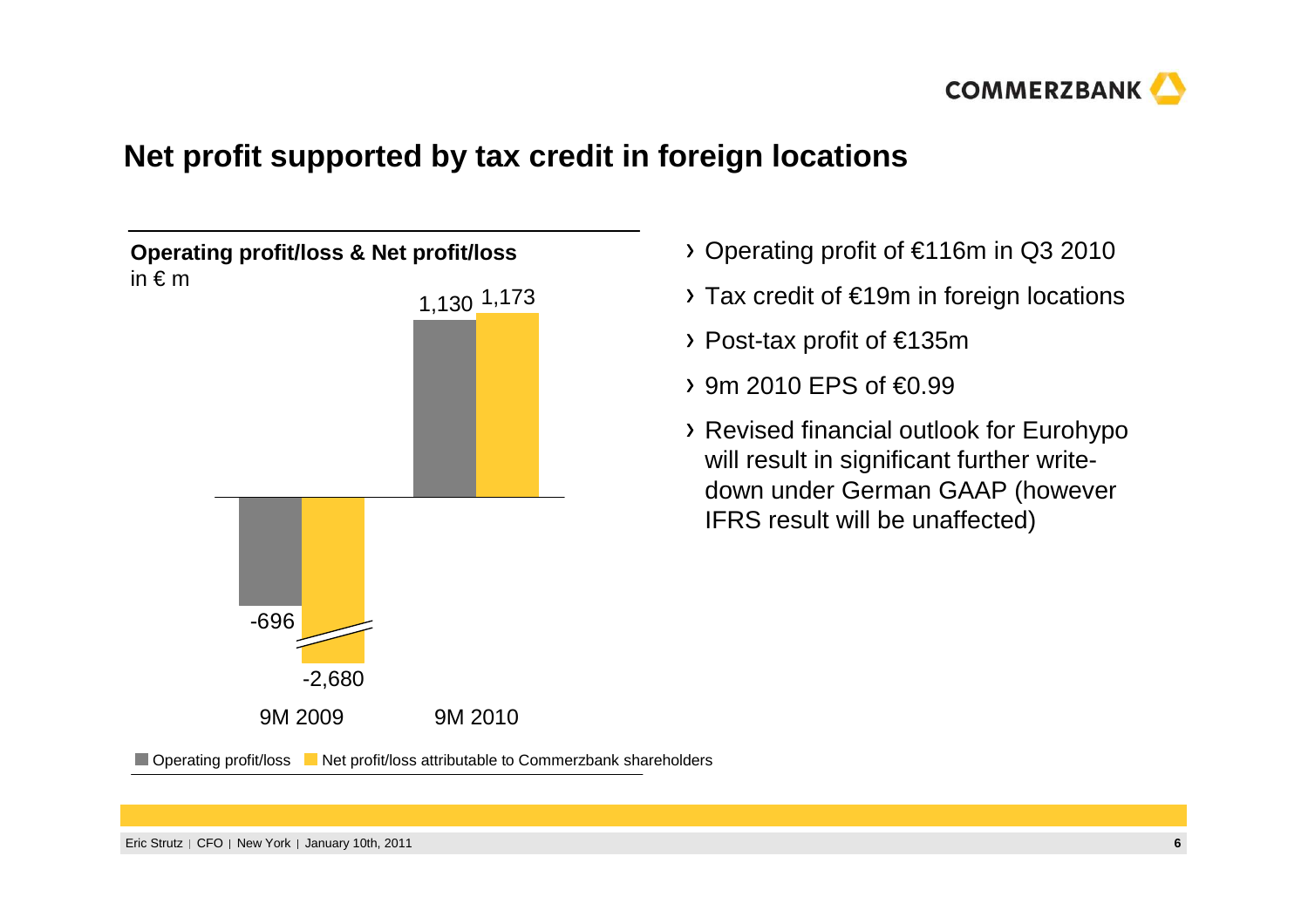

## **Q3 2010 – Core Bank with continued profitability**

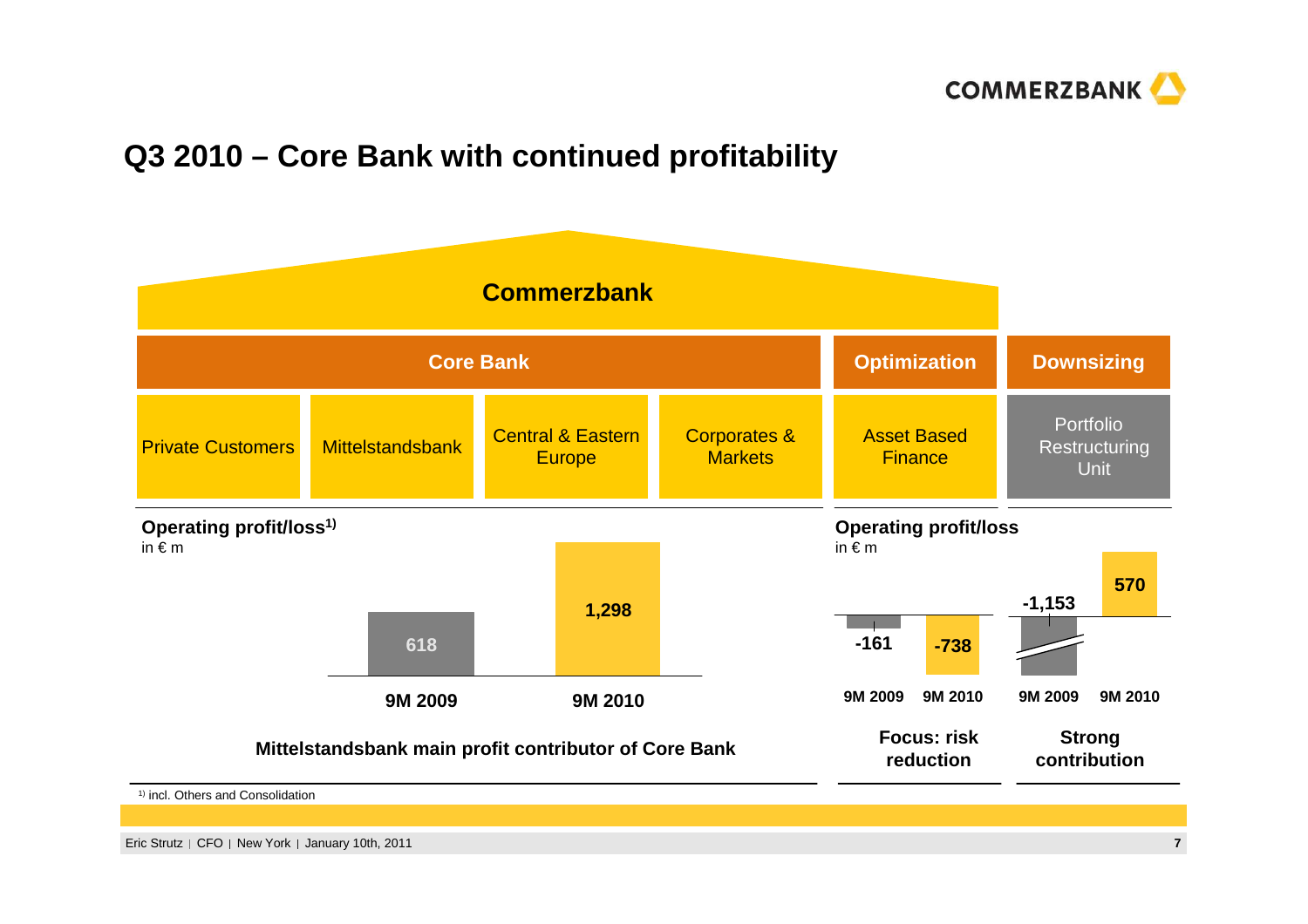

## **Private Customers – integration well under way**

#### **Key achievements**

- › Operating profit achieved notwithstanding restructuring
- › Stable number of 11 million customers
- ›Strong market position across all sub-segments
- ›Brand migration successfully completed

#### **Value drivers**

- › Successful completion of integration:
	- Realizing cost synergies
	- Increased sales productivity
- › Leverage of our market position

## **Strategic goals**

- $\rightarrow$  Create the no. 1 bank for sophisticated private customers, positioned as leader in quality
- › Ensure above-average participation in long-term growth (e.g. demographics, development of savings ratio)





- › Positioned to benefit from improving capital markets
- › Interest income will rise as interest rates increase
- Cost of risk expected to stabilize over ›medium term
- Significant cost savings through synergies›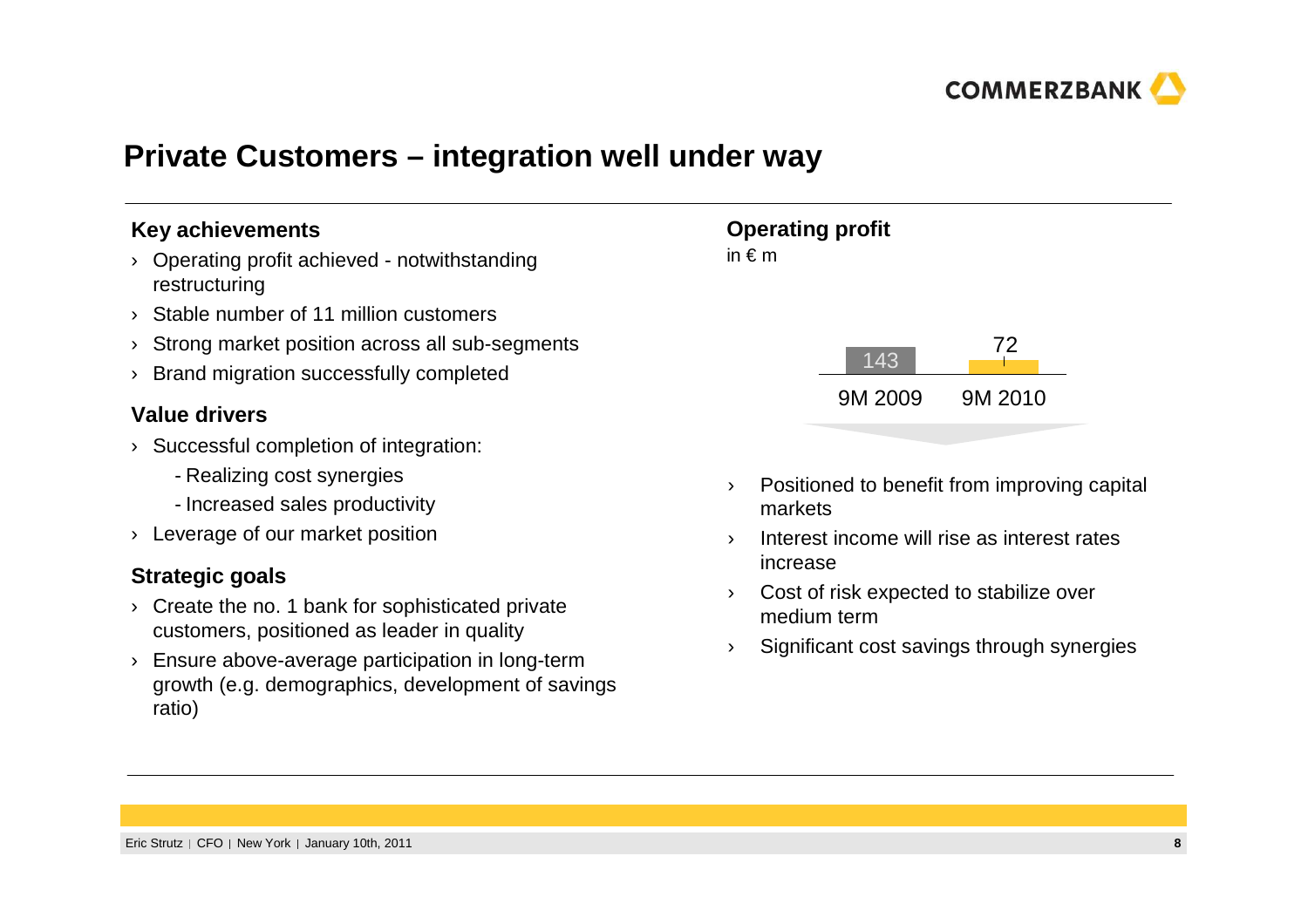

## **Mittelstandsbank – main profit driver**

#### **Key achievements**

- MSB impressively resilient during the crisis and consistently delivering strong results
- Leading SME franchise in Germany with densest branch network
- Stable client base
- Significant reduction of concentration risks

#### **Value drivers**

- › Realizing cost synergies
- Leverage potential of strong customer franchise›

#### **Strategic goals**

- › Consolidation of our leading position as best "Mittelstandsbank" by
	- increasing value added in mid/large cap client segment
	- specific expansion of small cap client base
	- serving our customers' international activities
	- further increase of global market share in FI business
	- increased efficiency and excellence for our customers



- › Stable financial platform even in difficult economic environment
- ›Market leadership with high revenue potential
- › Well-positioned with our sustainable business model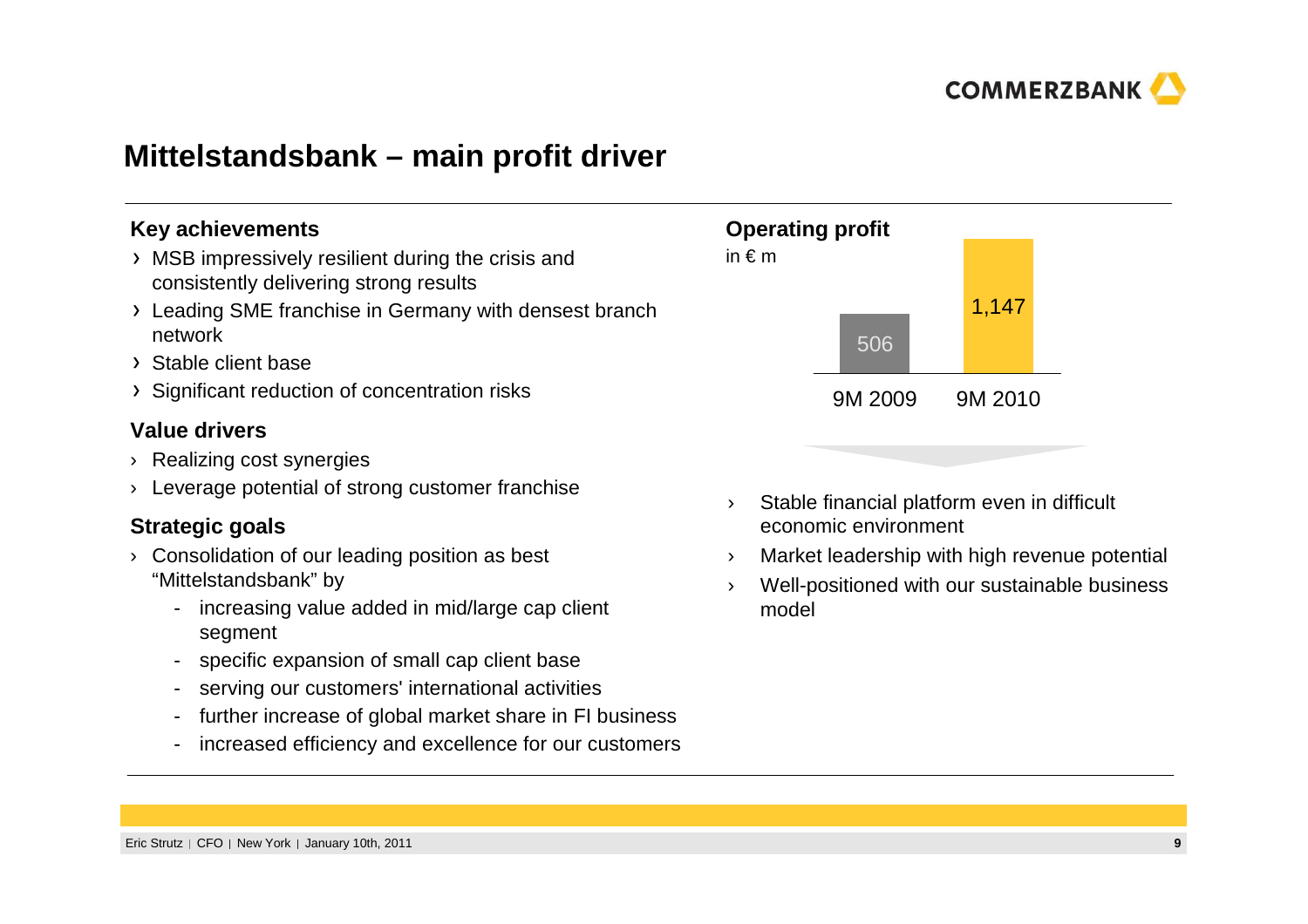

## **Mittelstandsbank – leading market position after integration of Dresdner Bank**

|                                   | <b>Small Caps</b>                                        | <b>Mid Caps</b>                                                                                         | <b>Large Caps</b>                                                          |  |  |
|-----------------------------------|----------------------------------------------------------|---------------------------------------------------------------------------------------------------------|----------------------------------------------------------------------------|--|--|
|                                   | (turnover $\in$ 2.5-12.5m)                               | (turnover $\in$ 12.5 - 250m)                                                                            | (turnover $> \text{ } \in 250 \text{m}$ )                                  |  |  |
| <b>Market share</b>               | $~16\%$                                                  | $~18 - 20%$                                                                                             | $~12\%$                                                                    |  |  |
|                                   | $-4%$                                                    | $~11\%$                                                                                                 | $-7%$                                                                      |  |  |
|                                   | 2008                                                     | 2008                                                                                                    | 2008                                                                       |  |  |
|                                   | 2010                                                     | 2010                                                                                                    | 2010                                                                       |  |  |
| <b>Number of</b><br>client groups | ~28,000                                                  | $-29,000$                                                                                               | ~1,400                                                                     |  |  |
| Medium-<br>term goals             | > Deepen client relationships<br>> Increase market share | > Defend market share<br>> Gain new clients<br>Increase share of wallet<br>$\rightarrow$<br>selectively | > Already high penetration of<br>client base<br>> Increase share of wallet |  |  |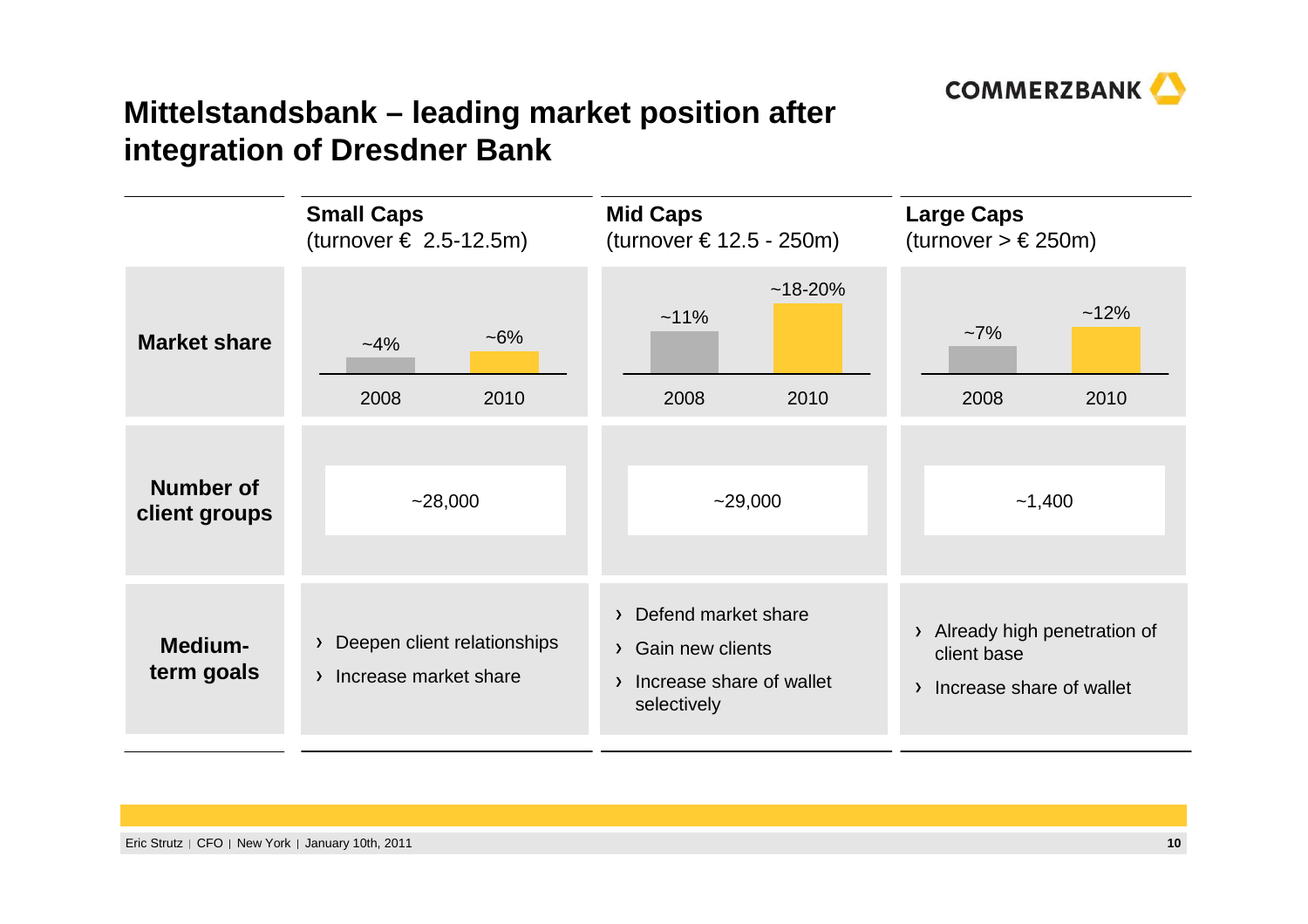

## **Central & Eastern Europe – demanding environment**

#### **Key achievements**

- > Strong underlying performance of BRE Bank
- Portfolio restructuring at Bank Forum in progress
- More than 4 million customers; 360,000 new customers since January 2010 (+ 10%)

#### **Value drivers**

- Focus on Private Client franchise
- Benefiting from improved economic conditions and normalizing risk provisioning
- Bank Forum strategic repositioning

#### **Strategic goals**

- Increasing profitability in corporate banking, focused growth in retail banking
- Reducing risk costs, strict cost management and development of new revenue streams
- Further development of business models, e.g. business mix, operational excellence



- › Attractive growth perspectives in CEE countries
- ›Cost base under control

**Operating profit**

in € <sup>m</sup>

- › Decreasing LLPs as market conditions improve and risk management measures take effect
- ›Leveraging off the platform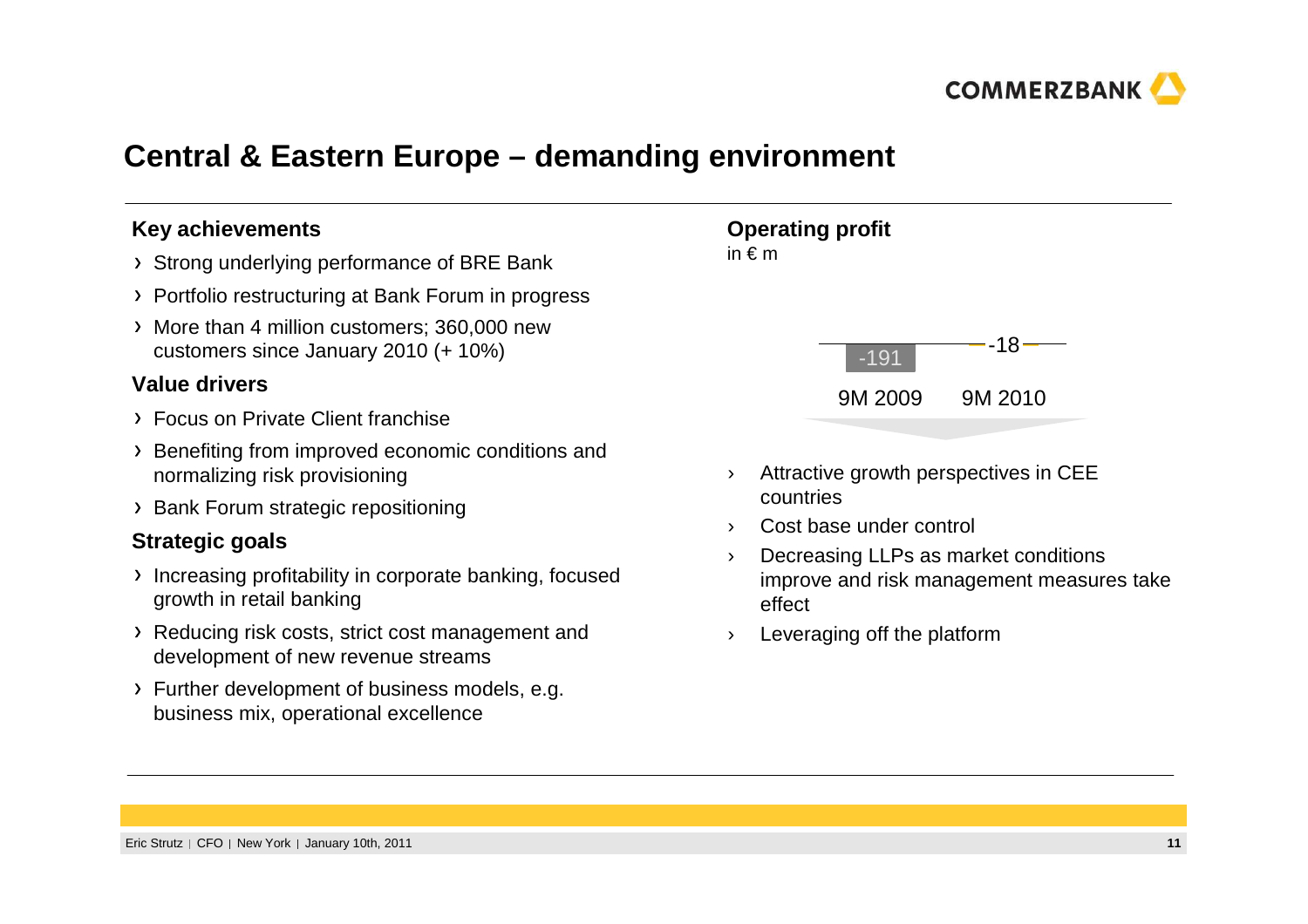

## **Corporates & Markets – "the German investment bank"**

#### **Key achievements**

- › Client centric business model implemented, product provider for Group's franchise
- › Significantly improved risk profile and reduced earnings volatility
- $\rightarrow$  Top German Equity, FIC & Corporate Finance house
- › Integration almost completed

### **Value drivers**

- › Stabilization of revenues
- ›Exploitation of cost synergies
- › Release of B/S usage and equity

#### **Strategic goals**

- › Boost German leadership in IR and FX risk management solutions
- › Enhance our strong European market position in equity derivatives
- ›Important role in German corporate finance (equity and debt)
- $\rightarrow$  Selectively expanding the international client franchise



›Stabilisation of revenues

**Operating profit**

- ›Exploitation of cost synergies
- ›Sustainability of results
- › Release of balance sheet usage and equity tied up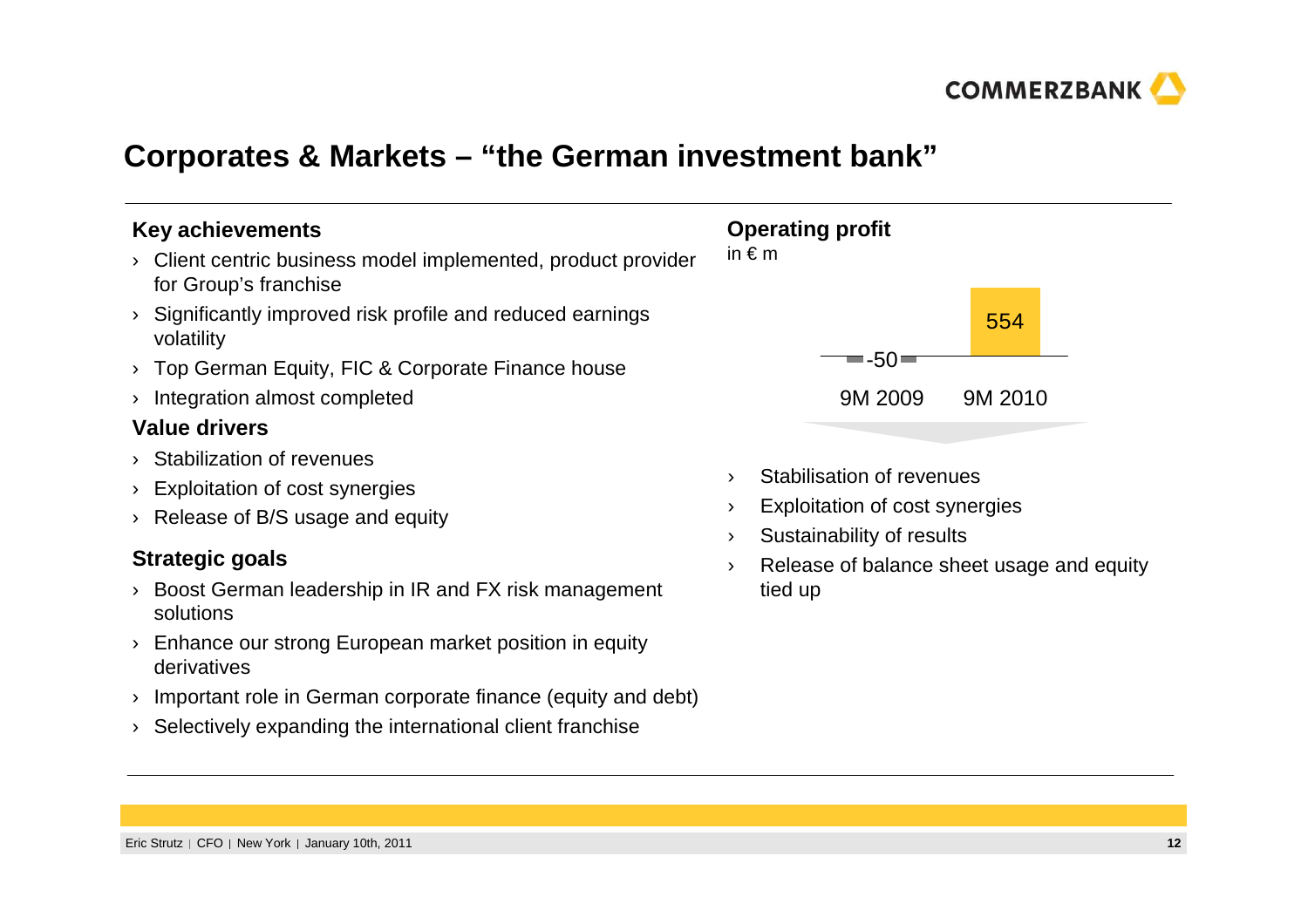

## **Asset Based Finance – successful downsizing and de-risking**

#### **Key achievements**

- $\rightarrow$  ABF division vigorously restructured and refocused since 2008
- › Asset volume and risk reduced despite extremely challenging conditions
- $\rightarrow$  Integration of Ship Finance activities

### **Value drivers**

- › Winding down Public Finance portfolio
- ›Downsizing CRE asset & RWA base
- $\rightarrow$  Further reduction of risks

## **Strategic goals**

- › Becoming no. 1 partner for
	- Commercial Real Estate: offering real estate financing and real estate asset management
	- Maritime industry: offering ship financing and non-finance products



›Enhancing risk/return profile

**Operating profit** 

in  $\notin$  m

- Reducing funding requirements
- Cost management
- Sustaining client franchise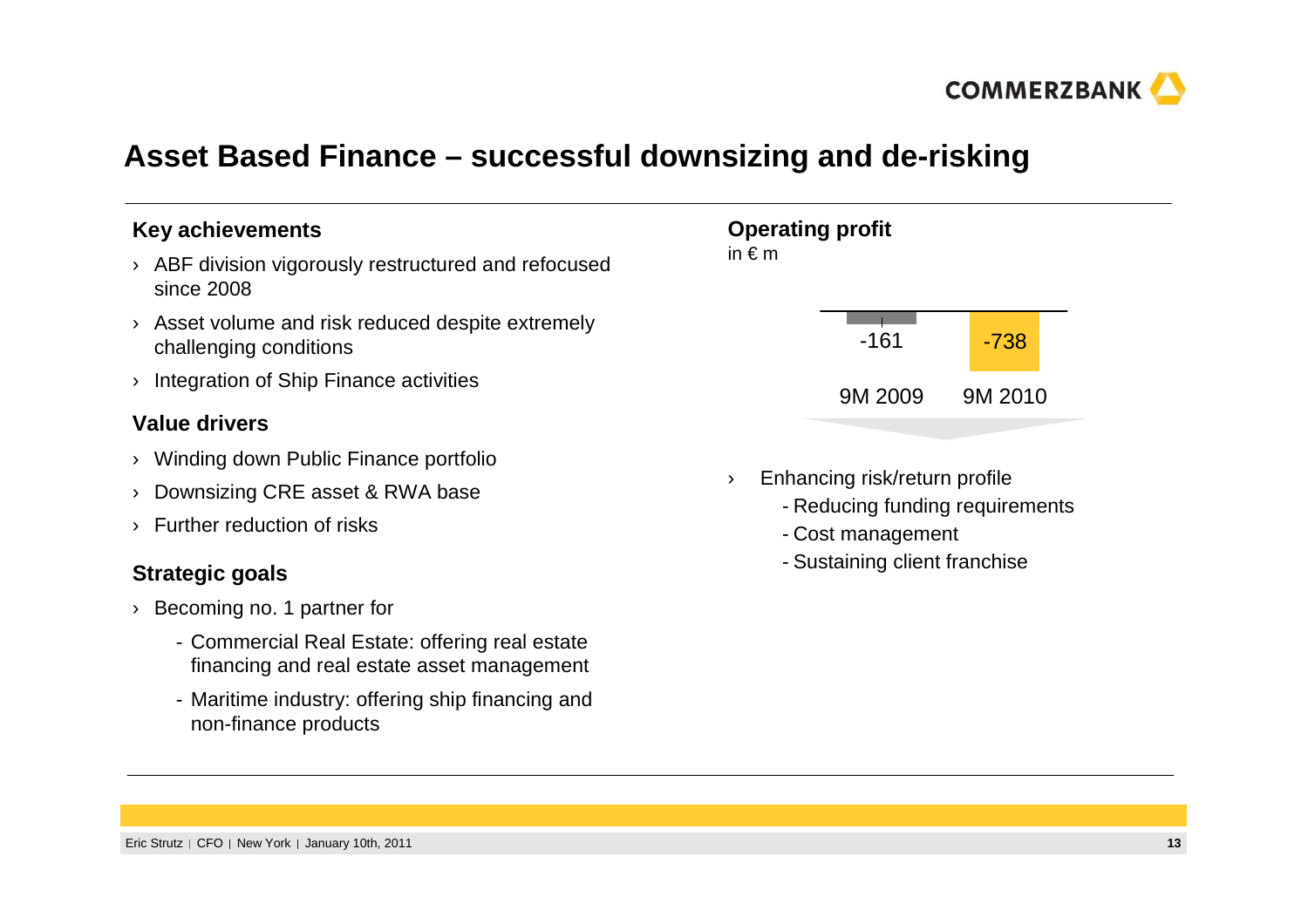

## **Further reduction of CRE and Public Finance portfolios**



1) Volume includes Eurohypo portfolio and further assets assigned outside of Eurohypo at Commerzbank; 2) PF includes Eurohypo and EEPK portfolio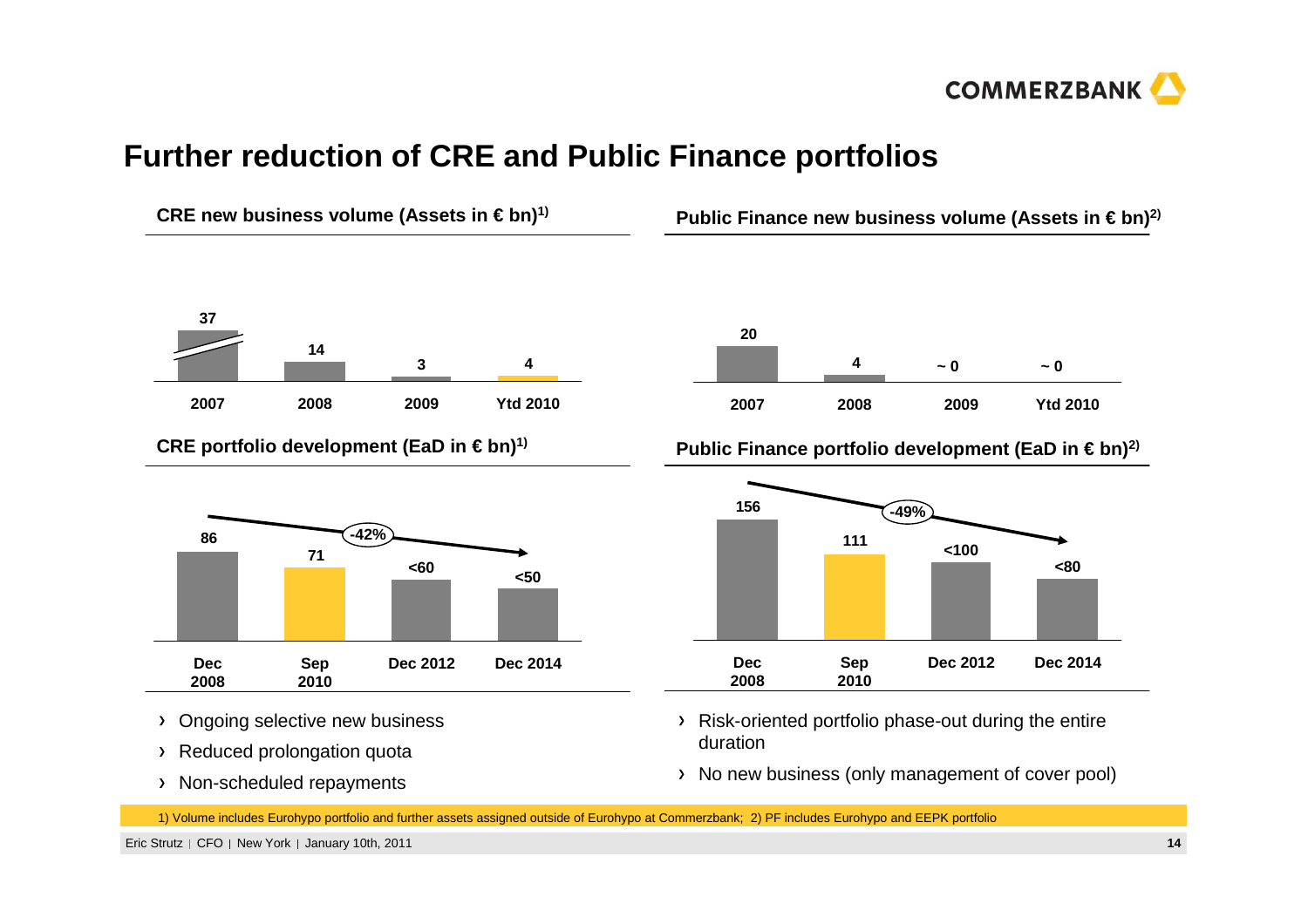

## **Portfolio Restructuring Unit – value maximization**

#### **Key achievements**

- › Balance sheet reduction by more than 50% since Dec2009
- › Actively managed and downsized structured credit portfolio – in line with value maximization
- › Solid performance with €570m operating profit in first nine months

#### **Value drivers**

- › Write-back potential on a large part of the portfolio
- › Portion of portfolio with loss potential reduced significantly

#### **Strategic goal**

- › Run-off unit including all ABS-related and structured credit portfolios
- › Further downsizing planned

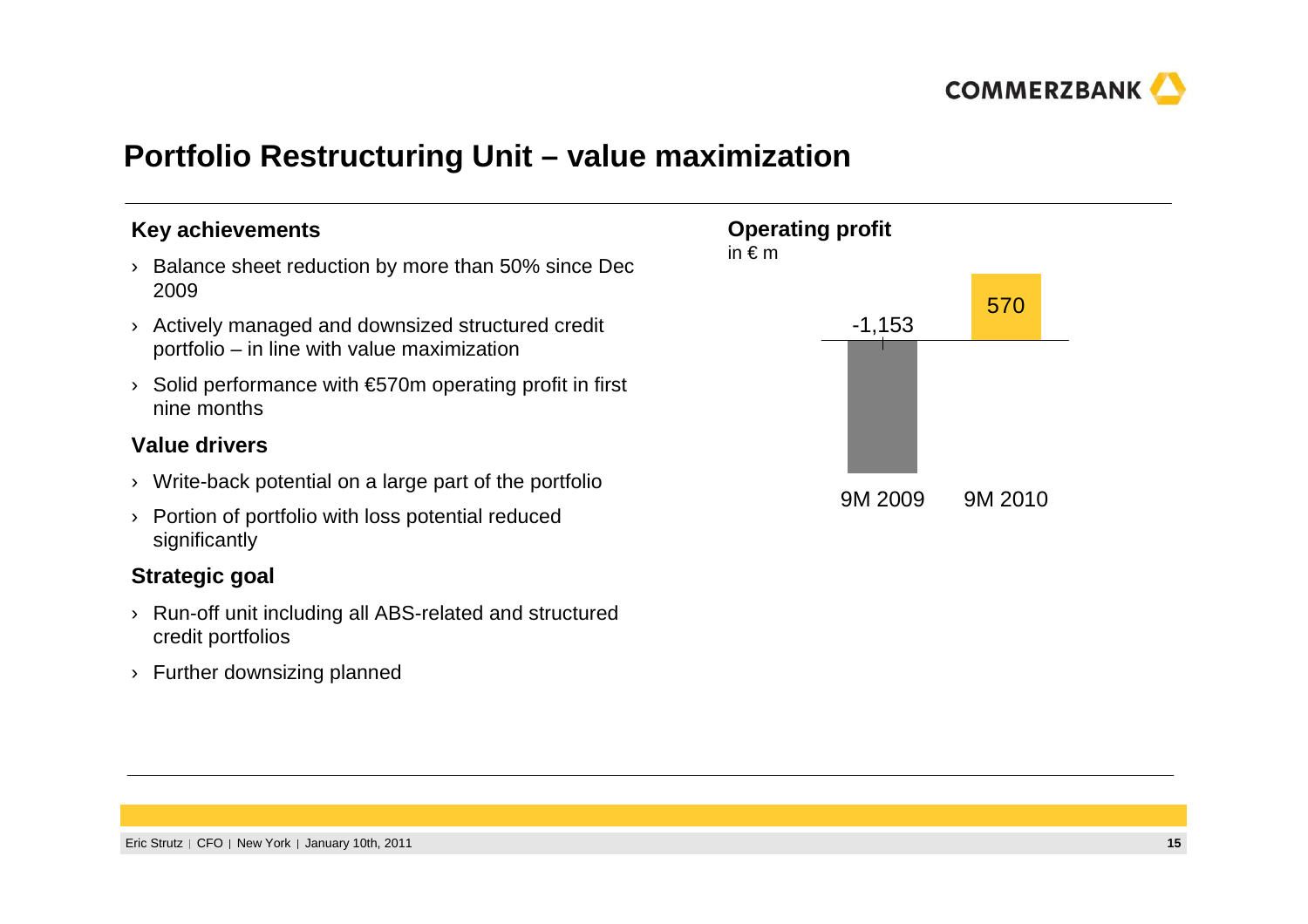

## **Tier 1 ratio further improved**



<sup>&</sup>lt;sup>1)</sup> 2008 pro-forma  $2)$  incl. Q1 profit <sup>3)</sup> incl. H1 profit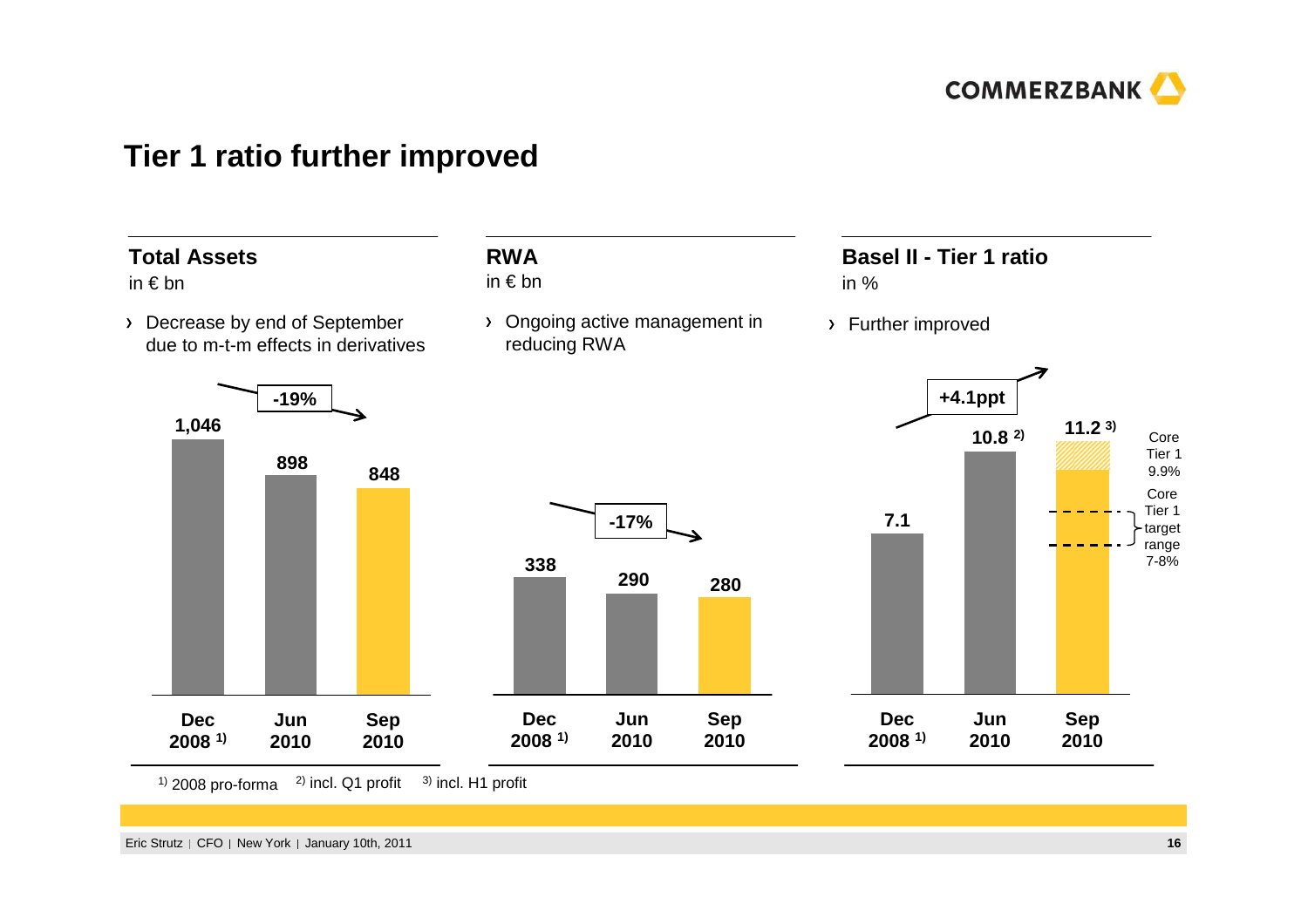

## **Commerzbank's next steps**

## **Targets for 2010 exceeded**

- Profitable core bank
	- MSB continues to contribute significantly to overall group
	- > PC positive despite challenging conditions
	- C&M and CEE with considerably improved performance (vs. 2009)
- > Significantly reduced LLPs
- > Downsizing and de-risking in ABF is continuing
- Integration process and targeted synergies continue to be a priority
- $\rightarrow$  Group turnaround

#### **Targets for 2011**

- Private Customers
	- H1 integration
	- > H2 reaping the synergies of a lower cost base in 2012
- Mittelstandsbank
	- > Set to grow by leveraging strong market position
- Risk reduction
	- Further downsizing of noncore businesses (ABF and PRU)
- Lower operating expenses and higher operating profit than in 2010

## **Longer-term targets (2012 roadmap)**

- $\rightarrow$  >  $\in$ 4 bn Group operating profit pre regulatory effects under stable market conditions
- > Target CIR of below 60%
- Cost-synergies of €2.2 bn in 2012 (targeted synergies of €2.4 bn 2013 et seq.)
- Repayment of silent participation starting by 2012 at the latest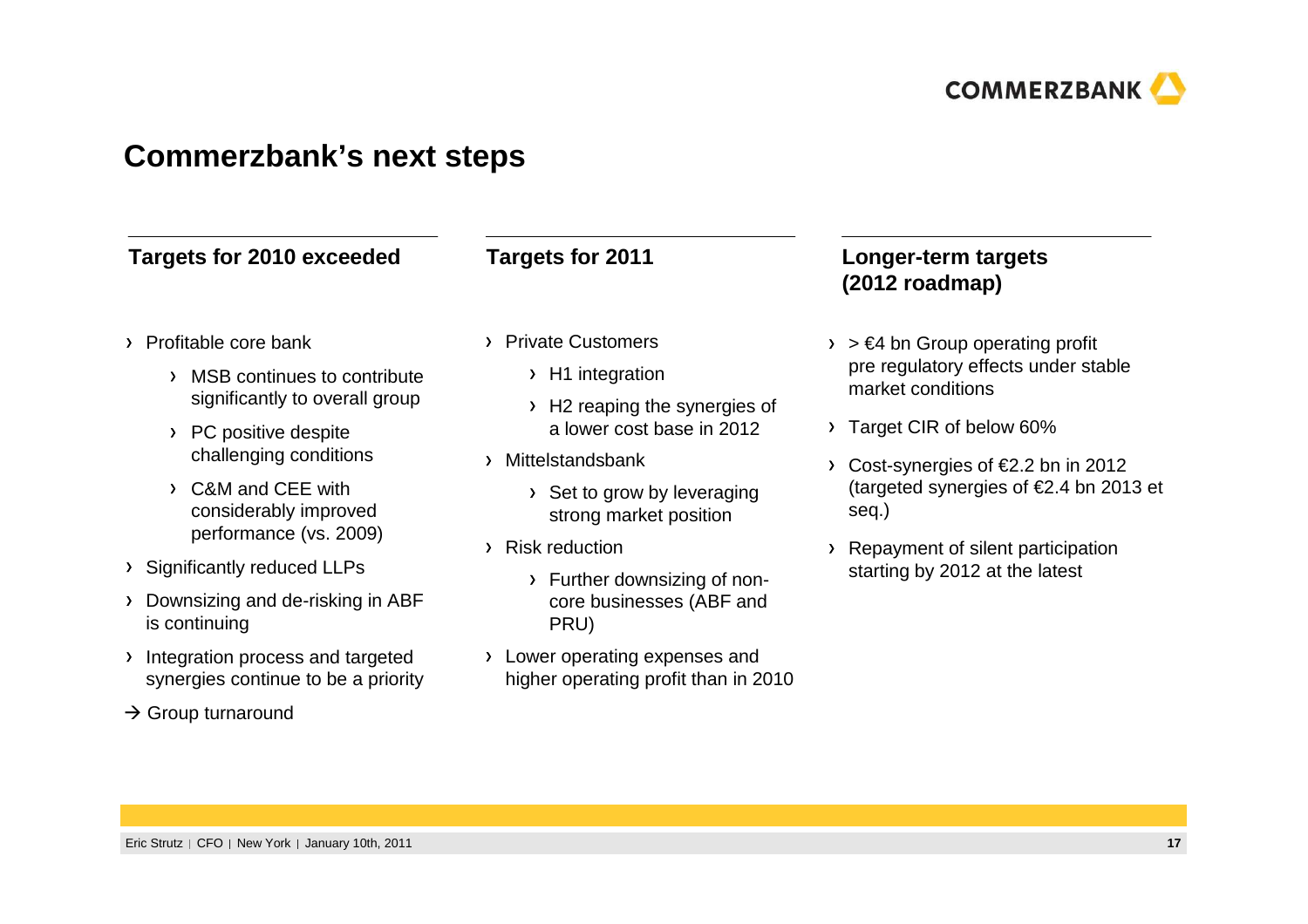

## **Impact of Basel III RWA effects under control – active managementcompensates regulatory effects**



\* RWA equivalents: Tier 1 capital deductions multiplied by 12.5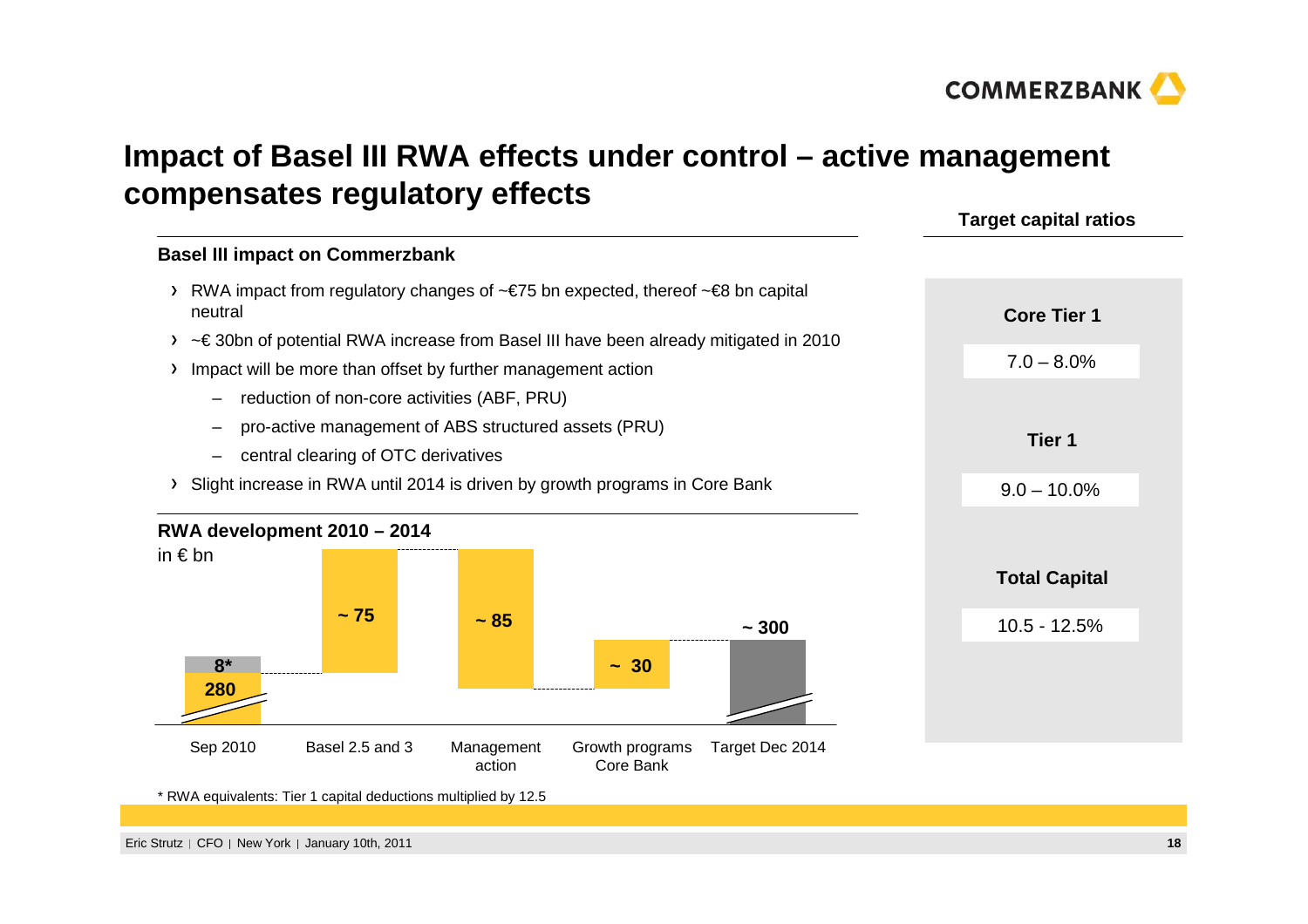

## **Germany is the economic engine of the Eurozone**

#### **Status quo**

- Germany: the largest and most dynamic economy in the Eurozone
- Stable economic situation
	- Low level of private sector debt
	- Low inflation risk
	- No bubbles, low spreads
- Favourable political environment
- Competitive banking landscape

#### **2010**

- › Germany recovering strongly from financial crisis
- › Germany currently benefits from strong demand for investment goods and its strong positioning in Asian markets
- › "Labour market miracle": level of unemployment already below precrisis level

#### **2011 – 2012 expectation**

- › Recovery will continue, no double dip expected in the US or in the Eurozone
- › Germany continue to 'outperform' within the Eurozone
- › Less dynamic world economy and ongoing consolidation efforts in the Eurozone will slow down growth
- $\rightarrow$  Stabilization of inflation at a low level
- › ECB not expected to start to hike rates in 2011

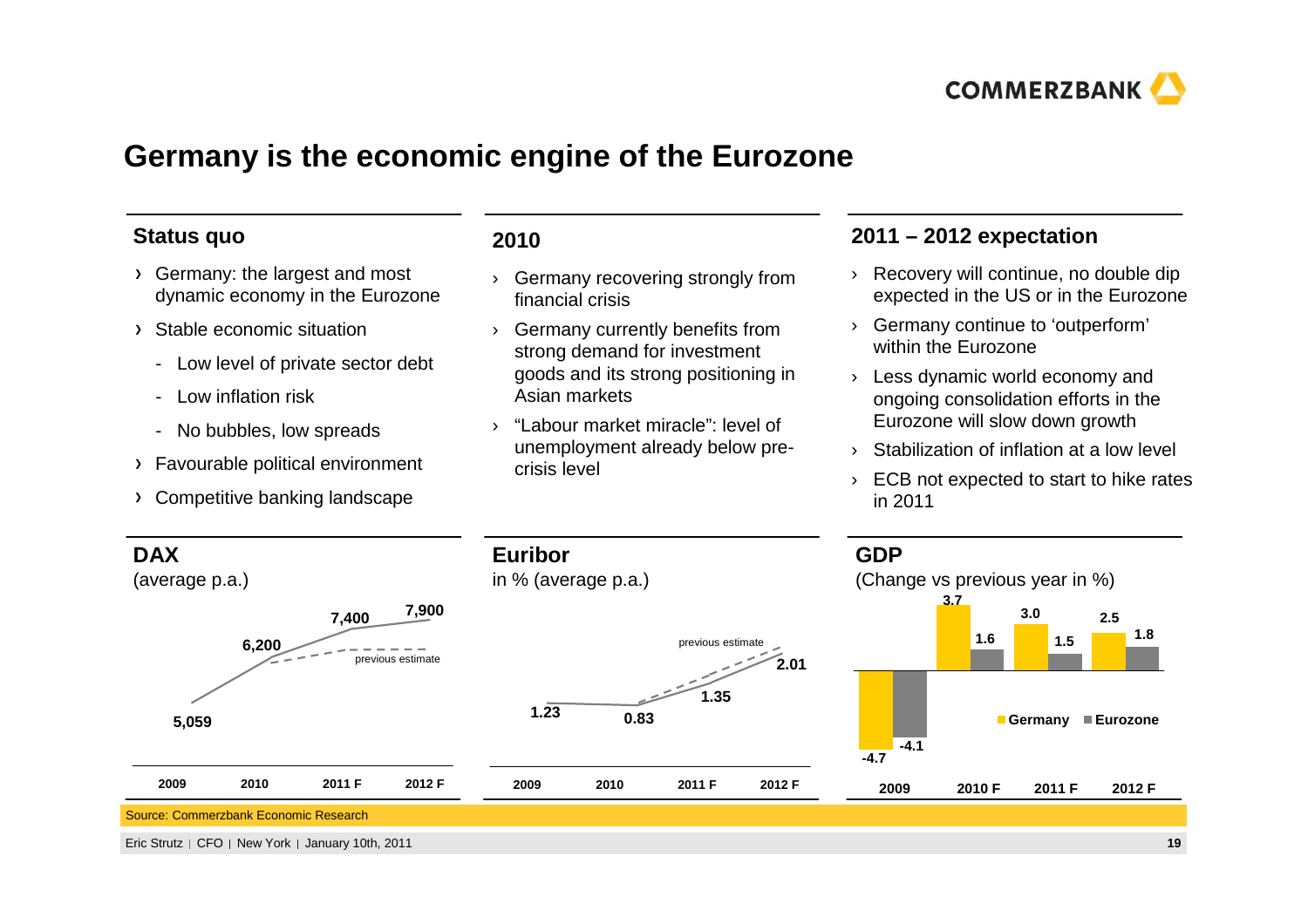

## **Wide range of options for payback of SoFFin funds**

| Capital overview (€m)                  | Sep, 30th 2010 |                 |            |
|----------------------------------------|----------------|-----------------|------------|
| Core equity $1$                        | 13,169         | <b>Retained</b> | Capital    |
| <b>Silent Participations</b>           | 17,178         | earnings        | increase   |
| Investors' capital ex MI               | 30,347         |                 |            |
| Minority interests (IFRS) <sup>2</sup> | 773            |                 |            |
| Deductions <sup>3</sup>                | $-3,477$       | Sale of         | Capital    |
| Tier 1 hybrid capital                  | 3,774          | assets          | management |
| <b>Basel II Tier 1 capital</b>         | 31,416         |                 |            |

Successful implementation of Roadmap 2012 creates a wide range of options to repay SoFFin funds

1) Including subscribed capital, capital reserve, retained earnings, reserve from currency translation and P&L 2) Excluding revaluation reserve, cash flow hedges and consolidated profit 3) Including change in consolidated companies, goodwill, consolidated net profit minus portion of dividend and others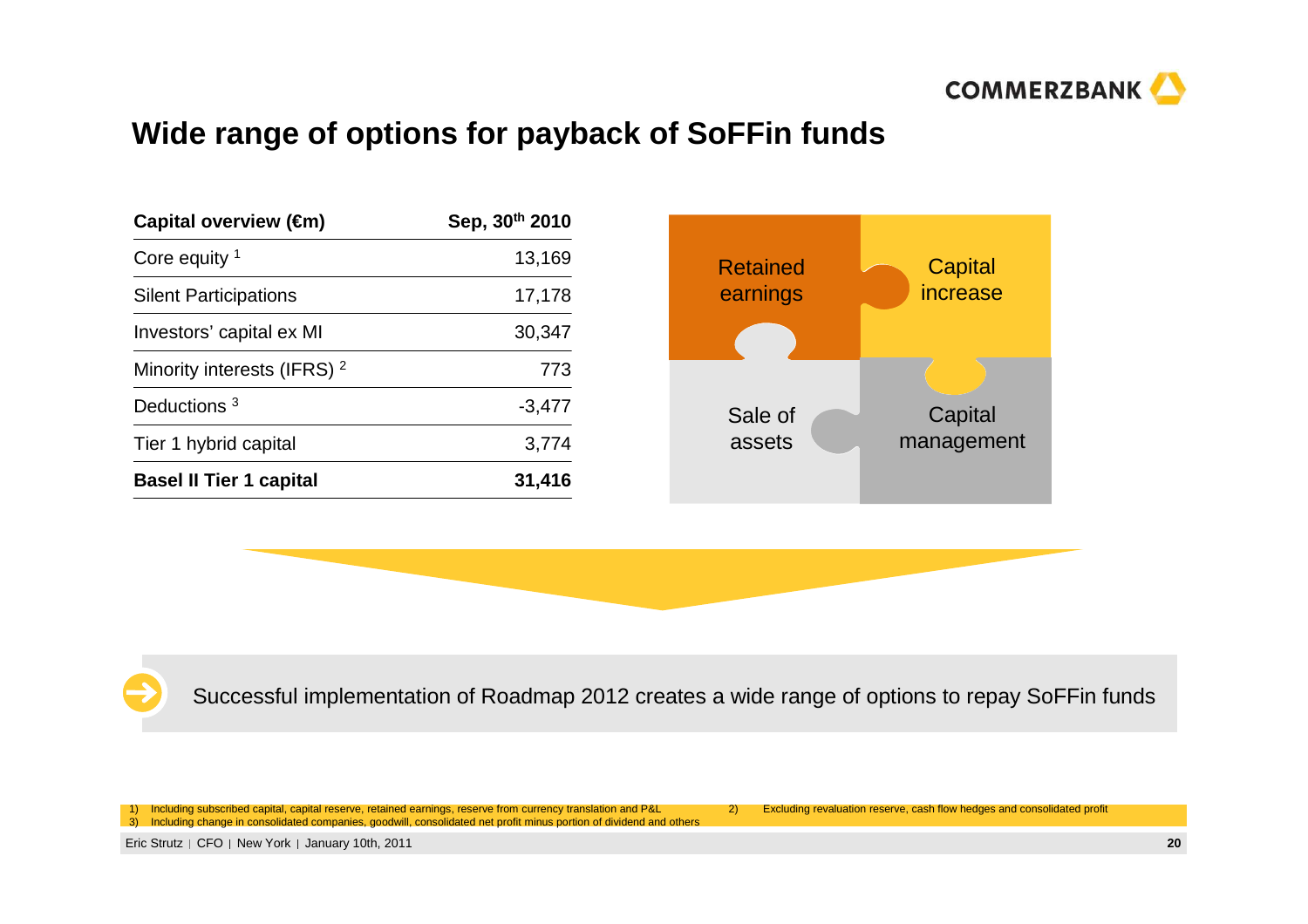

## **Commerzbank expects full year 2010 net profit of more than € 1bn**

Commerzbank benefiting from the strong German economy

Main focus areas 2011:

> PC – H1 Integration, H2 reaping the synergies of a lower cost base

> MSB – set to grow by leveraging strong market leader position

> Risk reduction – further down-sizing of non-core businesses (ABF and PRU)

Risk provisioning and operating expenses expected to be further reduced in 2011

**Commerzbank with tailwind into 2011, operating profit is targeted to be above the level of 2010**

**Roadmap 2012 targets confirmed pre regulatory effects**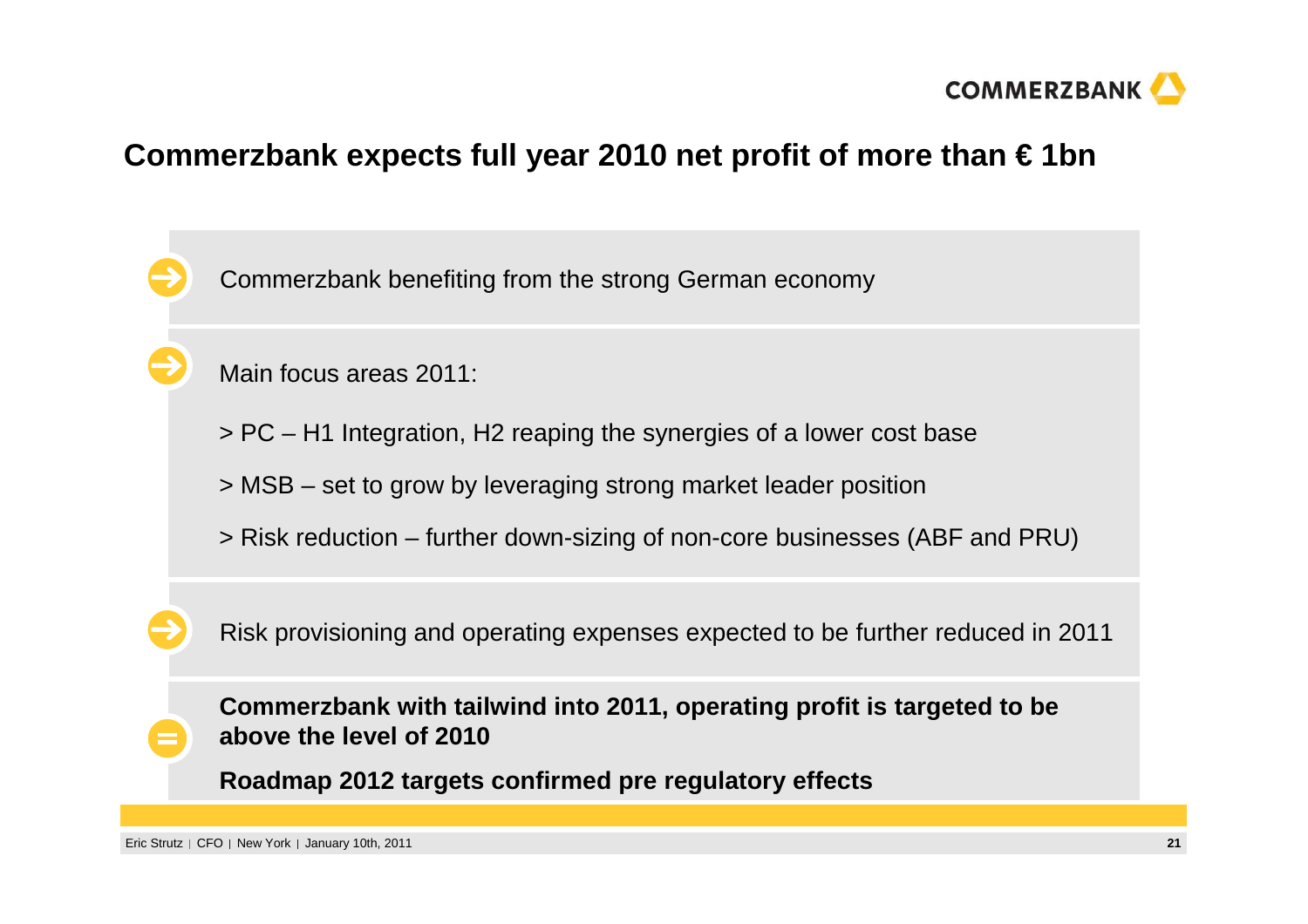

## **Outlook – Commerzbank is well on track to achieve its 2012 goals**

|              | <b>Measures</b>                  |                              | <b>Main P&amp;L items</b> |                 | <b>Targets</b>                                    |
|--------------|----------------------------------|------------------------------|---------------------------|-----------------|---------------------------------------------------|
|              |                                  |                              | 2010 vs. 2009             | 2012 vs. 2010   |                                                   |
|              | <b>Enhanced</b><br>profitability | <b>Revenues</b>              | $\rightarrow$             | ${\mathcal{F}}$ | <b>Operating</b><br><b>Profit</b><br>$> \in 4$ bn |
| $\mathbf{I}$ | <b>Synergy</b><br>realization    | <b>Operating</b><br>expenses | $\bigoplus$               | J               | $\rightarrow$<br><b>CIR</b><br>$<$ 40%            |
| Ш            | <b>Risk</b><br>reduction         | <b>LLP</b>                   | AT                        |                 |                                                   |
|              |                                  | <b>Net RoE</b>               | $\boldsymbol{\tau}$       |                 | <b>Net RoE</b><br>>12%                            |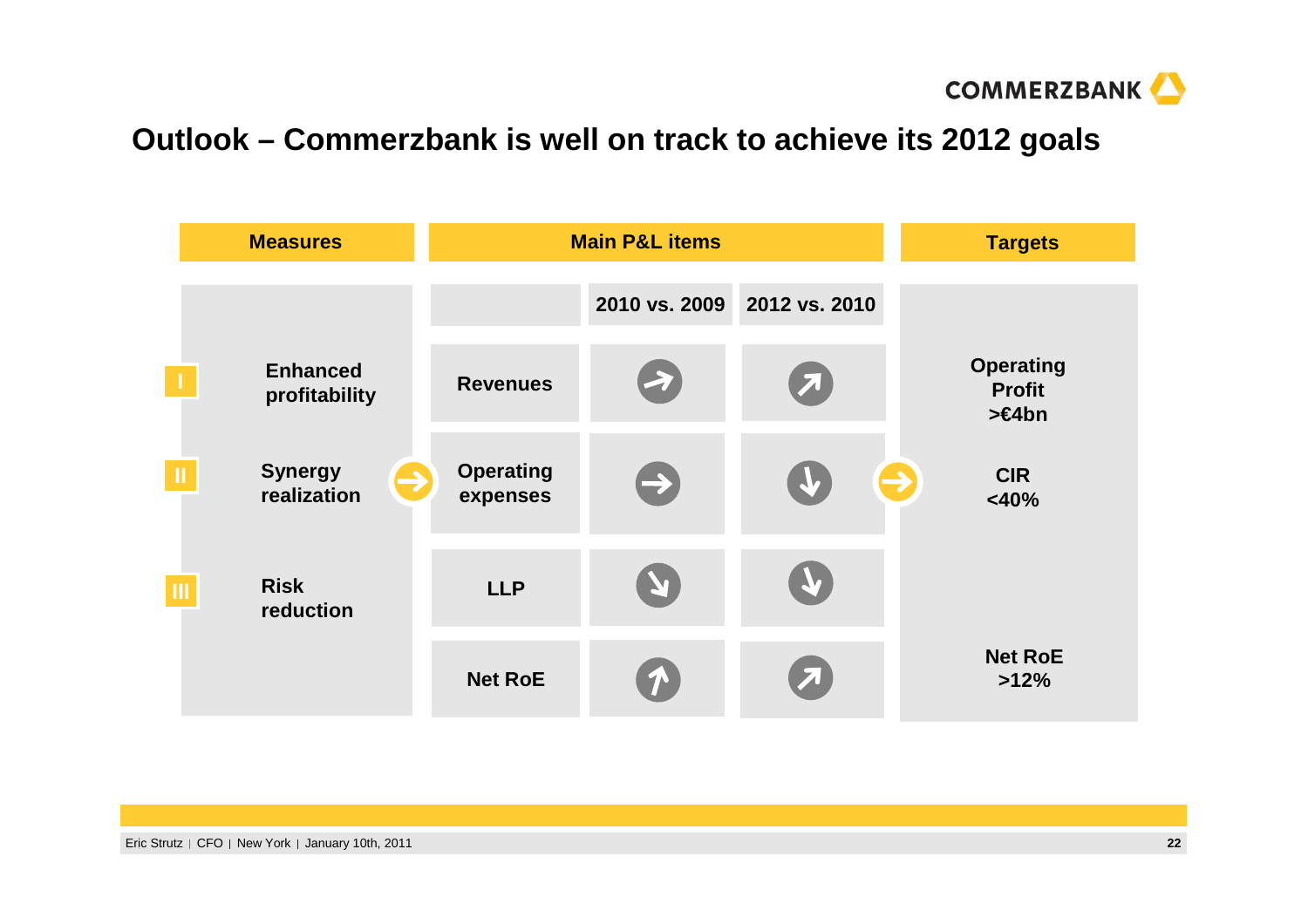

# **Appendix**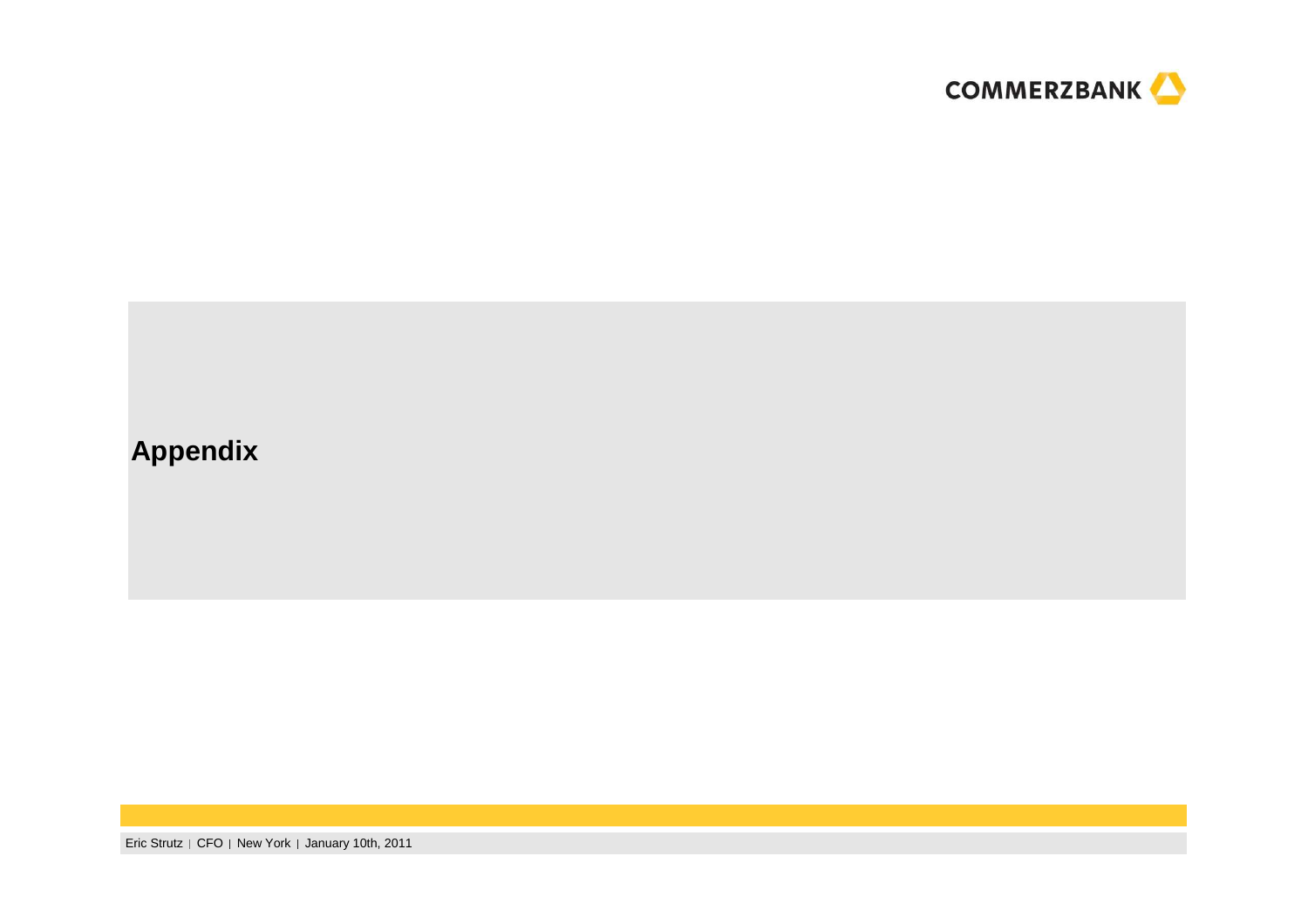

## **Commerzbank Group**

| in $\epsilon$ m                             | Q <sub>1</sub><br>2009 | Q2<br>2009 | Q <sub>3</sub><br>2009 | <b>9M</b><br>2009 | Q <sub>4</sub><br>2009 | Q <sub>1</sub><br>2010 | Q <sub>2</sub><br>2010 | Q <sub>3</sub><br>2010 | <b>9M</b><br>2010 |
|---------------------------------------------|------------------------|------------|------------------------|-------------------|------------------------|------------------------|------------------------|------------------------|-------------------|
| Net interest income                         | 1,692                  | 1,838      | 1,769                  | 5,299             | 1,890                  | 1,888                  | 1,859                  | 1,628                  | 5,375             |
| Provisions for loan losses                  | $-844$                 | $-993$     | $-1,053$               | $-2,890$          | $-1,324$               | $-644$                 | $-639$                 | $-621$                 | $-1,904$          |
| Net interest income after provisions        | 848                    | 845        | 716                    | 2,409             | 566                    | 1,244                  | 1,220                  | 1,007                  | 3,471             |
| Net commission income                       | 863                    | 960        | 965                    | 2,788             | 985                    | 997                    | 905                    | 870                    | 2,772             |
| Net trading income                          | $-540$                 | 58         | 647                    | 165               | $-574$                 | 836                    | 316                    | 422                    | 1,574             |
| Net investment income                       | 386                    | 172        | $-54$                  | 504               | $-87$                  | $-119$                 | 60                     | $-24$                  | $-83$             |
| Other result                                | $-71$                  | 5          | 112                    | 46                | $-68$                  | 22                     | $-30$                  | 26                     | 18                |
| Revenue before LLP                          | 2,330                  | 3,033      | 3,439                  | 8,802             | 2,146                  | 3,624                  | 3,110                  | 2,922                  | 9,656             |
| Revenue after LLP                           | 1,486                  | 2,040      | 2,386                  | 5,912             | 822                    | 2,980                  | 2,471                  | 2,301                  | 7,752             |
| Operating expenses                          | 2,081                  | 2,263      | 2,264                  | 6,608             | 2,396                  | 2,209                  | 2,228                  | 2,185                  | 6,622             |
| Operating profit/loss                       | $-595$                 | $-223$     | 122                    | $-696$            | $-1,574$               | 771                    | 243                    | 116                    | 1,130             |
| Impairments of goodwill and brand names     | $\Omega$               | 70         | 646                    | 716               | 52                     | $\mathbf 0$            | $\mathbf 0$            | $\mathbf{0}$           | $\mathbf 0$       |
| Restructuring expenses                      | 289                    | 216        | 904                    | 1,409             | 212                    | $\mathbf 0$            | 33                     | $\mathbf 0$            | 33                |
| Pre-tax profit/loss                         | $-884$                 | $-509$     | $-1,428$               | $-2,821$          | $-1,838$               | 771                    | 210                    | 116                    | 1,097             |
|                                             |                        |            |                        |                   |                        |                        |                        |                        |                   |
| <b>Investors Capital</b>                    | 23,639                 | 25,741     | 32,871                 | 27,417            | 31,157                 | 30,283                 | 30,967                 | 31,222                 | 30,824            |
| RWA (End of Period)                         | 315,733                | 296,579    | 292,712                | 292,712           | 280,133                | 278,886                | 290,200                | 279,597                | 279,597           |
| Cost/income ratio (%)                       | 89.3%                  | 74.6%      | 65.8%                  | 75.1%             | 111.6%                 | 61.0%                  | 71.6%                  | 74.8%                  | 68.6%             |
| Operating return on equity (%)              | $-10.1%$               | $-3.5%$    | 1.5%                   | $-3.4%$           | $-20.2%$               | 10.2%                  | 3.1%                   | 1.5%                   | 4.9%              |
| Return on equity of pre-tax profit/loss (%) | $-15.0%$               | $-7.9%$    | $-17.4%$               | $-13.7%$          | $-23.6%$               | 10.2%                  | 2.7%                   | 1.5%                   | 4.7%              |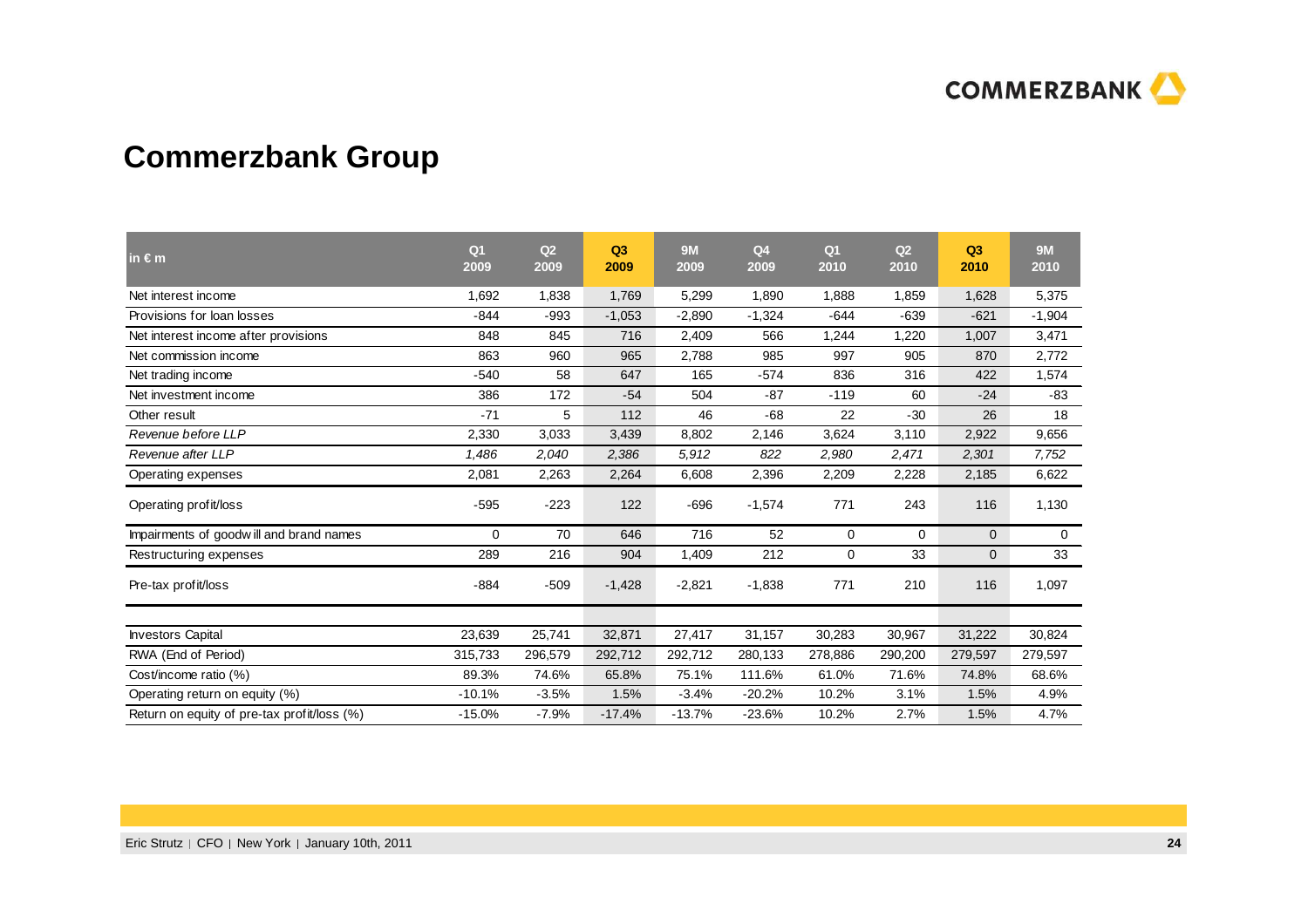

## **Private Customers**

| in $\epsilon$ m                             | Q1 2009 | Q2 2009 | Q3 2009      | 9M 2009     | Q4 2009     | Q1 2010     | Q2 2010 | Q3 2010        | 9M 2010 |
|---------------------------------------------|---------|---------|--------------|-------------|-------------|-------------|---------|----------------|---------|
| Net interest income                         | 551     | 551     | 527          | 1,629       | 533         | 496         | 491     | 506            | 1,493   |
| Provisions for loan losses                  | $-50$   | $-54$   | $-70$        | $-174$      | $-72$       | $-66$       | $-70$   | $-64$          | $-200$  |
| Net interest income after provisions        | 501     | 497     | 457          | 1,455       | 461         | 430         | 421     | 442            | 1,293   |
| Net commission income                       | 513     | 540     | 567          | 1,620       | 548         | 548         | 499     | 459            | 1,506   |
| Net trading income                          | $-1$    | $-5$    | 3            | $-3$        | 2           | 1           | 1       | $\overline{2}$ | 4       |
| Net investment income                       | $-1$    | $-7$    | 13           | 5           | -9          | 9           | 5       | $\overline{4}$ | 18      |
| Other result                                | $-2$    | $-15$   | $-58$        | $-75$       | $-23$       | $-48$       | 5       | -5             | $-48$   |
| Revenue before LLP                          | 1.060   | 1,064   | 1,052        | 3,176       | 1,051       | 1,006       | 1,001   | 966            | 2,973   |
| Revenue after LLP                           | 1,010   | 1,010   | 982          | 3,002       | 979         | 940         | 931     | 902            | 2,773   |
| Operating expenses                          | 971     | 951     | 937          | 2,859       | 962         | 913         | 913     | 875            | 2,701   |
| Operating profit/loss                       | 39      | 59      | 45           | 143         | 17          | 27          | 18      | 27             | 72      |
| Impairments of goodwill and brand names     | 0       | 0       | $\mathbf{0}$ | $\mathbf 0$ | $\mathbf 0$ | $\mathbf 0$ | 0       | $\overline{0}$ | 0       |
| Restructuring expenses                      | 51      | 43      | 192          | 286         | 52          | $\mathbf 0$ | 0       | $\overline{0}$ | 0       |
| Pre-tax profit/loss                         | $-12$   | 16      | $-147$       | $-143$      | $-35$       | 27          | 18      | 27             | 72      |
|                                             |         |         |              |             |             |             |         |                |         |
| Average capital employed                    | 3,332   | 3,268   | 3,252        | 3,284       | 3,173       | 3,422       | 3,458   | 3,341          | 3,407   |
| RWA (End of Period)                         | 31,428  | 31,253  | 31,524       | 31,524      | 30,265      | 29,450      | 30,100  | 28,557         | 28,557  |
| Cost/income ratio (%)                       | 91.6%   | 89.4%   | 89.1%        | 90.0%       | 91.5%       | 90.8%       | 91.2%   | 90.6%          | 90.9%   |
| Operating return on equity (%)              | 4.7%    | 7.2%    | 5.5%         | 5.8%        | 2.1%        | 3.2%        | 2.1%    | 3.2%           | 2.8%    |
| Return on equity of pre-tax profit/loss (%) | $-1.4%$ | 2.0%    | $-18.1%$     | $-5.8%$     | $-4.4%$     | 3.2%        | 2.1%    | 3.2%           | 2.8%    |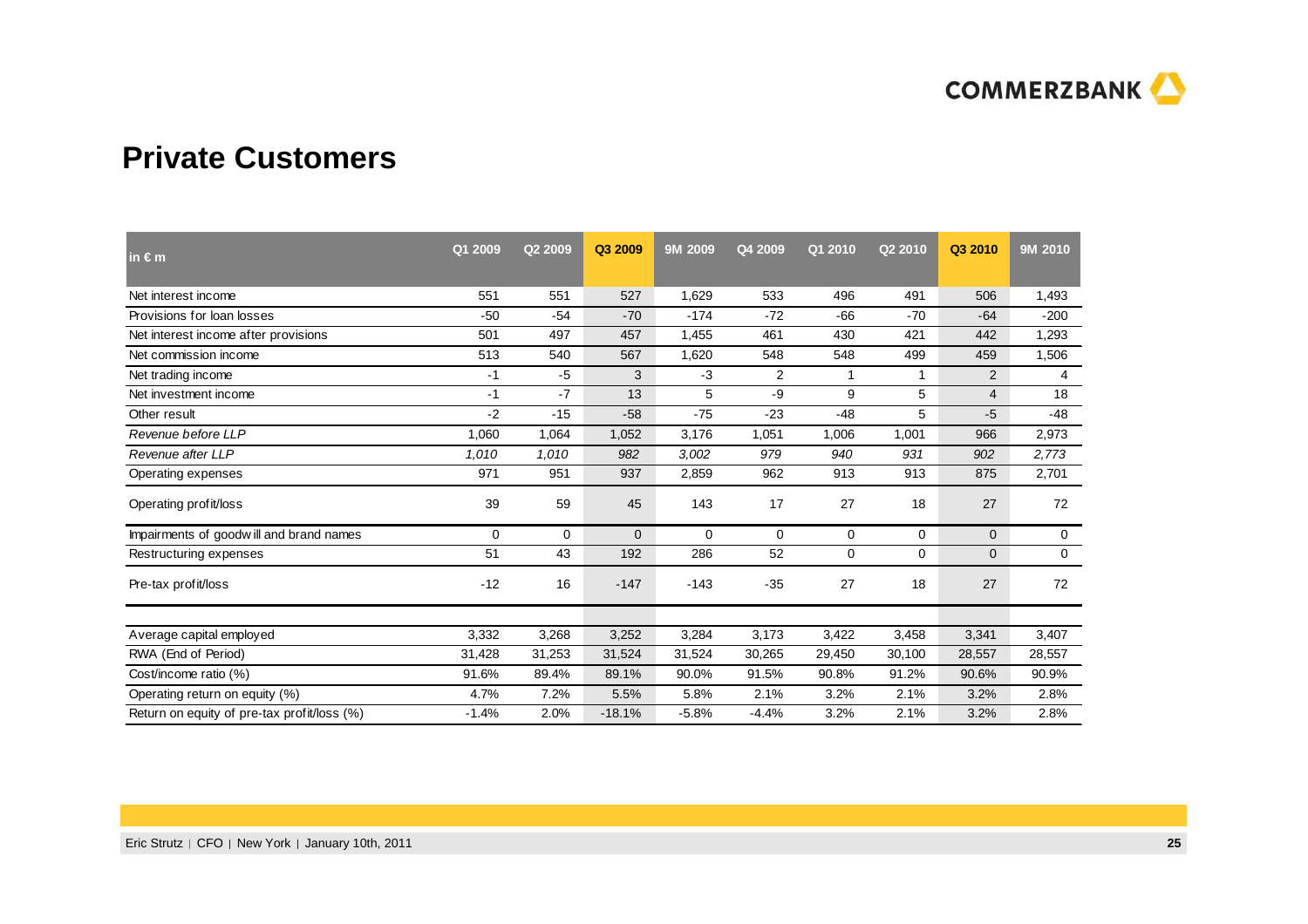

## **Mittelstandsbank**

| in $\epsilon$ m                             | Q1 2009 | Q2 2009     | Q3 2009      | 9M 2009     | Q4 2009     | Q1 2010     | Q2 2010 | Q3 2010        | 9M 2010 |
|---------------------------------------------|---------|-------------|--------------|-------------|-------------|-------------|---------|----------------|---------|
| Net interest income                         | 547     | 542         | 503          | 1,592       | 556         | 518         | 554     | 496            | 1,568   |
| Provisions for loan losses                  | $-90$   | $-236$      | $-330$       | $-656$      | $-298$      | $-161$      | $-94$   | 78             | $-177$  |
| Net interest income after provisions        | 457     | 306         | 173          | 936         | 258         | 357         | 460     | 574            | 1,391   |
| Net commission income                       | 245     | 218         | 223          | 686         | 225         | 268         | 219     | 241            | 728     |
| Net trading income                          | 3       | $-49$       | $-62$        | $-108$      | $-14$       | $-4$        | 50      | $-14$          | 32      |
| Net investment income                       | $-1$    | 0           | $\mathbf{1}$ | 0           | 1           | $-3$        | 15      | 29             | 41      |
| Other result                                | $-53$   | -8          | 64           | 3           | $-71$       | 45          | $-11$   | $-9$           | 25      |
| Revenue before LLP                          | 741     | 703         | 729          | 2,173       | 697         | 824         | 827     | 743            | 2,394   |
| Revenue after LLP                           | 651     | 467         | 399          | 1,517       | 399         | 663         | 733     | 821            | 2,217   |
| Operating expenses                          | 331     | 341         | 339          | 1,011       | 321         | 358         | 347     | 365            | 1,070   |
| Operating profit/loss                       | 320     | 126         | 60           | 506         | 78          | 305         | 386     | 456            | 1,147   |
| Impairments of goodwill and brand names     | 0       | $\mathbf 0$ | $\mathbf{0}$ | $\mathbf 0$ | $\mathbf 0$ | $\mathbf 0$ | 0       | $\overline{0}$ | 0       |
| Restructuring expenses                      | 17      | 8           | 50           | 75          | $-1$        | 0           | 0       | $\overline{0}$ | 0       |
| Pre-tax profit/loss                         | 303     | 118         | 10           | 431         | 79          | 305         | 386     | 456            | 1,147   |
|                                             |         |             |              |             |             |             |         |                |         |
| Average capital employed                    | 5,697   | 5,384       | 5,257        | 5,446       | 5,233       | 5,471       | 5,446   | 5,666          | 5,528   |
| RWA (End of Period)                         | 67,580  | 66,587      | 63,881       | 63,881      | 63,127      | 63,459      | 68,338  | 65,943         | 65,943  |
| Cost/income ratio (%)                       | 44.7%   | 48.5%       | 46.5%        | 46.5%       | 46.1%       | 43.4%       | 42.0%   | 49.1%          | 44.7%   |
| Operating return on equity (%)              | 22.5%   | 9.4%        | 4.6%         | 12.4%       | 6.0%        | 22.3%       | 28.4%   | 32.2%          | 27.7%   |
| Return on equity of pre-tax profit/loss (%) | 21.3%   | 8.8%        | 0.8%         | 10.6%       | 6.0%        | 22.3%       | 28.4%   | 32.2%          | 27.7%   |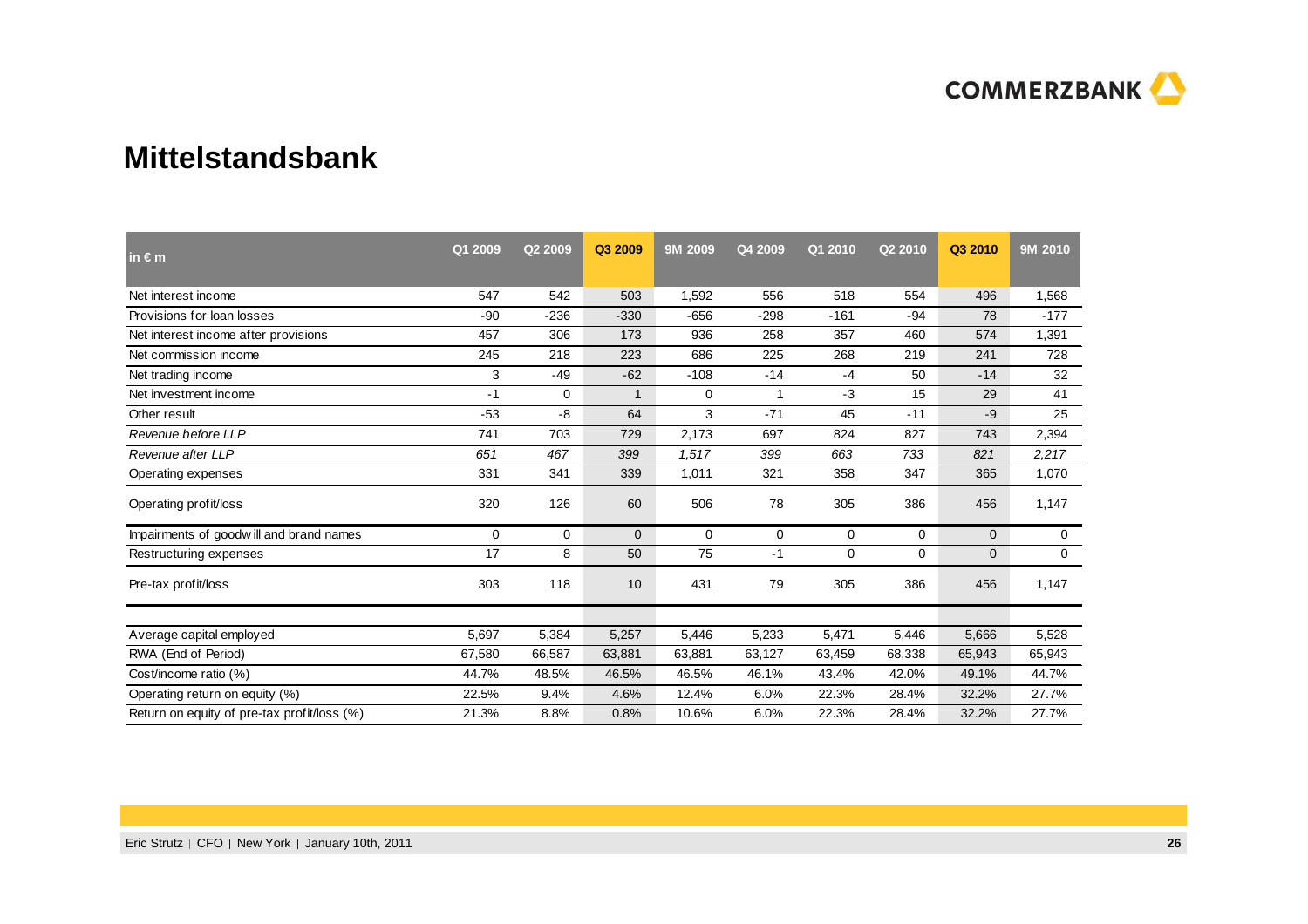

## **Central and Eastern Europe**

| in $\epsilon$ m                             | Q1 2009        | Q2 2009     | Q3 2009     | 9M 2009     | Q4 2009  | Q1 2010     | Q2 2010     | Q3 2010        | 9M 2010        |
|---------------------------------------------|----------------|-------------|-------------|-------------|----------|-------------|-------------|----------------|----------------|
| Net interest income                         | 164            | 163         | 160         | 487         | 178      | 159         | 161         | 164            | 484            |
| Provisions for loan losses                  | $-173$         | $-202$      | $-141$      | $-516$      | $-296$   | $-94$       | $-92$       | $-127$         | $-313$         |
| Net interest income after provisions        | $-9$           | $-39$       | 19          | $-29$       | $-118$   | 65          | 69          | 37             | 171            |
| Net commission income                       | 31             | 46          | 46          | 123         | 47       | 47          | 53          | 53             | 153            |
| Net trading income                          | 29             | 19          | 15          | 63          | 16       | 18          | 20          | 19             | 57             |
| Net investment income                       | $-5$           | $-1$        | $-3$        | -9          | $-5$     | $-1$        | 4           | 4              | $\overline{7}$ |
| Other result                                | $\overline{7}$ | 3           | 2           | 12          | $-7$     | 3           | 9           | 9              | 21             |
| Revenue before LLP                          | 226            | 230         | 220         | 676         | 229      | 226         | 247         | 249            | 722            |
| Revenue after LLP                           | 53             | 28          | 79          | 160         | $-67$    | 132         | 155         | 122            | 409            |
| Operating expenses                          | 115            | 116         | 120         | 351         | 135      | 127         | 147         | 153            | 427            |
| Operating profit/loss                       | $-62$          | $-88$       | $-41$       | $-191$      | $-202$   | 5           | 8           | $-31$          | $-18$          |
| Impairments of goodwill and brand names     | $\mathbf 0$    | $\mathbf 0$ | $\mathbf 0$ | $\mathbf 0$ | 0        | $\mathbf 0$ | $\mathbf 0$ | $\overline{0}$ | $\mathbf 0$    |
| Restructuring expenses                      | 0              | $\mathbf 0$ | 0           | $\mathbf 0$ | 5        | 0           | 0           | $\overline{0}$ | $\mathbf 0$    |
| Pre-tax profit/loss                         | $-62$          | $-88$       | $-41$       | $-191$      | $-207$   | 5           | 8           | $-31$          | $-18$          |
|                                             |                |             |             |             |          |             |             |                |                |
| Average capital employed                    | 1,653          | 1,597       | 1,619       | 1,623       | 1,551    | 1,598       | 1,597       | 1,675          | 1,623          |
| RWA (End of Period)                         | 19,213         | 18,626      | 19,066      | 19,066      | 18,356   | 18,727      | 19,701      | 18,990         | 18,990         |
| Cost/income ratio (%)                       | 50.9%          | 50.4%       | 54.5%       | 51.9%       | 59.0%    | 56.2%       | 59.5%       | 61.4%          | 59.1%          |
| Operating return on equity (%)              | $-15.0%$       | $-22.0%$    | $-10.1%$    | $-15.7%$    | $-52.1%$ | 1.3%        | 2.0%        | $-7.4%$        | $-1.5%$        |
| Return on equity of pre-tax profit/loss (%) | $-15.0%$       | $-22.0%$    | $-10.1%$    | $-15.7%$    | $-53.4%$ | 1.3%        | 2.0%        | $-7.4%$        | $-1.5%$        |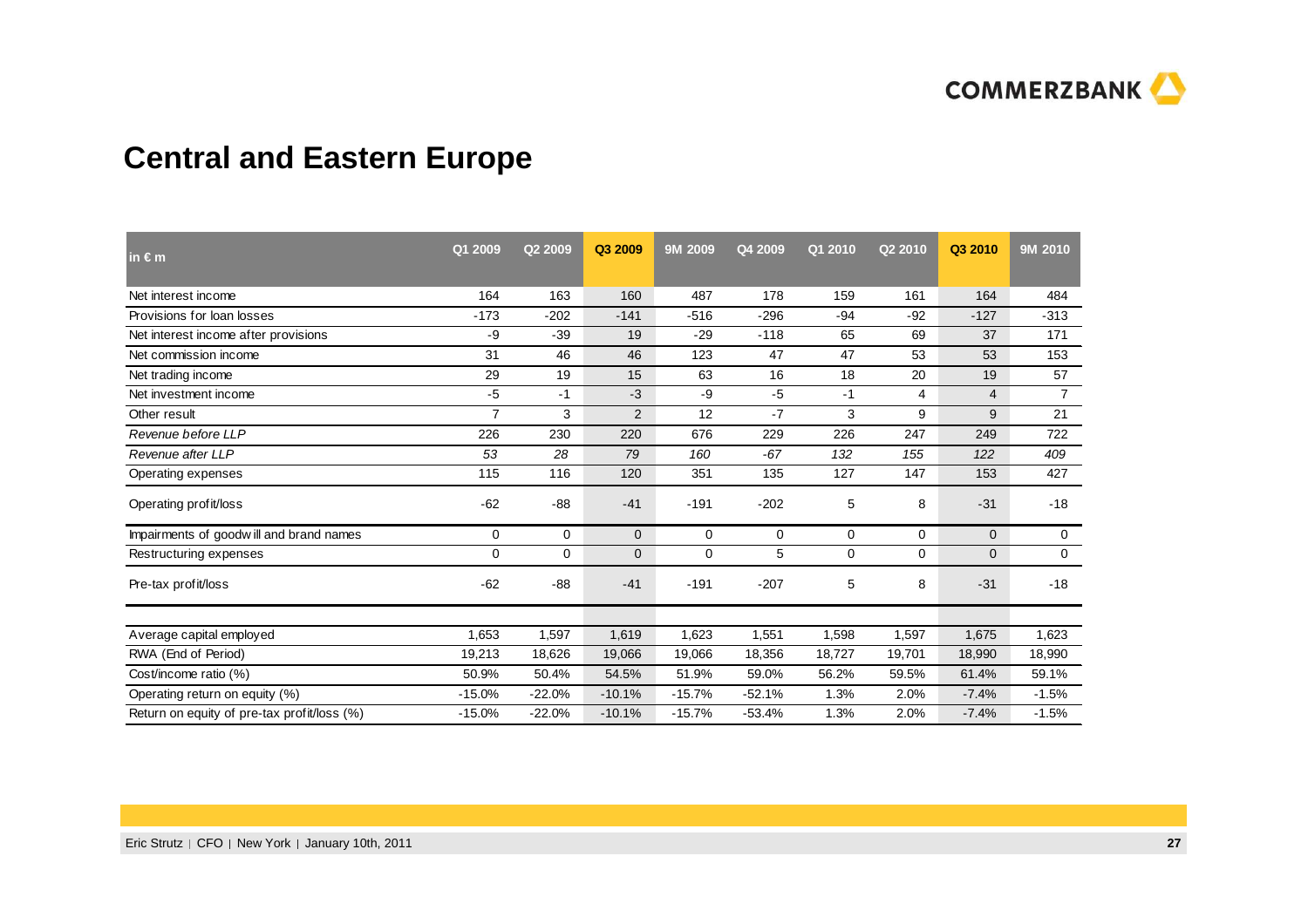

## **Corporates & Markets**

| in $\epsilon$ m                             | Q1 2009 | Q2 2009 | Q3 2009  | 9M 2009 | Q4 2009  | Q1 2010 | Q2 2010 | Q3 2010        | 9M 2010 |
|---------------------------------------------|---------|---------|----------|---------|----------|---------|---------|----------------|---------|
| Net interest income                         | 177     | 196     | 263      | 636     | 144      | 212     | 204     | 133            | 549     |
| Provisions for loan losses                  | $-254$  | 33      | $-43$    | $-264$  | $-25$    | 19      | 1       | $-17$          | 3       |
| Net interest income after provisions        | $-77$   | 229     | 220      | 372     | 119      | 231     | 205     | 116            | 552     |
| Net commission income                       | 82      | 95      | 98       | 275     | 84       | 77      | 64      | 53             | 194     |
| Net trading income                          | 572     | 183     | 46       | 801     | $-127$   | 448     | 187     | 313            | 948     |
| Net investment income                       | $-19$   | $-6$    | 28       | 3       | 24       | $-14$   | 43      | 31             | 60      |
| Other result                                | $-15$   | 18      | 6        | 9       | $-4$     | 9       | 10      | 26             | 45      |
| Revenue before LLP                          | 797     | 486     | 441      | 1,724   | 121      | 732     | 508     | 556            | 1,796   |
| Revenue after LLP                           | 543     | 519     | 398      | 1,460   | 96       | 751     | 509     | 539            | 1,799   |
| Operating expenses                          | 500     | 520     | 490      | 1,510   | 466      | 410     | 396     | 439            | 1,245   |
| Operating profit/loss                       | 43      | $-1$    | $-92$    | $-50$   | $-370$   | 341     | 113     | 100            | 554     |
| Impairments of goodwill and brand names     | 0       | 0       | 21       | 21      | 2        | 0       | 0       | $\mathbf{0}$   | 0       |
| Restructuring expenses                      | 62      | 63      | 79       | 204     | $-76$    | 0       | 0       | $\overline{0}$ | 0       |
| Pre-tax profit/loss                         | $-19$   | $-64$   | $-192$   | $-275$  | $-296$   | 341     | 113     | 100            | 554     |
|                                             |         |         |          |         |          |         |         |                |         |
| Average capital employed                    | 4.806   | 4,552   | 4,208    | 4,522   | 4,119    | 3,845   | 3,892   | 3,877          | 3,871   |
| RWA (End of Period)                         | 66,102  | 56,873  | 57,205   | 57,205  | 52,672   | 51,420  | 53,200  | 52,664         | 52,664  |
| Cost/income ratio (%)                       | 62.7%   | 107.0%  | 111.1%   | 87.6%   | 385.1%   | 56.0%   | 78.0%   | 79.0%          | 69.3%   |
| Operating return on equity (%)              | 3.6%    | $-0.1%$ | $-8.7%$  | $-1.5%$ | $-35.9%$ | 35.5%   | 11.6%   | 10.3%          | 19.1%   |
| Return on equity of pre-tax profit/loss (%) | $-1.6%$ | $-5.6%$ | $-18.3%$ | $-8.1%$ | $-28.7%$ | 35.5%   | 11.6%   | 10.3%          | 19.1%   |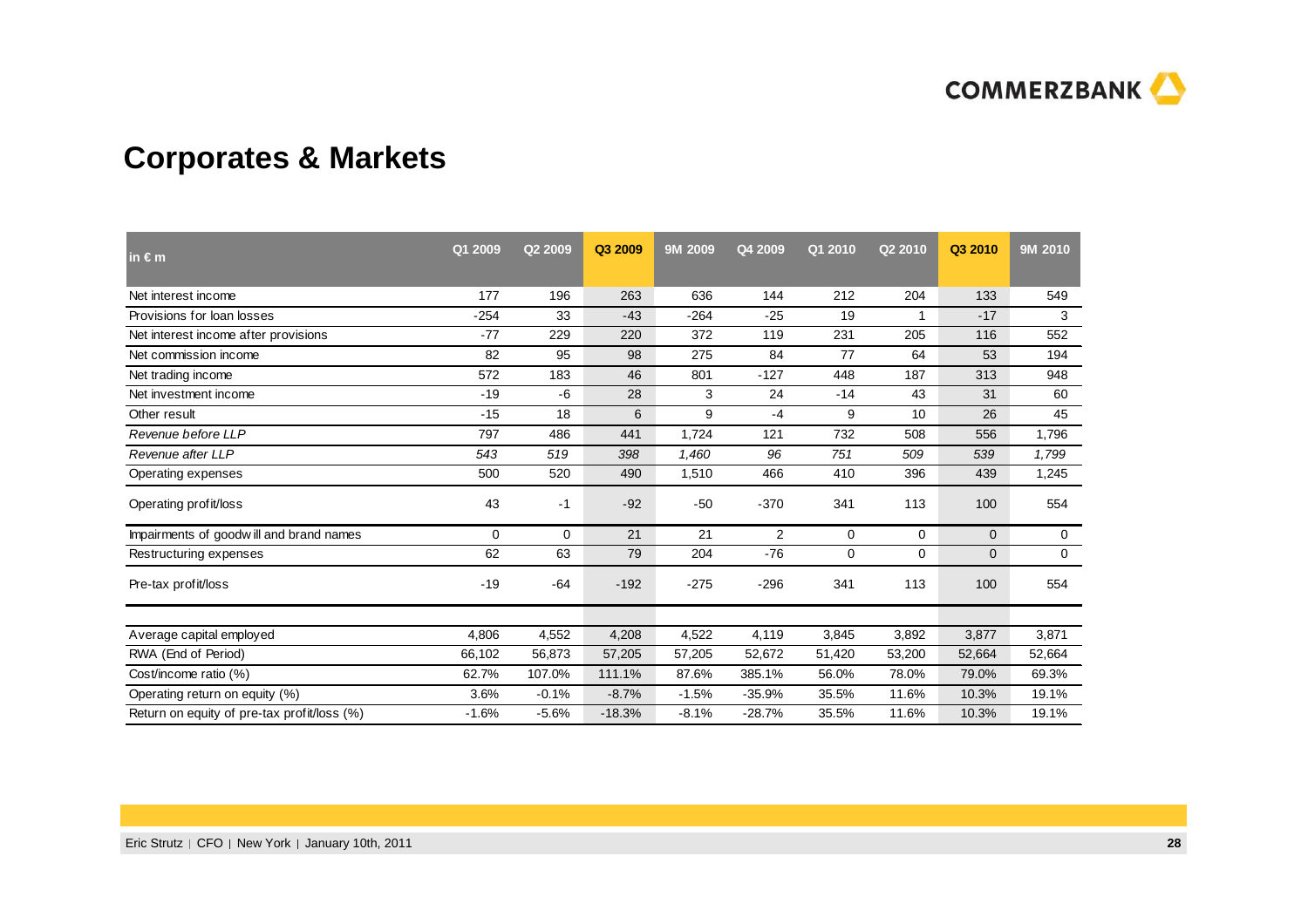

## **Asset Based Finance**

| in $\epsilon$ m                             | Q1 2009 | Q2 2009  | Q3 2009  | 9M 2009  | Q4 2009        | Q1 2010     | Q2 2010     | Q3 2010        | 9M 2010     |
|---------------------------------------------|---------|----------|----------|----------|----------------|-------------|-------------|----------------|-------------|
| Net interest income                         | 259     | 328      | 249      | 836      | 265            | 297         | 320         | 274            | 891         |
| Provisions for loan losses                  | $-207$  | $-359$   | $-371$   | $-937$   | $-651$         | $-325$      | $-354$      | $-493$         | $-1,172$    |
| Net interest income after provisions        | 52      | $-31$    | $-122$   | $-101$   | $-386$         | $-28$       | $-34$       | $-219$         | $-281$      |
| Net commission income                       | 63      | 75       | 66       | 204      | 93             | 88          | 80          | 83             | 251         |
| Net trading income                          | 262     | $-73$    | 69       | 258      | $-61$          | $-4$        | 30          | $-49$          | $-23$       |
| Net investment income                       | $-43$   | 3        | $-2$     | $-42$    | $-45$          | $-2$        | $-158$      | $-51$          | $-211$      |
| Other result                                | 3       | $-2$     | 15       | 16       | $-80$          | 13          | $-20$       | $-21$          | $-28$       |
| Revenue before LLP                          | 544     | 331      | 397      | 1,272    | 172            | 392         | 252         | 236            | 880         |
| Revenue after LLP                           | 337     | $-28$    | 26       | 335      | $-479$         | 67          | $-102$      | $-257$         | $-292$      |
| Operating expenses                          | 168     | 170      | 158      | 496      | 173            | 152         | 147         | 147            | 446         |
| Operating profit/loss                       | 169     | $-198$   | $-132$   | $-161$   | $-652$         | $-85$       | $-249$      | $-404$         | $-738$      |
| Impairments of goodwill and brand names     | 0       | 70       | 624      | 694      | 51             | 0           | $\mathbf 0$ | $\overline{0}$ | $\mathbf 0$ |
| Restructuring expenses                      | 0       | 47       | 16       | 63       | $\overline{4}$ | $\mathbf 0$ | 33          | 0              | 33          |
| Pre-tax profit/loss                         | 169     | $-315$   | $-772$   | $-918$   | $-707$         | $-85$       | $-282$      | $-404$         | $-771$      |
|                                             |         |          |          |          |                |             |             |                |             |
| Average capital employed                    | 7,420   | 6,853    | 6,570    | 6,948    | 6,441          | 6,437       | 6,218       | 6,325          | 6,327       |
| RWA (End of Period)                         | 94,739  | 88,593   | 90,090   | 90,090   | 89,685         | 88,087      | 90,327      | 85,539         | 85,539      |
| Cost/income ratio (%)                       | 30.9%   | 51.4%    | 39.8%    | 39.0%    | 100.6%         | 38.8%       | 58.3%       | 62.3%          | 50.7%       |
| Operating return on equity (%)              | 9.1%    | $-11.6%$ | $-8.0%$  | $-3.1%$  | $-40.5%$       | $-5.3%$     | $-16.0%$    | $-25.5%$       | $-15.6%$    |
| Return on equity of pre-tax profit/loss (%) | 9.1%    | $-18.4%$ | $-47.0%$ | $-17.6%$ | $-43.9%$       | $-5.3%$     | $-18.1%$    | $-25.5%$       | $-16.2%$    |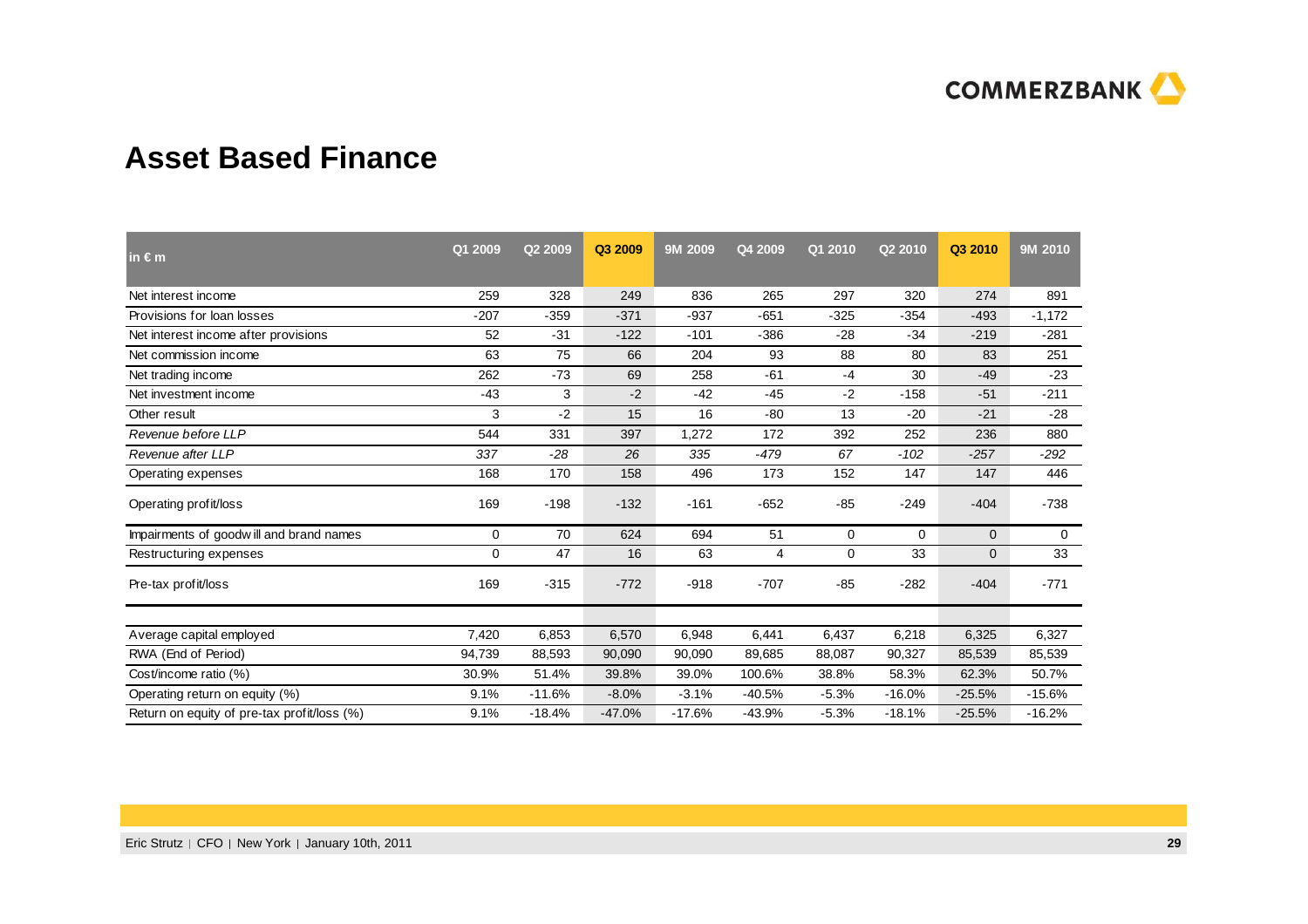

## **Portfolio Restructuring Unit**

| in $\epsilon$ m                             | Q1 2009     | Q2 2009     | Q3 2009      | 9M 2009        | Q4 2009     | Q1 2010        | Q2 2010        | Q3 2010        | 9M 2010        |
|---------------------------------------------|-------------|-------------|--------------|----------------|-------------|----------------|----------------|----------------|----------------|
| Net interest income                         | 72          | 65          | 52           | 189            | 63          | 23             | 10             | 29             | 62             |
| Provisions for loan losses                  | $-71$       | $-169$      | $-98$        | $-338$         | 11          | $-22$          | $-28$          | $-2$           | $-52$          |
| Net interest income after provisions        | 1           | $-104$      | $-46$        | $-149$         | 74          | $\overline{1}$ | $-18$          | 27             | 10             |
| Net commission income                       | 12          | 0           | $-2$         | 10             | 1           | $-3$           | $\overline{7}$ | 2              | 6              |
| Net trading income                          | $-1,259$    | 24          | 697          | $-538$         | $-274$      | 282            | 56             | 328            | 666            |
| Net investment income                       | $-135$      | $-130$      | $-105$       | $-370$         | $-62$       | $-94$          | 70             | $-9$           | $-33$          |
| Other result                                | 0           | 0           | $\mathbf{1}$ | $\mathbf 1$    | 3           | $\mathbf 0$    | $\overline{7}$ | -3             | $\overline{4}$ |
| Revenue before LLP                          | $-1,310$    | $-41$       | 643          | $-708$         | $-269$      | 208            | 150            | 347            | 705            |
| Revenue after LLP                           | $-1,381$    | $-210$      | 545          | $-1,046$       | $-258$      | 186            | 122            | 345            | 653            |
| Operating expenses                          | 34          | 32          | 41           | 107            | 41          | 25             | 28             | 30             | 83             |
| Operating profit/loss                       | $-1,415$    | $-242$      | 504          | $-1,153$       | $-299$      | 161            | 94             | 315            | 570            |
| Impairments of goodwill and brand names     | $\mathbf 0$ | $\mathbf 0$ | $\mathbf 0$  | $\mathbf 0$    | 0           | $\mathbf 0$    | $\mathbf 0$    | $\overline{0}$ | $\mathbf 0$    |
| Restructuring expenses                      | 3           | $-1$        | 0            | $\overline{2}$ | $\mathbf 0$ | 0              | 0              | $\overline{0}$ | $\mathbf 0$    |
| Pre-tax profit/loss                         | $-1,418$    | $-241$      | 504          | $-1,155$       | $-299$      | 161            | 94             | 315            | 570            |
|                                             |             |             |              |                |             |                |                |                |                |
| Average capital employed                    | 1,944       | 1,808       | 1,675        | 1,809          | 1,532       | 1,363          | 1,250          | 1,137          | 1,250          |
| RWA (End of Period)                         | 19,990      | 18,361      | 16,113       | 16,113         | 11,112      | 13,462         | 12,234         | 10,929         | 10,929         |
| Cost/income ratio (%)                       | n/a         | n/a         | 6.4%         | n/a            | n/a         | 12.0%          | 18.7%          | 8.6%           | 11.8%          |
| Operating return on equity (%)              | $-291.2%$   | $-53.5%$    | 120.4%       | $-85.0%$       | $-78.1%$    | 47.2%          | 30.1%          | 110.8%         | 60.8%          |
| Return on equity of pre-tax profit/loss (%) | $-291.8%$   | $-53.3%$    | 120.4%       | $-85.1%$       | $-78.1%$    | 47.2%          | 30.1%          | 110.8%         | 60.8%          |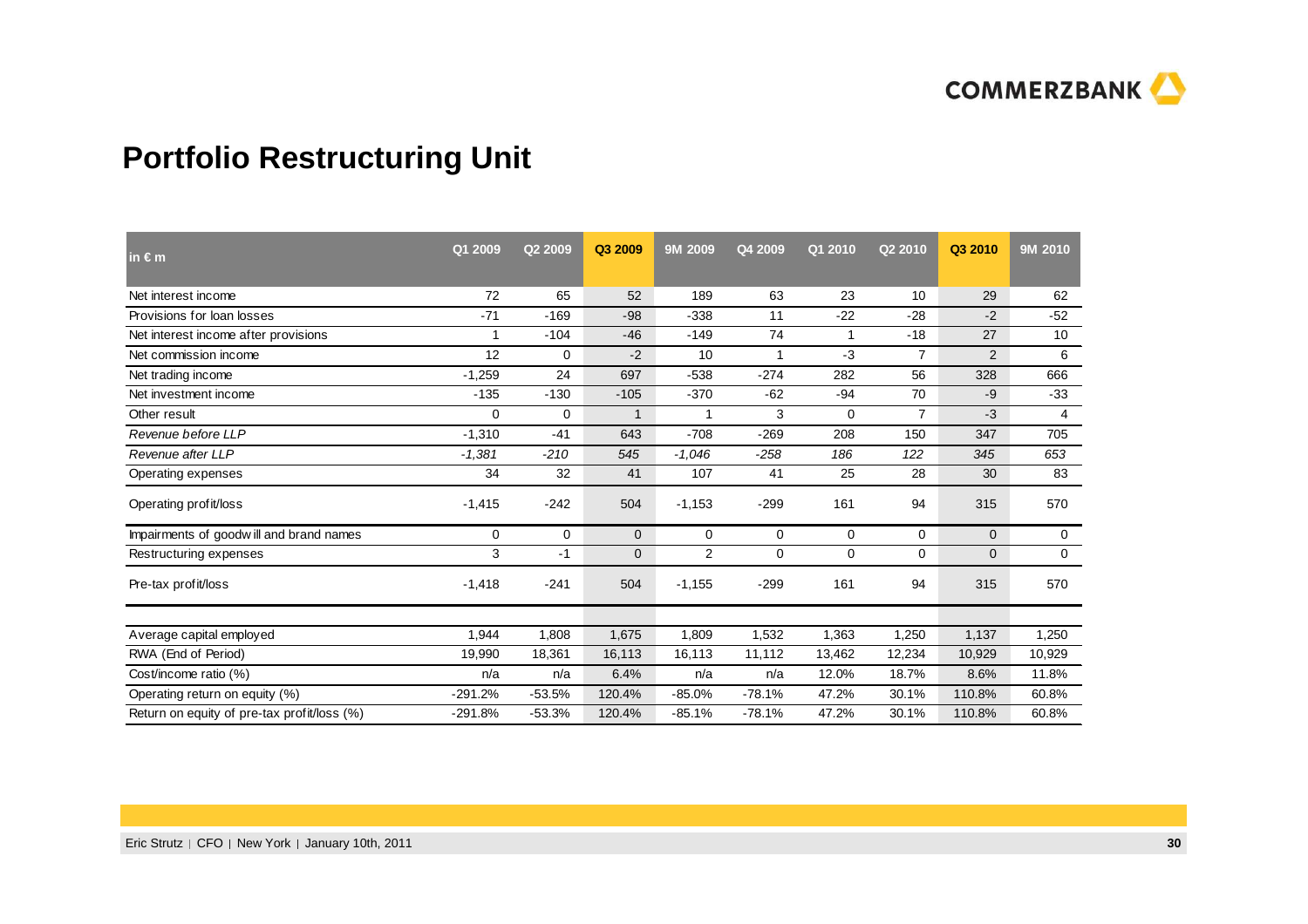

## **Others & Consolidation**

| in $\epsilon$ m                             | Q1 2009   | Q2 2009 | Q3 2009        | 9M 2009  | Q4 2009        | Q1 2010     | Q2 2010 | Q3 2010      | 9M 2010        |
|---------------------------------------------|-----------|---------|----------------|----------|----------------|-------------|---------|--------------|----------------|
| Net interest income                         | $-78$     | $-7$    | 15             | $-70$    | 151            | 183         | 119     | 26           | 328            |
| Provisions for loan losses                  | 1         | -6      | $\overline{0}$ | $-5$     | $\overline{7}$ | 5           | $-2$    | 4            | $\overline{7}$ |
| Net interest income after provisions        | $-77$     | $-13$   | 15             | $-75$    | 158            | 188         | 117     | 30           | 335            |
| Net commission income                       | $-83$     | $-14$   | $-33$          | $-130$   | $-13$          | $-28$       | $-17$   | $-21$        | $-66$          |
| Net trading income                          | $-146$    | $-41$   | $-121$         | $-308$   | $-116$         | 95          | $-28$   | $-177$       | $-110$         |
| Net investment income                       | 590       | 313     | 14             | 917      | 9              | $-14$       | 81      | $-32$        | 35             |
| Other result                                | $-11$     | 9       | 82             | 80       | 114            | $\mathbf 0$ | $-30$   | 29           | $-1$           |
| Revenue before LLP                          | 272       | 260     | $-43$          | 489      | 145            | 236         | 125     | $-175$       | 186            |
| Revenue after LLP                           | 273       | 254     | $-43$          | 484      | 152            | 241         | 123     | $-171$       | 193            |
| Operating expenses                          | $-38$     | 133     | 179            | 274      | 298            | 224         | 250     | 176          | 650            |
| Operating profit/loss                       | 311       | 121     | $-222$         | 210      | $-146$         | 17          | $-127$  | $-347$       | $-457$         |
| Impairments of goodwill and brand names     | 0         | 0       | $\mathbf{1}$   | 1        | $-1$           | 0           | 0       | $\mathbf{0}$ | 0              |
| Restructuring expenses                      | 156       | 56      | 567            | 779      | 228            | $\mathbf 0$ | 0       | 0            | $\mathbf 0$    |
| Pre-tax profit/loss                         | 155       | 65      | $-790$         | $-570$   | $-373$         | 17          | $-127$  | $-347$       | $-457$         |
|                                             |           |         |                |          |                |             |         |              |                |
| Average capital employed                    | $-1,213$  | 2,280   | 10,290         | 3,785    | 9,108          | 8,147       | 9,106   | 9,202        | 8,818          |
| RWA (End of Period)                         | 16,681    | 16,285  | 14,833         | 14,833   | 14,916         | 14,283      | 16,301  | 16,975       | 16,975         |
| Cost/income ratio (%)                       | n/a       | 51.2%   | n/a            | 56.0%    | 205.5%         | 94.9%       | 200.0%  | $-100.6%$    | 349.5%         |
| Operating return on equity (%)              | $-102.6%$ | 21.2%   | $-8.6%$        | 7.4%     | $-6.4%$        | 0.8%        | $-5.6%$ | $-15.1%$     | $-6.9%$        |
| Return on equity of pre-tax profit/loss (%) | $-51.1%$  | 11.4%   | $-30.7%$       | $-20.1%$ | $-16.4%$       | 0.8%        | $-5.6%$ | $-15.1%$     | $-6.9%$        |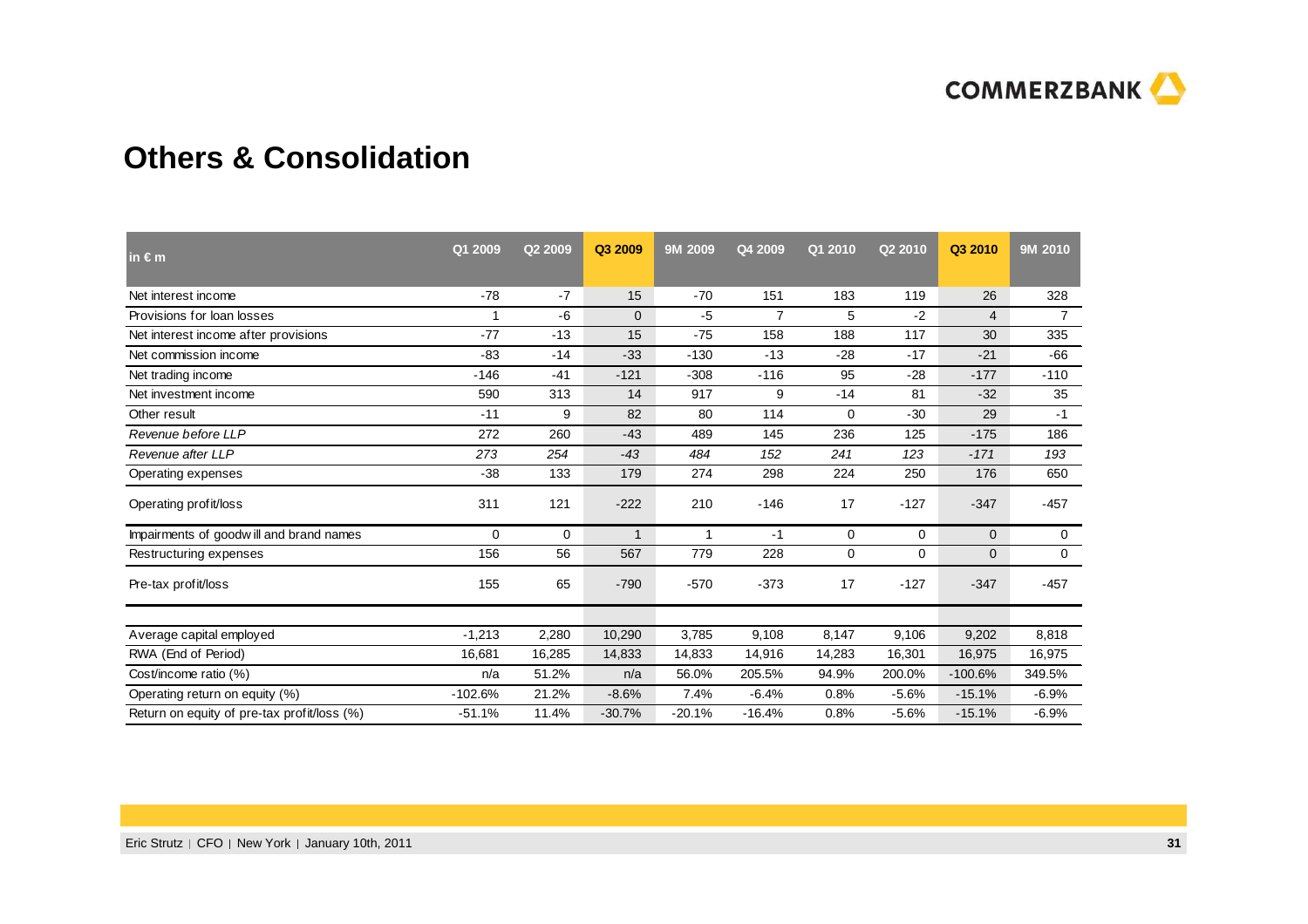

## **Group equity definitions**

#### **Reconciliation of equity definitions**

| Equity definitions in $\epsilon$ m                                                                       | <b>Sep 2010</b> |
|----------------------------------------------------------------------------------------------------------|-----------------|
| Subscribed capital                                                                                       | 3,063           |
| Capital reserve                                                                                          | 1,312           |
| Retained earnings                                                                                        | 7,948           |
| Silent participations SoFFin/Allianz                                                                     | 17,178          |
| Currency translation reserve                                                                             | $-327$          |
| Consolidated P&L                                                                                         | 1,173           |
| Investors' Capital without non-controlling interests                                                     | 30,347          |
| Non-controlling interests (IFRS)*                                                                        | 773             |
| Investors' Capital                                                                                       | 31,120          |
| Change in consolidated companies; goodwill;<br>consolidated net profit minus portion of dividend; others | -3,477          |
| Basel II core capital without hybrid capital                                                             | 27,642          |
| Hybrid capital                                                                                           | 3,774           |
| Basel II Tier I capital                                                                                  | 31,416          |

#### **Equity basis for RoE**





**Basis for operating RoE and pre-tax RoE**

\* excluding:

- Revaluation reserve

- Cash flow hedges

- Consolidated profit/loss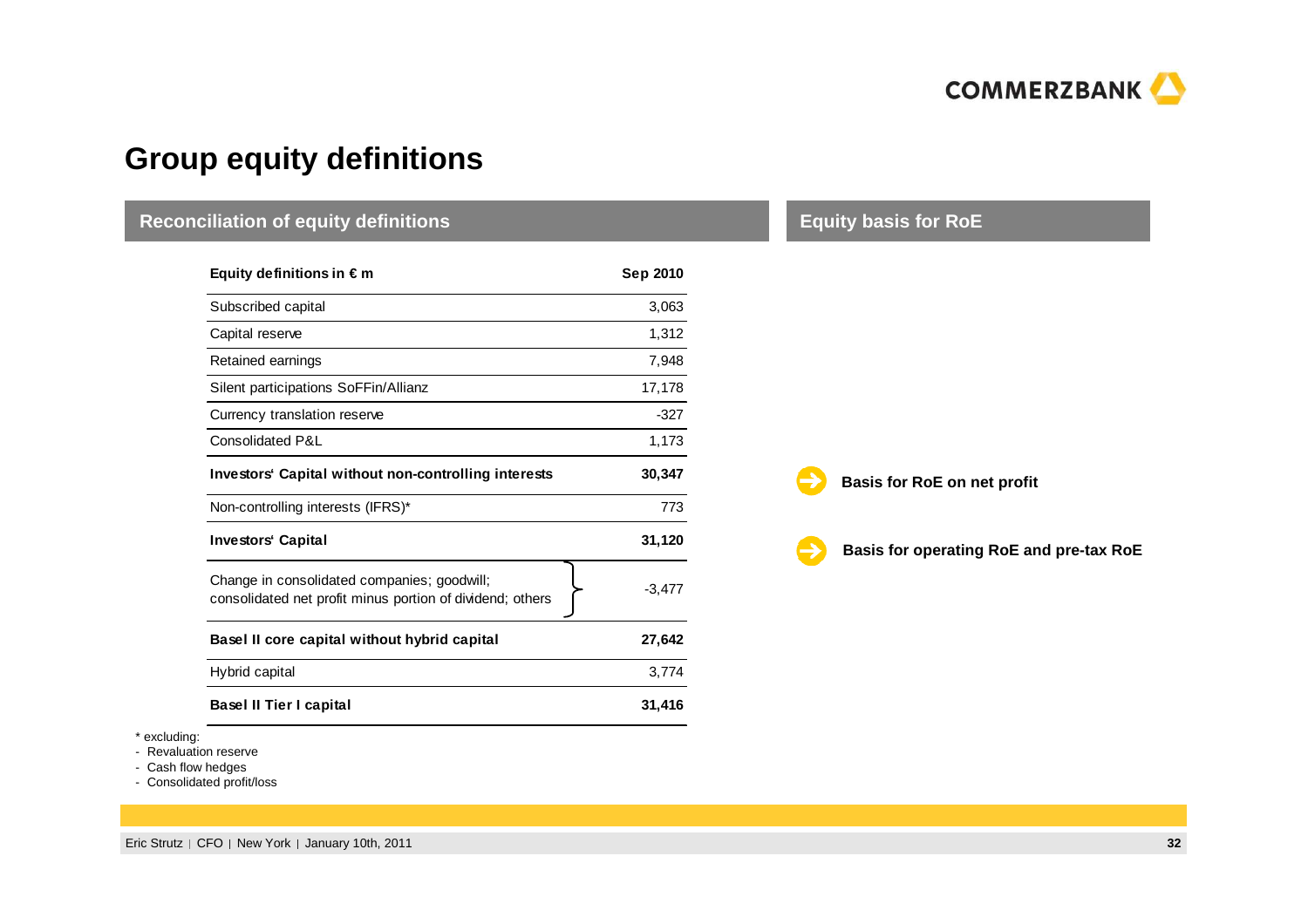

## **Balance Sheet Leverage Ratio**

| $(in \in m)$                         | 31.12.2009 | 30.09.2010 |
|--------------------------------------|------------|------------|
| <b>Equity</b>                        | 26,577     | 28,074     |
|                                      |            |            |
| <b>Total Assets</b>                  | 844,103    | 848,313    |
| Derivatives netting                  | $-6,352$   | $-6,029$   |
| Trading assets / liabilities netting | $-193,004$ | $-226,925$ |
| Deferred taxes netting               | $-2,586$   | $-1,780$   |
| Other assets / liabilities netting   | $-7,893$   | $-6,017$   |
| <b>Total Adjusted Assets</b>         | 634,268    | 607,562    |
|                                      |            |            |
| <b>Leverage Ratio</b>                | 24         | 22         |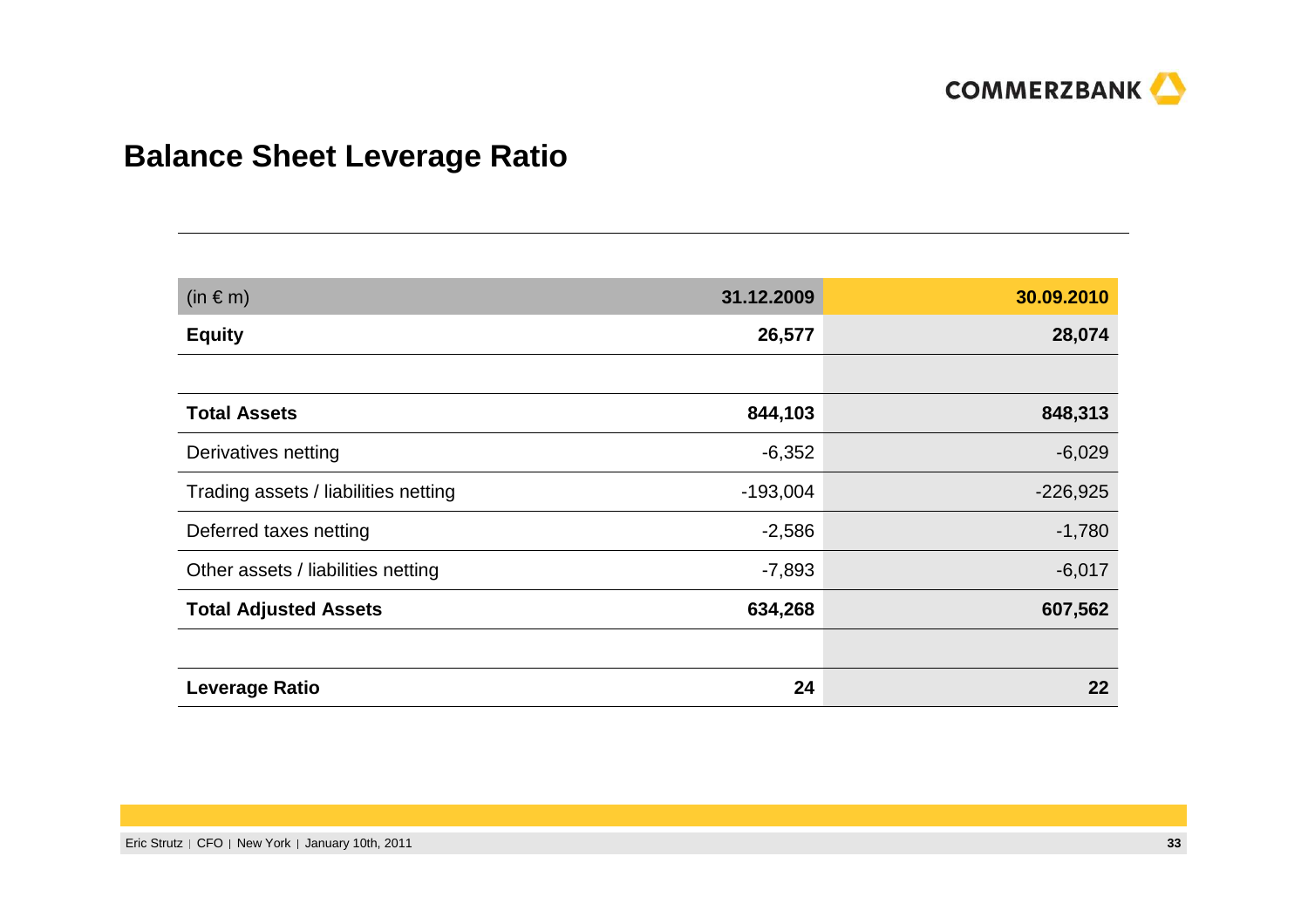

#### **Done 2010YTD\*6.5 bn7.6 bn14.1 bn~ 483315Maturing Capital Market Liabilities** $-2/3$ **Not to be refinanced 2 / 31/3Funding Fundingplanplan 12 - 15 ~ 1 / 3**Covered Bonds Unsecured Funding**33 - 36** $\begin{array}{c} \text{2010} \\ \text{Fundir} \\ \text{1/3} \end{array}$ <br>  $\begin{array}{c} \text{2010} \\ \text{Fundir} \\ \text{12 - 1!} \\ \text{1} \end{array}$ in € bn

## **2010 funding needs fulfilled by end of Q3**

\* As of 30 September 2010

- › Funding needs 2010 fulfilled with total capital markets issuance of €14.1 bn
- › Funding supported through strong retail and private placement franchise
- › Successful 10 year unsecured benchmark transaction supports maturity profile
- › Pfandbrief market continues to serve as a stable funding source
- › Funding needs for 2011 expected to be below funding 2010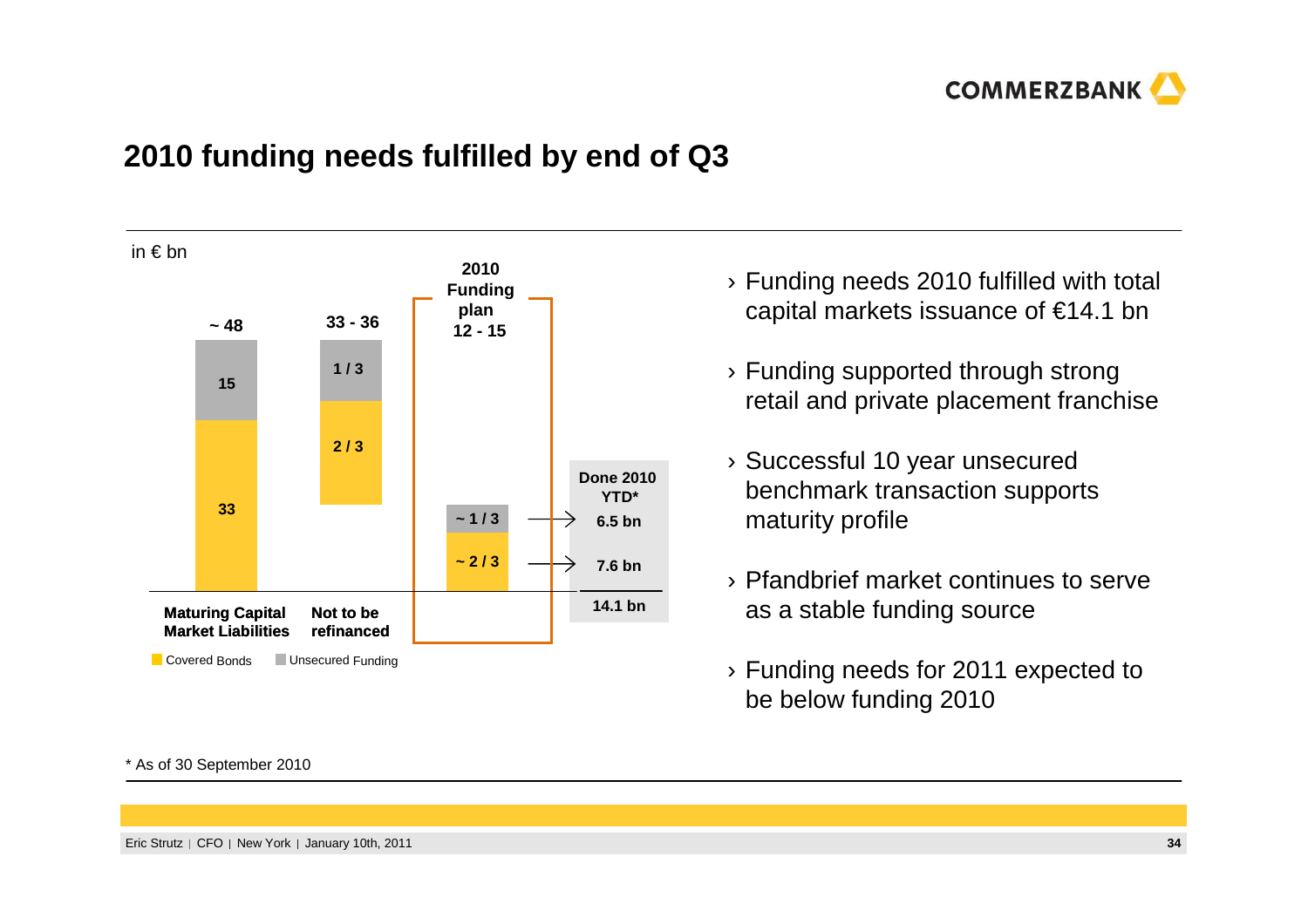

## **Average maturity of unsecured issues lengthened in 2010**





- $\rightarrow$  €1 bn senior unsecured benchmark with 10 year maturity placed in September – second long-dated benchmark in 2010 (7 year transaction in March)
- › Average maturity of new issuance significantly increased to 6.8 years vs. 4.3 years in 2009
- › Currency diversification, e.g. through USD, JPY, AUD, and NOK private placements
- › Pfandbrief funding continues in size
	- Successful public sector and mortgage Jumbos
	- €725 m Jumbo taps at attractive funding levels in Q3 2010
	- Constant flow of private placements
- › Lettres de Gage benchmark by Eurohypo Lux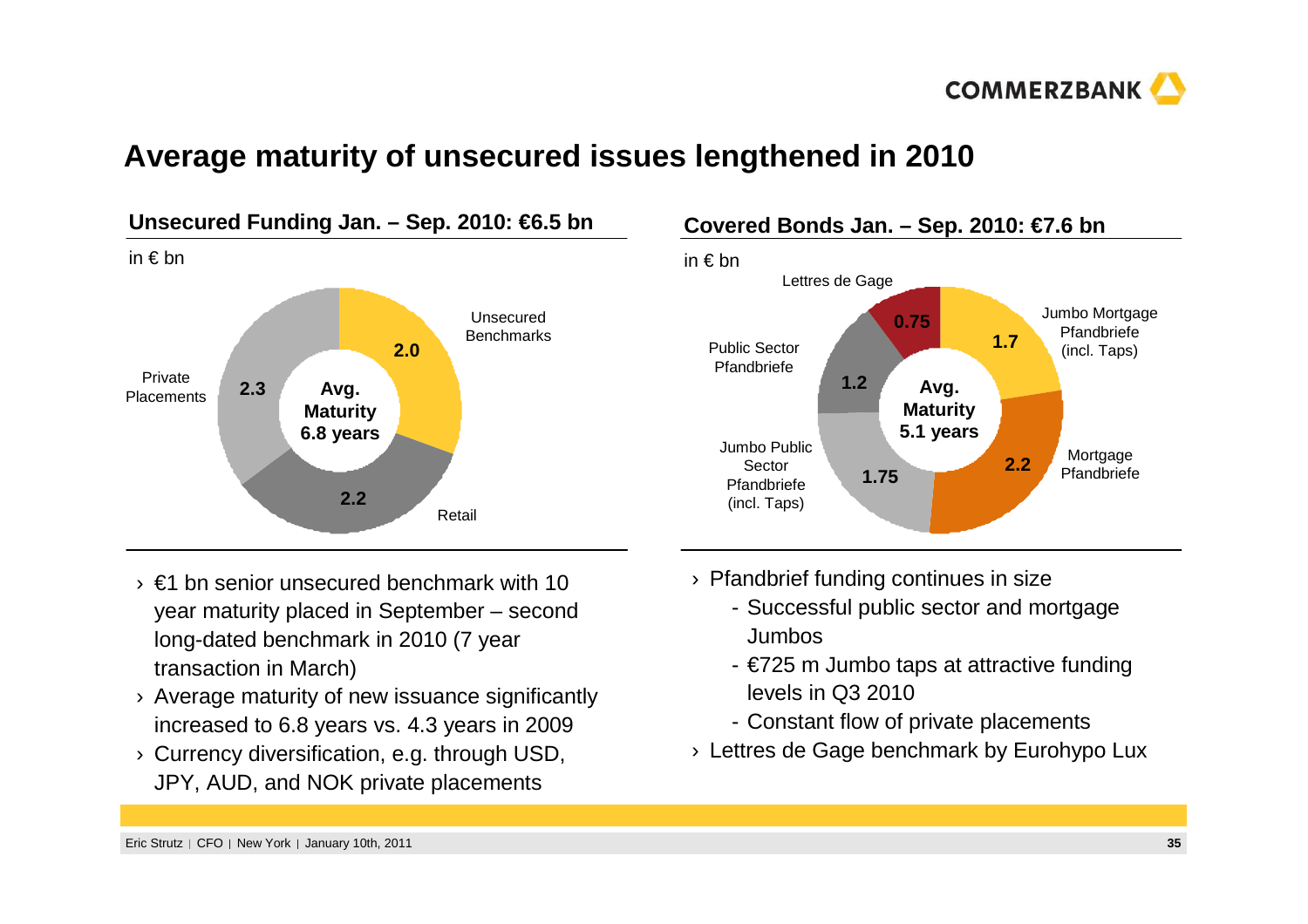



## **2011 funding plan: maturing debt exceeds planned new issuance**

- Total funding plan of €10-12 bn to be covered mainly by private placements
- 2011 maturities of approx. €36 bn will lead to further reduction of the Group's capital markets exposure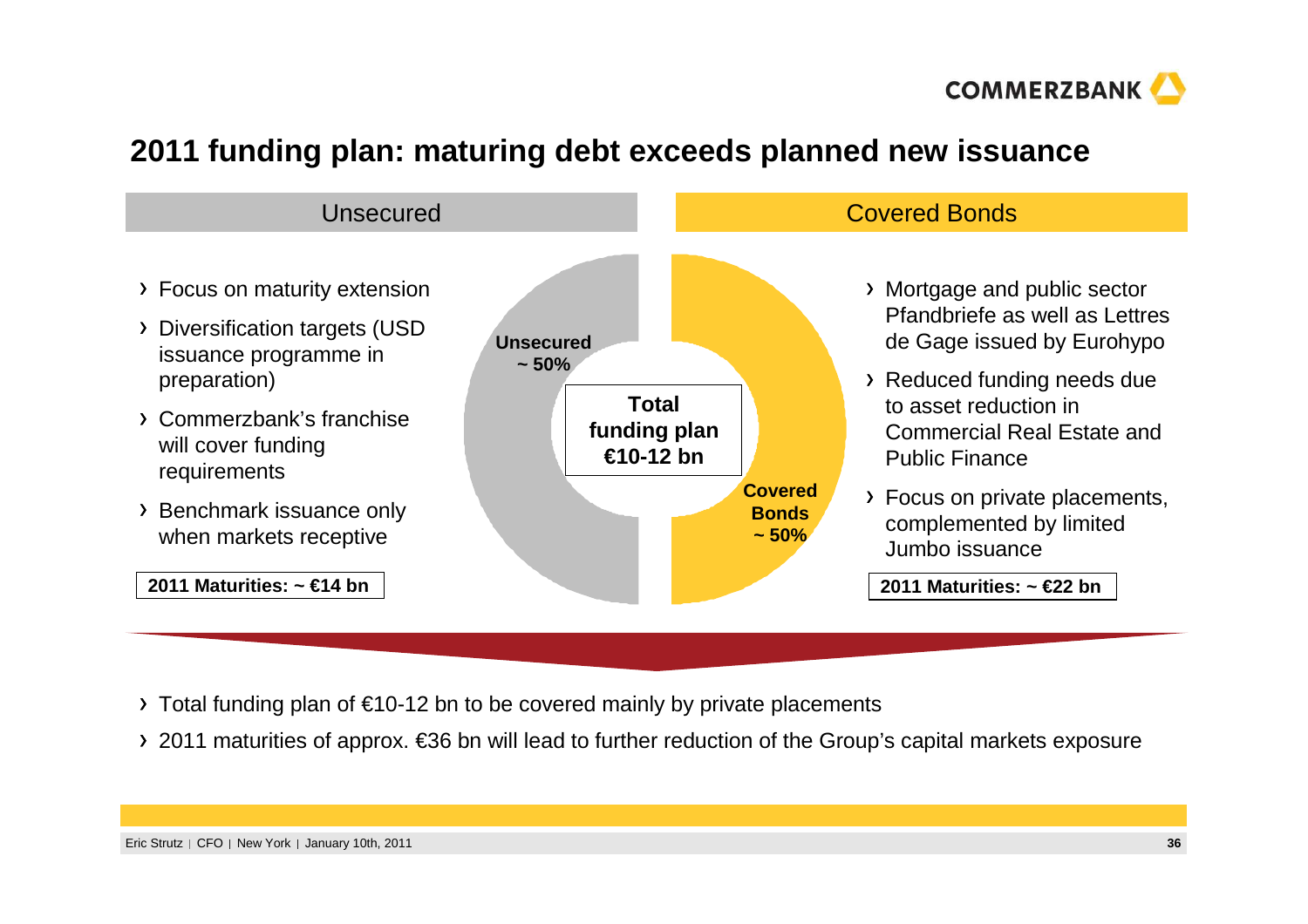

## **PRU Structured Credit by Business Segment - Sept 2010**



#### **Details & Outlook**

- Continue exits focussing increasingly on lower grade product if liquidity returns
- Overall the bank expects write-ups over the residual life of these assets, with future writedowns such as on US RMBSsand US CDOs of ABSs, which have already been written down substantially, being more than compensated by <sup>a</sup> positive performance from other assets
- Markets may remain volatile; exogenous events might impact

| (in $\notin$ bn) |  | <b>Notional Value</b> |          | Net Assets* |          | <b>Risk Exposure**</b> |          | <b>P&amp;L</b> (in $\in$ m) |          | <b>OCI</b> effect<br>$(in \in m)$ | MDR ***        |
|------------------|--|-----------------------|----------|-------------|----------|------------------------|----------|-----------------------------|----------|-----------------------------------|----------------|
| <b>Segments</b>  |  | Sep-10                | $Jun-10$ | Sep-10      | $Jun-10$ | Sep-10                 | $Jun-10$ | Sep-10                      | $Jun-10$ | Q3 2010                           | <b>Sep-10</b>  |
| <b>RMBS</b>      |  | 7.7                   | 8.7      | 2.2         | 2.8      | 5.3                    | 5.8      | 182                         | 8        | 16                                | 31%            |
| <b>CMBS</b>      |  | 0.7                   | 0.8      | 0.5         | 0.6      | 0.5                    | 0.5      | 25                          | 24       | 13                                | 33%            |
| <b>CDO</b>       |  | 11.3                  | 12.7     | 4.1         | 4.5      | 6.9                    | 7.6      | 440                         | 246      | 45                                | 39%            |
| <b>Other ABS</b> |  | 3.7                   | 4.4      | 2.8         | 3.5      | 3.0                    | 3.7      | 35                          | 53       | $\overline{4}$                    | 19%            |
| <b>PFI/Infra</b> |  | 4.3                   | 4.3      | 1.9         | 2.0      | 3.9                    | 4.0      | $-10$                       | -8       | $\mathbf 0$                       | 9%             |
| <b>CIRCS</b>     |  | 0.7                   | 0.7      | 0.5         | 0.5      | 0.0                    | 0.0      | $-3$                        | $-2$     | $\mathbf 0$                       |                |
| <b>Others</b>    |  | 2.8                   | 3.4      | 2.2         | 2.1      | 0.2                    | 0.2      | $-12$                       | -8       | $\Omega$                          | $\blacksquare$ |
| Total            |  | 31.4                  | 35.1     | 14.2        | 15.9     | 19.9                   | 21.7     | 657                         | 313      | 79                                | 37%            |

\* Net Assets includes both "Buy" and "Sell" Credit Derivatives; all are included on a Mark to Market basis; \*\* Risk Exposure only includes "Sell" Credit derivatives. The exposure is then calculated as if we hold the long Bond (Notional less PV of derivative); \*\*\* Markdown-Ratio = 1-(Risk Exposure / Notional value)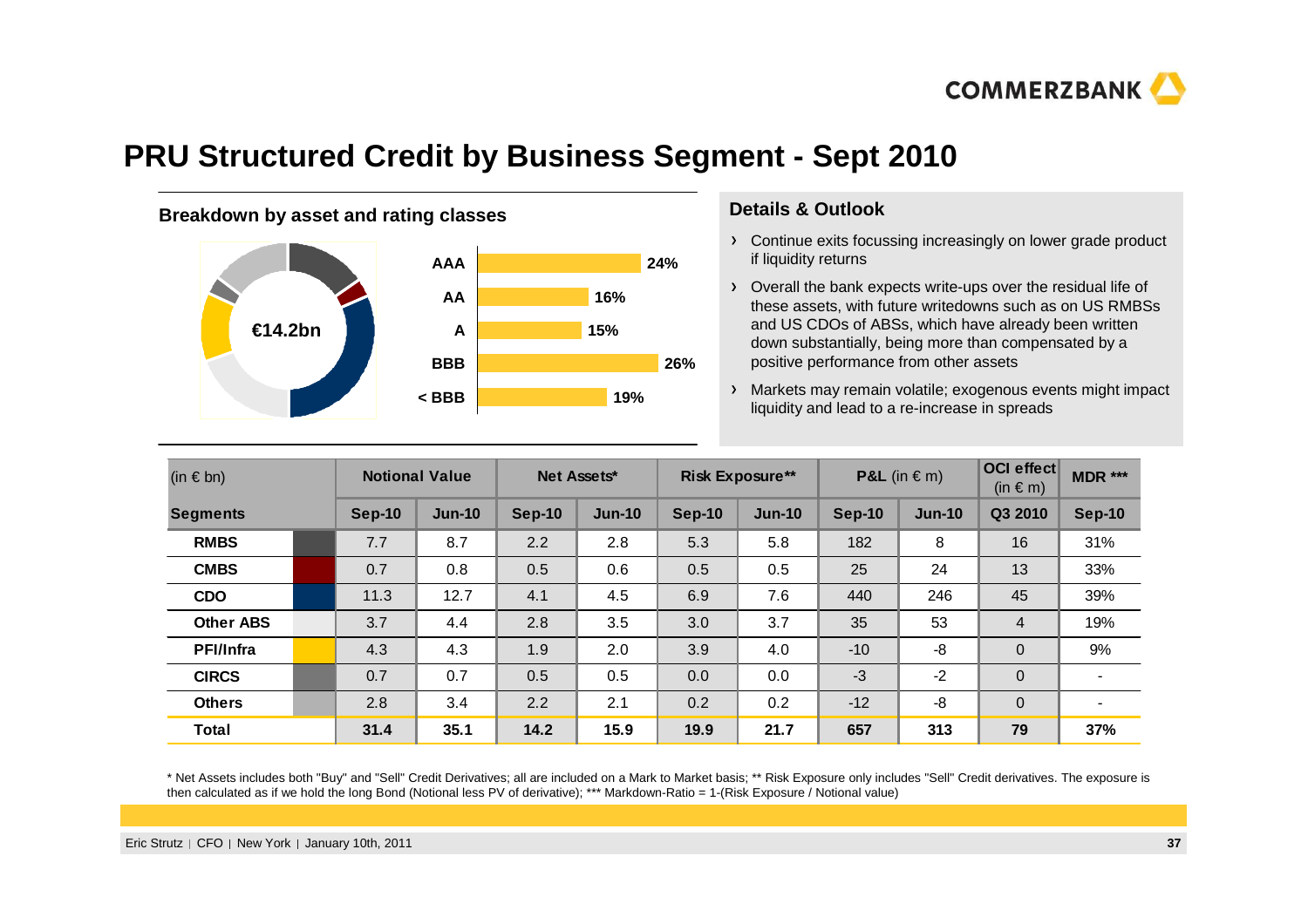

## **CDA and Counterparty Risk from Monolines**



#### **Details**

- MtM of derivatives has to be adjusted to the creditworthiness of counterparties. This fair value is corrected through trading P&L via CDA.
- CDA in Q3/2010 decreased slightly by €6m to €616m, mainly driven by non-monoline counterparties. Monoline CDA increased by €5m to €414m as result of higher market credit spreads for the protected assets. The CDA coverage ratio for Monoline protection remained stable at 46%

#### **Outlook**

- Full write-down of protection from critical monoline counterparties has already been realised prior to 2010
- There are no significant charges from remaining monoline counterparties expected going forward. However, CDS spreads are likely to be volatile which might lead to corresponding changes in CDA.

**1)** CDAs referring to monoline and non-monoline counterparties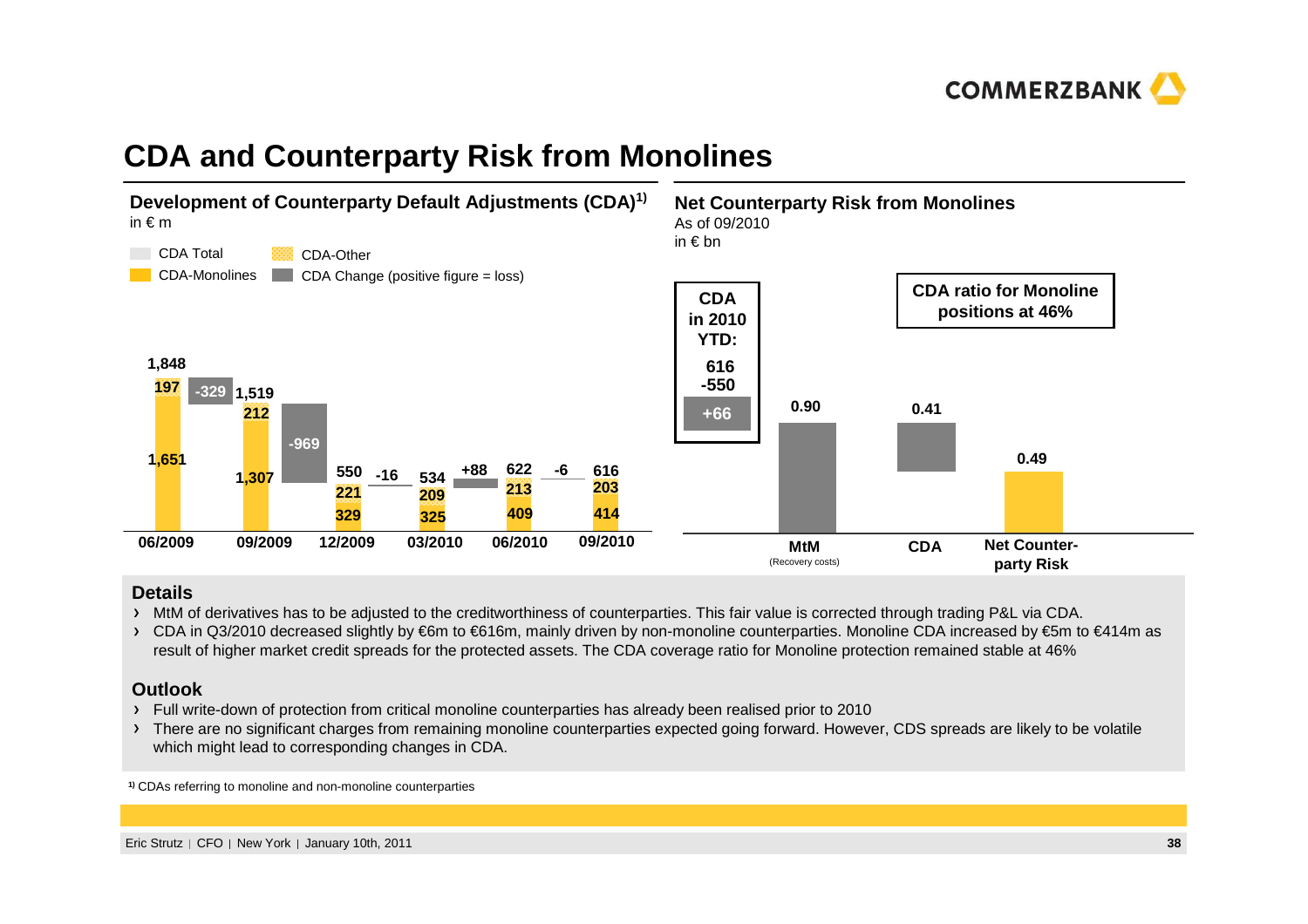

## **Leveraged Acquisition Finance (LAF)**



#### **Portfolio details\***

- In Q1-Q3 2010 the portfolio was characterized by prepayments and amendments of existing transactions as well as by the funding of new transactions.
- The LAF market has gathered momentum; it confirms the expected process of normalization of this market-segment.
- Total LAF exposure slightly reduced to €3.8bn; minor provisions were established in the second and third quarter.
- $\rightarrow$  Main exposure ( $\sim$  €3.5bn) managed by C&M, only €244mby MSB (with 99% of the exposure in Germany).

#### **Outlook:**

- > Due to their high leverage most companies in the portfolio are more susceptible to the economic environment than other corporates across the Bank.
- Particularly lagging business cycle sectors may experience difficulties in the current stage in the economic cycle if theirliquidity position becomes strained. We cannot rule out additional P&L impacts from rating downgrades and/or defaults even if the economic rebound stabilizes.
- New business still requires conservative structures and limited underwriting risks.

\* excluding default portfolio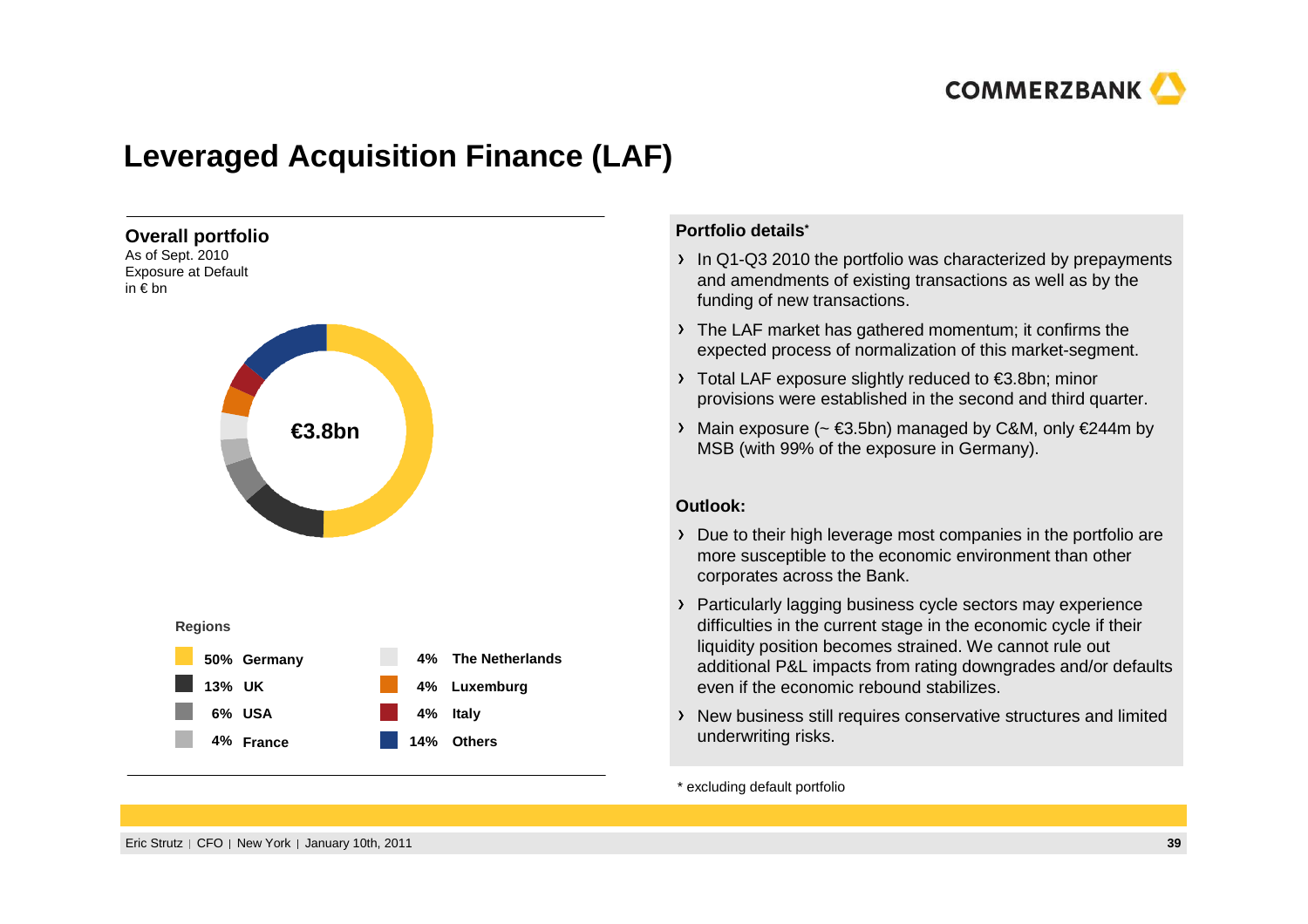

## **Default Portfolio (as of Sep. 30th, 2010)**

**Default portfolio and coverage ratios by segment**

€m – exclusive/inclusive GLLP



<sup>1</sup> incl. Others and Consolidation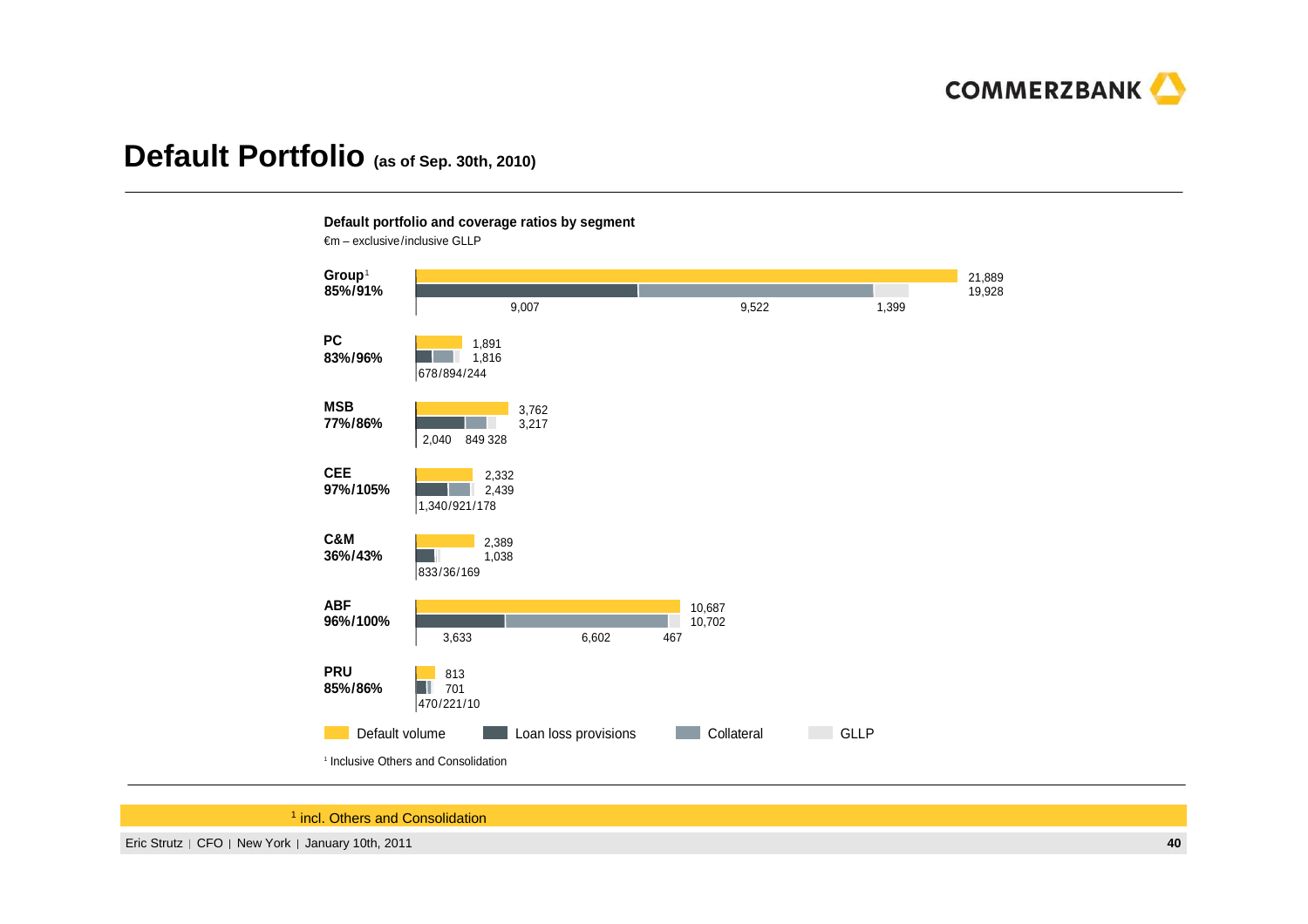

# **Loan to Value figures in the CRE business (as of Sep. 30th, 2010)**



corporate loans; additional collateral not taken into account

Values in parantheses: December 2009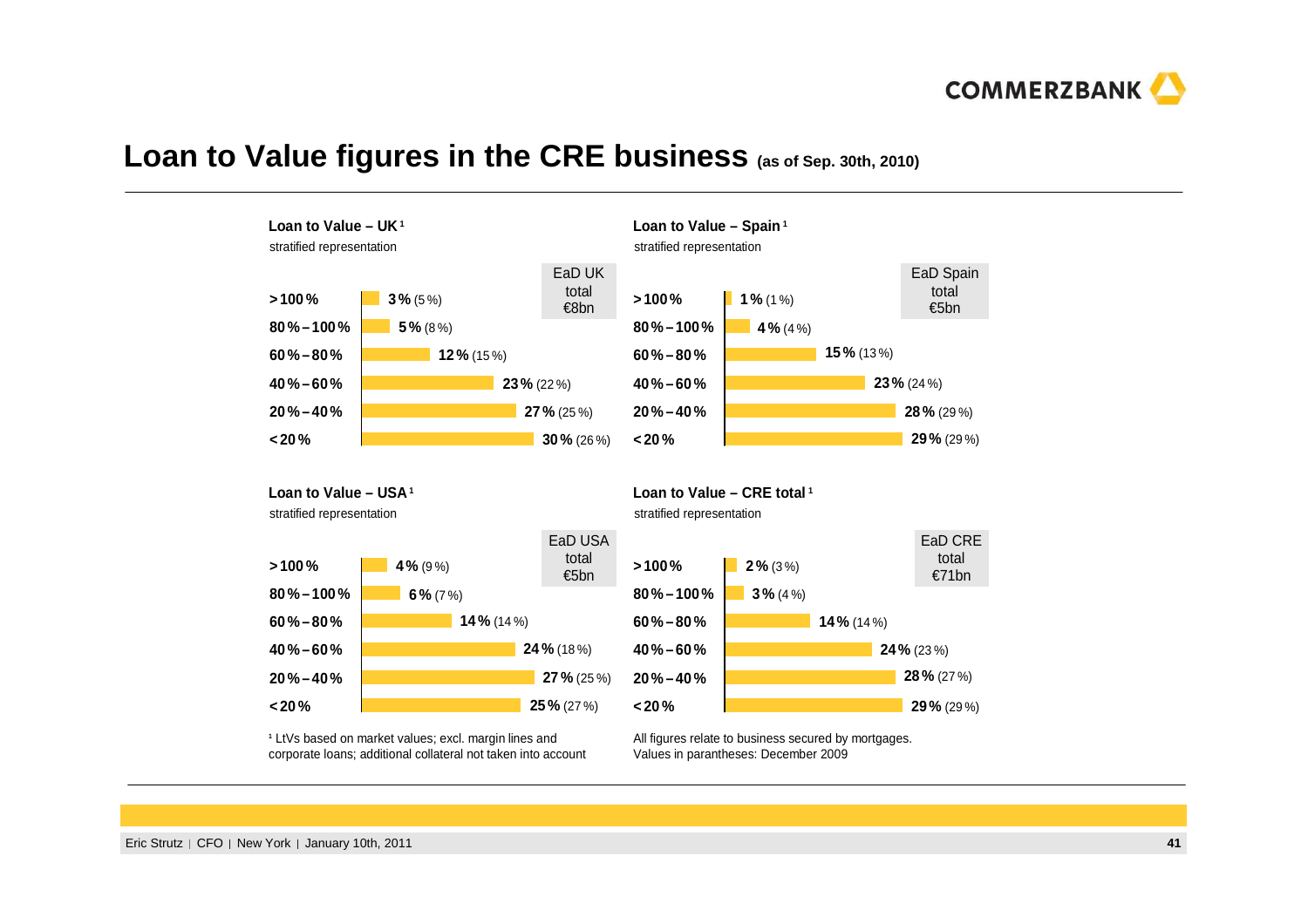

## **Risk provisions**

**Specific provisions for loan losses <sup>≥</sup> € <sup>10</sup> <sup>m</sup>**

|                 | Other cases<br><€10m                              |                                         | ≥€10m<br>$<\epsilon$ 20m                    |                                         | ≥€20m<br><€50m                          |                                         | ≥€50m                                          |                                                   | Individual<br>cases<br>$≥€10m$ total           |                                         |
|-----------------|---------------------------------------------------|-----------------------------------------|---------------------------------------------|-----------------------------------------|-----------------------------------------|-----------------------------------------|------------------------------------------------|---------------------------------------------------|------------------------------------------------|-----------------------------------------|
| Year            | <b>Net</b><br><b>LLP</b><br>total<br>$\epsilon$ m | <b>Net</b><br><b>LLP</b><br>total<br>€m | Number<br><sub>of</sub><br>commit-<br>ments | <b>Net</b><br><b>LLP</b><br>total<br>€m | Number<br><b>of</b><br>commit-<br>ments | <b>Net</b><br><b>LLP</b><br>total<br>€m | <b>Number</b><br><b>of</b><br>commit-<br>ments | <b>Net</b><br><b>LLP</b><br>total<br>$\epsilon$ m | <b>Number</b><br><b>of</b><br>commit-<br>ments | <b>Net LLP</b><br>total<br>$\epsilon$ m |
| 2009            | 2,107                                             | 652                                     | 48                                          | 495                                     | 22                                      | 960                                     | 10                                             | 2,107                                             | 80                                             | 4,214                                   |
| $Q1-Q3$<br>2010 | 788                                               | 331                                     | 29                                          | 644                                     | 25                                      | 141                                     | 6                                              | 1,116                                             | 60                                             | 1,904                                   |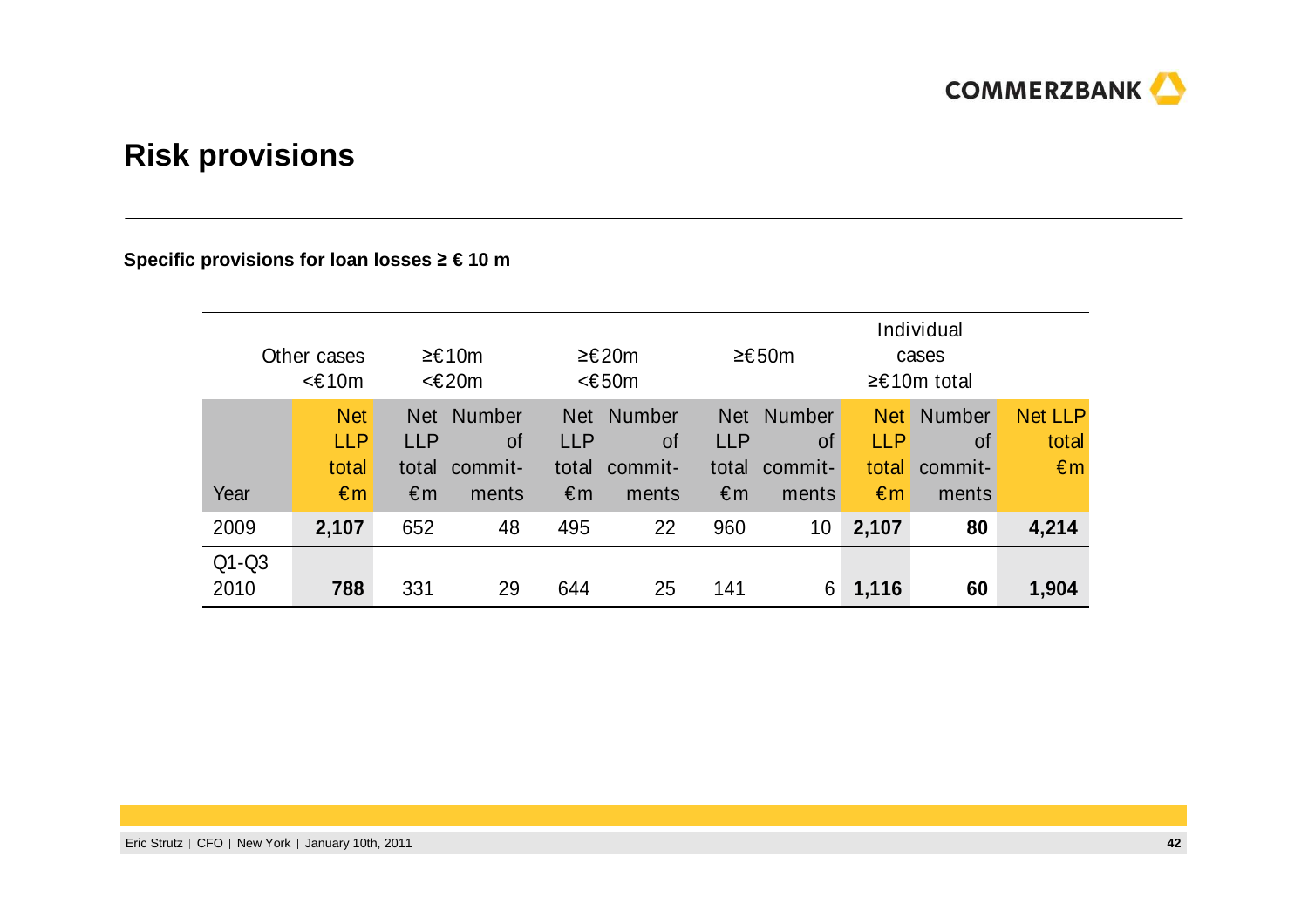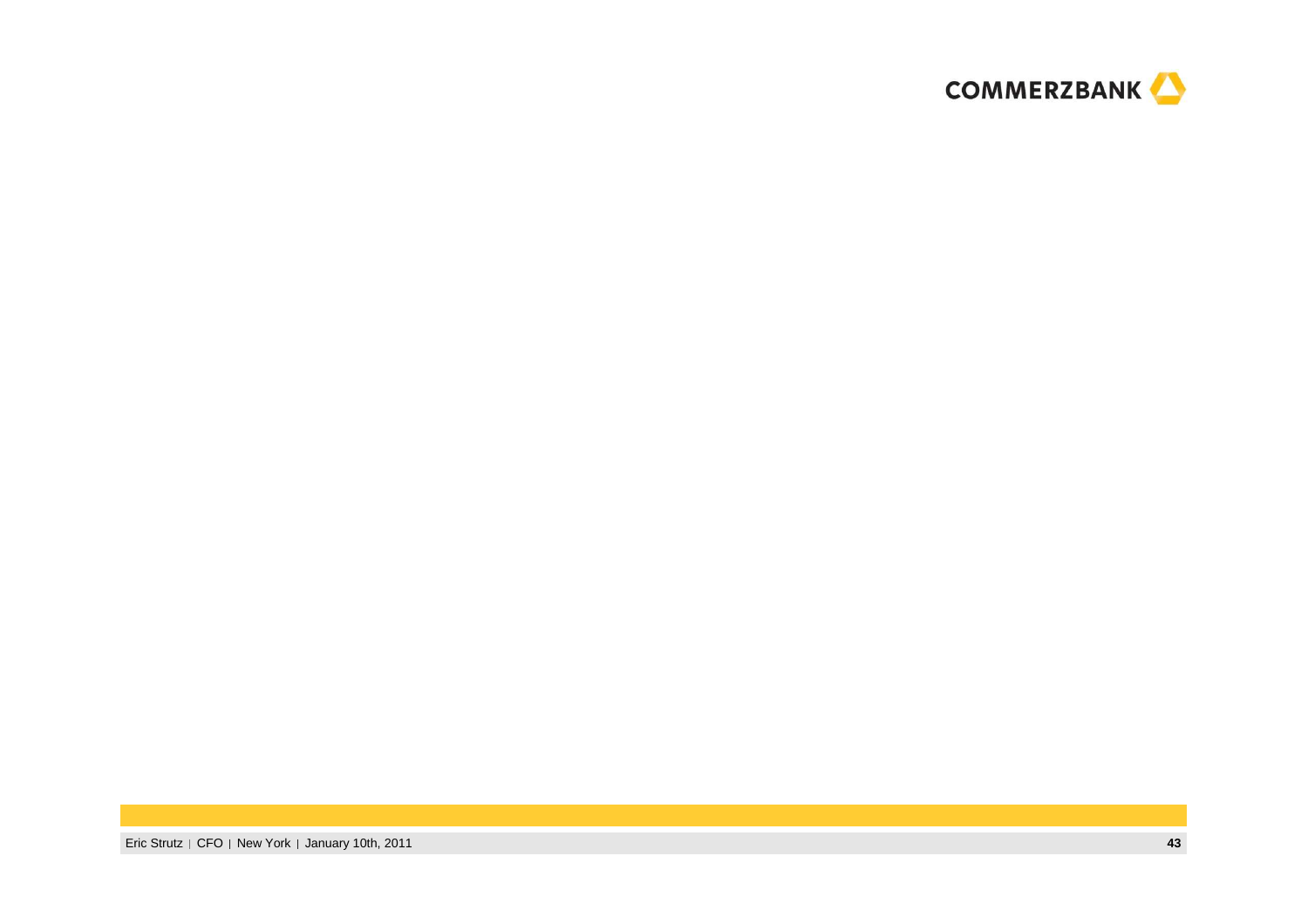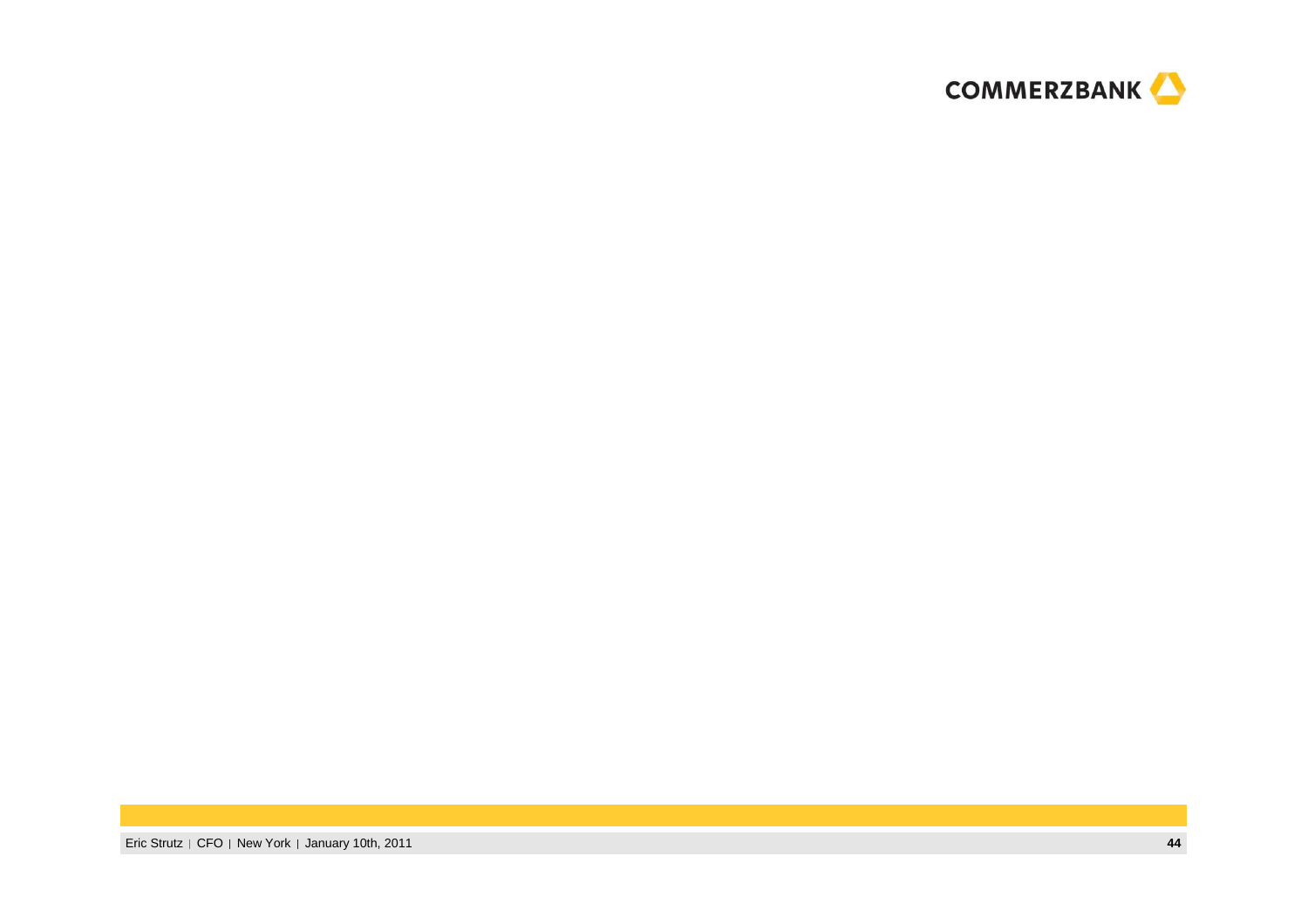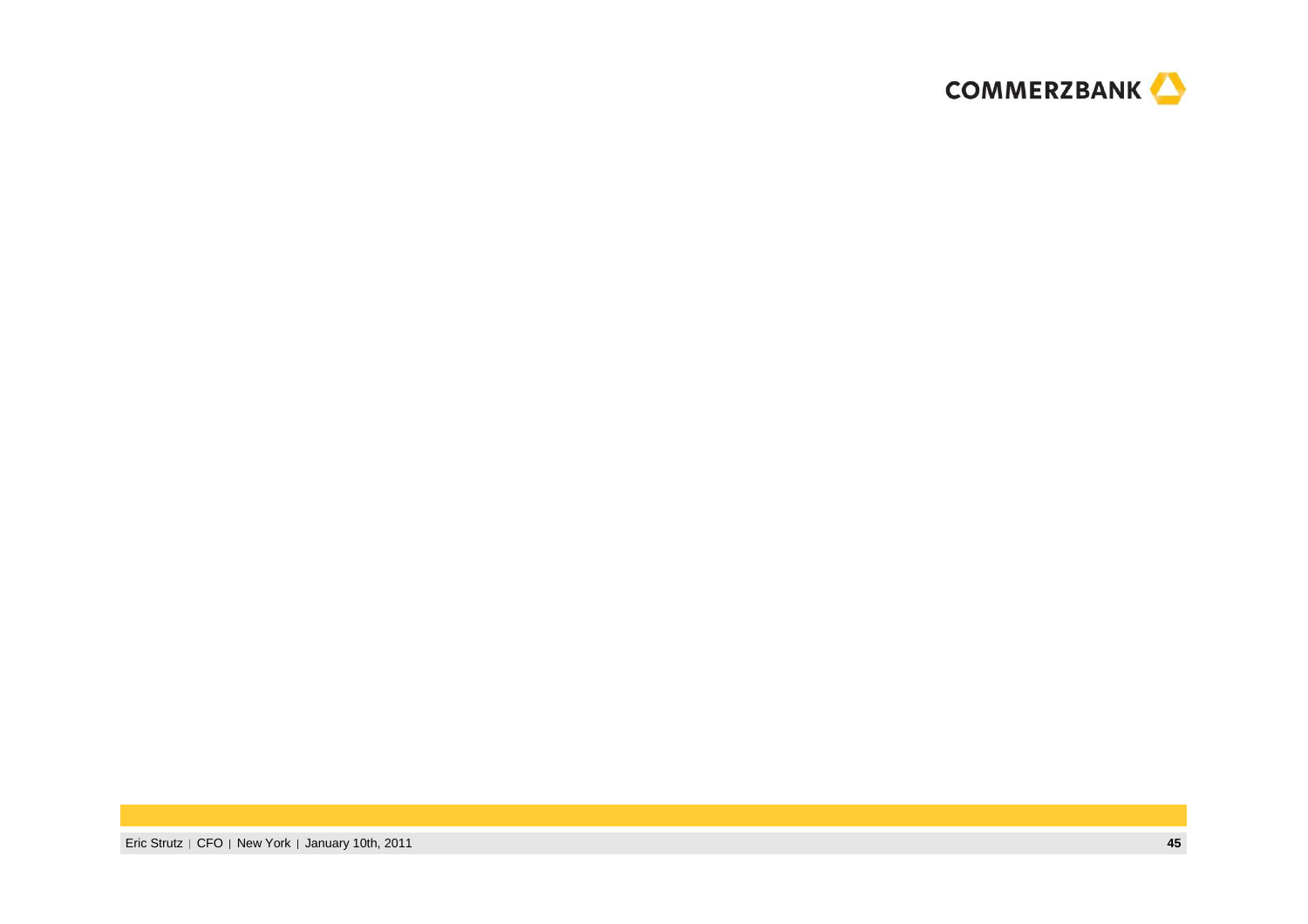

#### **For more information, please contact Commerzbank´s IR team:**

**Jürgen Ackermann (Head of Investor Relations)**

P: +49 69 136 22338

M: juergen.ackermann@commerzbank.com

#### **Equity IR**

**Michael H. Klein** (Head of Equity IR)P: +49 69 136 24522M: michael.klein@commerzbank.com

**Sandra Büschken** P: +49 69 136 23617M: sandra.bueschken@commerzbank.com

**Ute Heiserer-Jäckel** P: +49 69 136 41874M: ute.heiserer-jaeckel@commerzbank.com

**Simone Nuxoll** P: +49 69 136 45660M: simone.nuxoll@commerzbank.com

**Stefan Philippi** P: +49 69 136 45231M: stefan.philippi@commerzbank.com

#### **Financial Reporting / Fixed Income Strategic Research**

**Klaus-Dieter Schallmayer** (Head of FR/FI) P: +49-69 263 57628 M: klaus-dieter.schallmayer@commerzbank.com

**Wennemar von Bodelschwingh**P: +49 69 136 43611 M: wennemar.vonbodelschwingh@commerzbank.com

**Michael Desprez** P: +49 69 263 54357M: michael.desprez@commerzbank.com **ir@commerzbank.comwww.ir.commerzbank.com**

**Dirk Bartsch** (Head of Strategic Research) P: +49 69 136 2 2799 M: dirk.bartsch@commerzbank.com

#### **Ulf Plesmann**

 P: +49 69 136 43888 M: ulf.plesmann@commerzbank.com